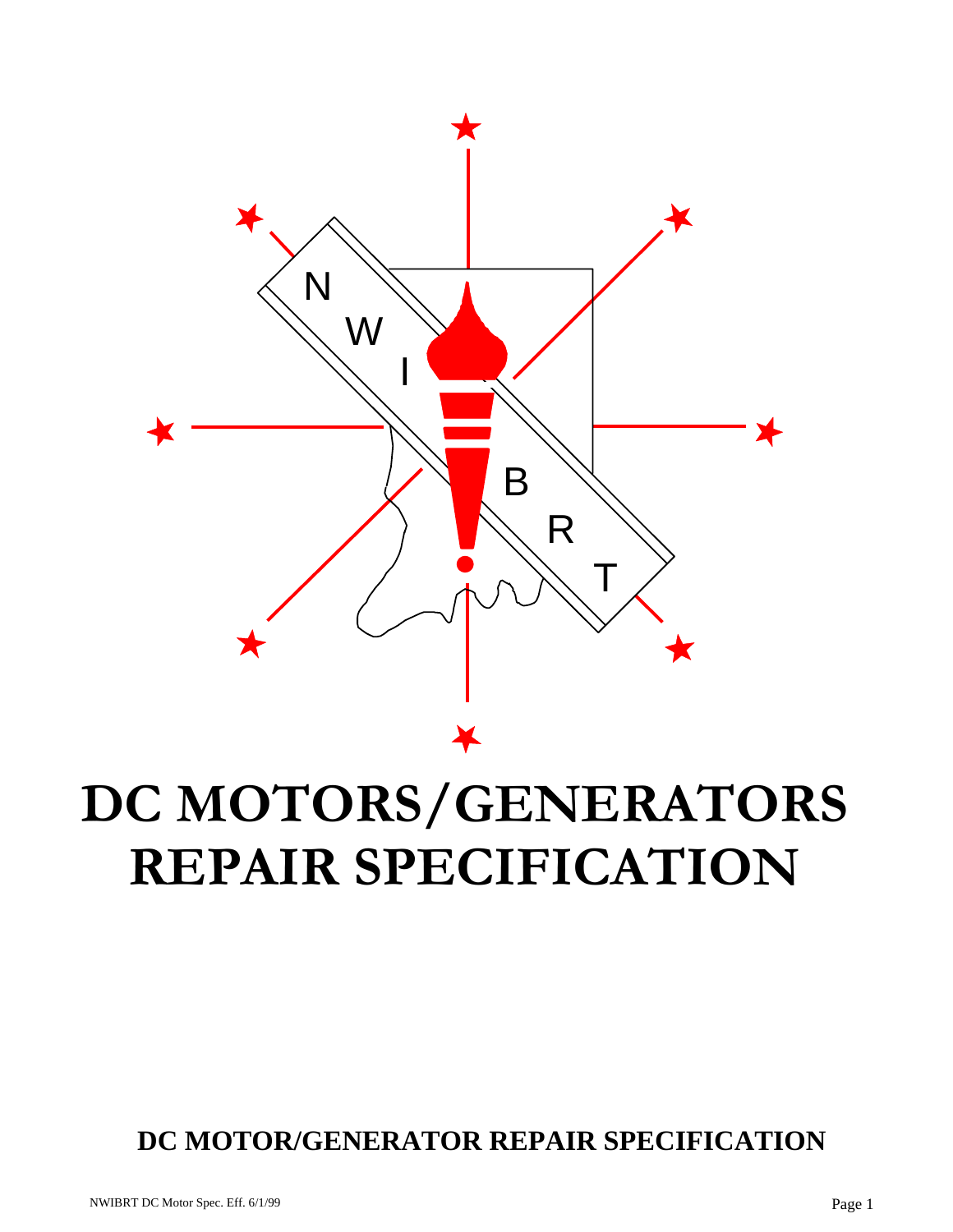### **TABLE OF CONTENTS DATED: 6/1/99**

| <b>Paragraph Description</b>                                   | Page No. |
|----------------------------------------------------------------|----------|
| 1. Overview                                                    | Page 3   |
| 2. Definitions                                                 | Page 3   |
| 3. Pre-repair activity and responsibility                      | Page 4   |
| 4. User responsibility                                         | Page 4   |
| 5. Repair facility responsibility                              | Page 4   |
| 6. Incoming inspection                                         | Page 4   |
| 7. Disassembly procedures and instructions                     | Page 6   |
| 8. Repair Procedure                                            | Page 7   |
| 9. Balancing                                                   | Page 16  |
| 10. Electrical connection                                      | Page 19  |
| 11. Fits                                                       | Page 19  |
| 12. Assembly                                                   | Page 20  |
| 13. Run Test Standard                                          | Page 20  |
| 14. Painting                                                   | Page 31  |
| 15. Final inspection and shipping preparation                  | Page 31  |
| 16. Shipping precaution                                        | Page 32  |
| 17. Field repairs                                              | Page 32  |
| APPENDIX A- DC Motor Incoming Check List                       | Page 33  |
| <b>APPENDIX B-Motor Data Summary</b>                           | Page 34  |
| <b>APPENDIX B1-Failure Analysis Cause Codes</b>                | Page 35  |
| <b>APPENDIX C- Mechanical Inspection for Motor As Received</b> | Page 36  |
| <b>APPENDIX D- DC Motor Strip Report</b>                       | Page 38  |
| <b>APPENDIX E- Motor Repair Report Form</b>                    | Page 40  |
| APPENDIX F- Mechanical Inspection for Motors as Completed      | Page 41  |
| <b>APPENDIX G- Brush and Brush Holder Data</b>                 | Page 43  |
| <b>APPENDIX H- Dynamic Balancing Data and Results Form</b>     | Page 44  |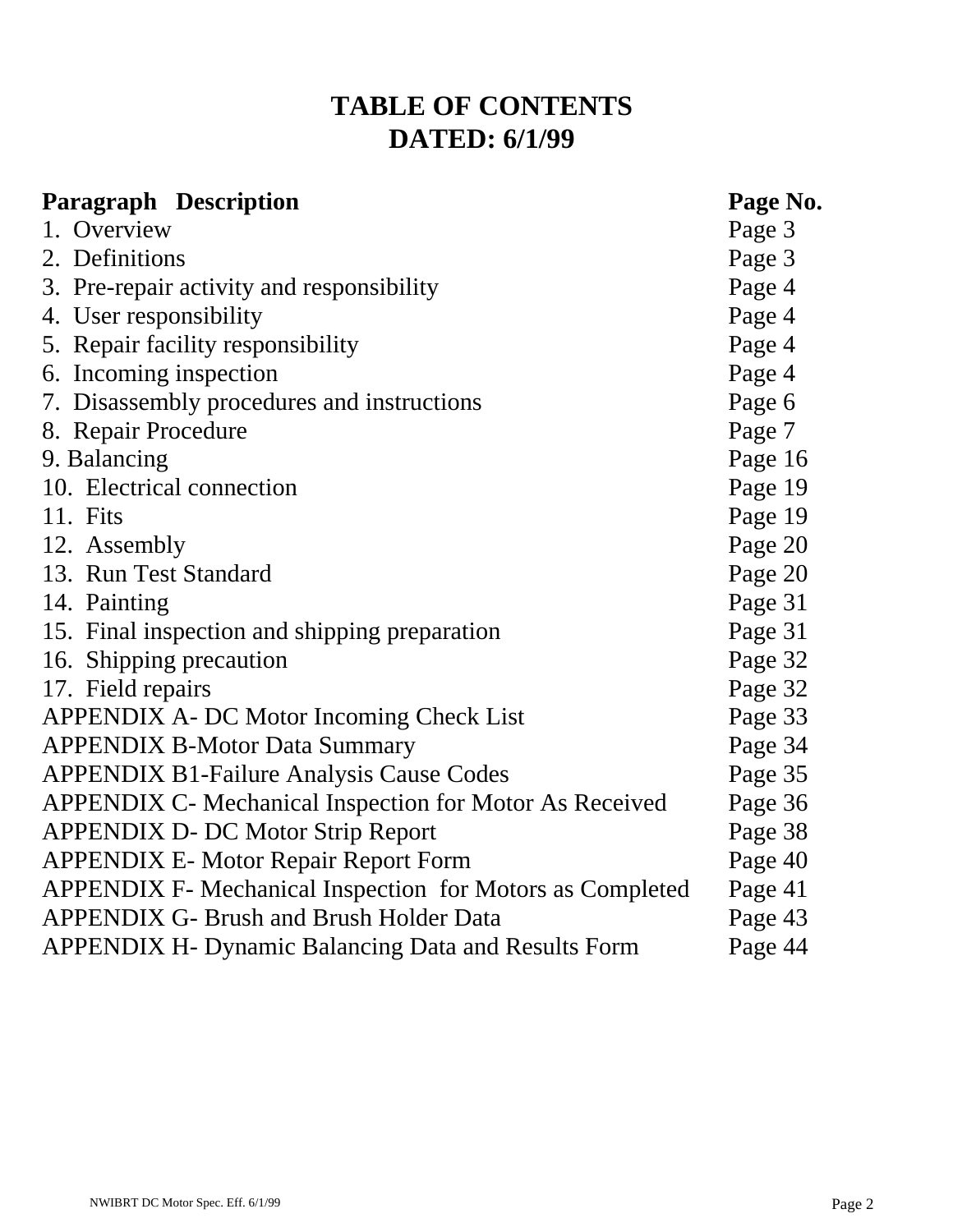#### **NWIBRT DC MOTOR / GENERATORS REPAIR SPECIFICATION**

Eff: 6/1/99

#### **1.0 Overview**

#### **1.1 Mission**

 This recommended practice covers general recommendations for the repair of DC electric motors and includes recommendations for both the user and the repair facility. It is not intended to supplant specific instructions contained in the manufacturer's instruction book or in any contractual agreement between a manufacturer and a purchaser of a given machine.

 These recommendations apply to DC motors and generators, having a voltage rating of 750 VDC or less. These recommendations apply only to the rewind and repair of DC motors and generators and are not intended to cover major modifications.

Excluded from the scope of this recommended practice are the following:

- Specific requirements, certification, and inspection required for listed explosion-proof and dust-ignition-proof machines.
- Any specific or additional requirements for hermetic motors, hydrogen-cooled machines, submersible motors, or Class IE nuclear service motors.

 The use of this recommended practice by users and repair facilities is expected to result in higher quality, more cost-effective, and timely repairs. It also provides a means of evaluating repairs and facilities.

#### **1.2 Purpose**

 This recommended practice is intended to be a basic or primary document that can be utilized and referenced by owners of motors that need repair as well as by owners and operators of establishments that offer motor repair services. It has been developed primarily for the needs of the NWIBRT, but can be adapted to other applications.

#### **2.0 Definitions**

**2.1 major modification:** Includes conversion from one type of machine to another type of machine, conversion from one type of enclosure to another type of enclosure, or conversion from one rating to another rating.

 **2.2 motor:** A rotating machine that converts electrical energy into mechanical energy or mechanical energy into electrical energy. As used in this recommended practice, the term can also be used to mean a generator. For this specification the term motor can also refer to a generator.

 **2.3 repair:** Includes incoming inspection and test, damage appraisal, cleaning, replacement and/or repair of damaged part(s), assembly, post repair inspection and test, and refinishing.

 **2.4 repair facility:** The entity contracted to make repairs; includes the "on site" repair(s) made by employees of that entity in addition to repair(s) made at a shop operated by or under the supervision of that entity.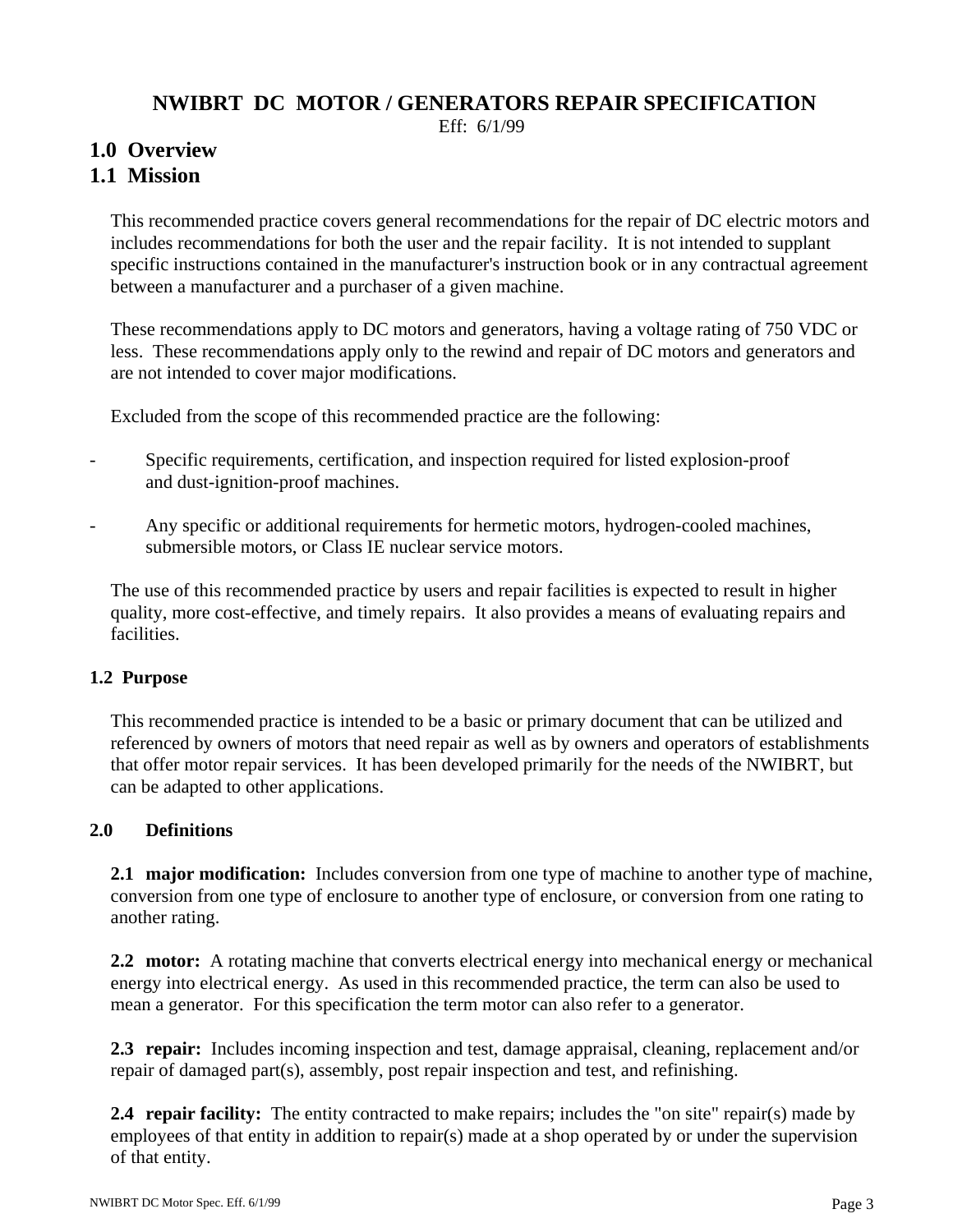**2.5 User:** The owner of the motor or an authorized agent of the owner.

#### **3.0 Pre-repair activity and responsibility**

 Several items should be considered and documented prior to repairs. Indeed, some pre-qualification activities should be finished prior to failure or shipment to a repair facility. Some of these activities are the responsibility of the user, while others are assigned to the repair facility.

#### **4.0 User responsibility**

 In order for the repair operation to be high quality and cost-effective, the user should make advance preparation to schedule and make the motors available for pick up. Special rigging (lift truck or crane) will be provided at the User's site to transport and set the equipment to be repaired on (pickup), and off (delivery), the Repair facility's transport vehicl**e.** 

#### **4.1 Records**

 Obviously, the more information the owner can furnish to the repair shop, the better the repair will be. For example, at times the nameplate will not be readily readable after several years in service, and pertinent data must be obtained largely by measurements. It would be ideal if the owner would keep a record of the nameplate and other motor information*,* connection, and outline drawings**,** in a file along with any data such as failure history, bearing replacement, and other problems and repairs. This record would then be furnished to the repair facility if available. Records shall be archived by repair facility and the owner for a minimum of 15 years.

#### **5.0 Repair facility responsibility:**

 ISO-9000 Quality Certification required Only Class "F" or "H" or better materials, as a total insulation system shall be used All materials used for repair shall be new Any reused parts shall be approved by the owner and completely reconditioned. Records shall be archived by the repair house for a minimum of 15 years.

#### **6.0 Incoming inspection**

A thorough appraisal of the motor's condition, as received, is essential for the following purposes:

- To determine what specific repairs are needed (The motor may have been sent to the repair center with limited external evidence as to the nature and location of trouble. What seems wrong may be correctable in several ways.)
- To find unsuspected trouble, perhaps unrelated to the obvious defect.
- To diagnose cause and effect to help prevent a recurrence.

This appraisal should include a complete review of the following conditions of each part of the motor:

General cleanliness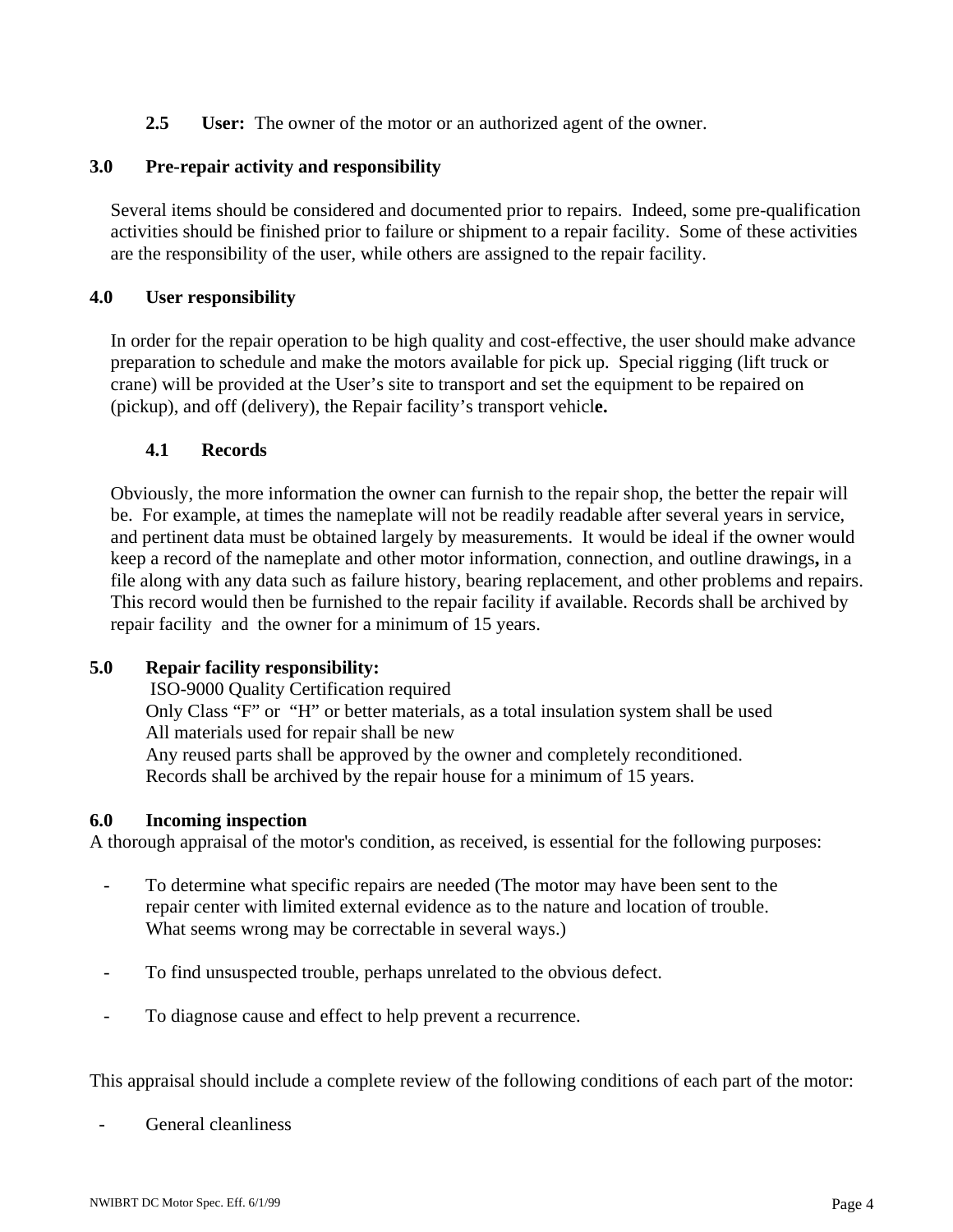- Cracked or broken welds or castings
- Missing hardware
- Wear or rub marks, including fretting
- Discoloration, charring, or other evidence of overheating
- Looseness at mating fits
- Corrosion, moisture, or oil inside the machine

 Photographs of any abnormal conditions found are strongly recommended as part of the appraisal process and inspection report. In the absence of clear photographs, all drawings, diagrams, or descriptions shall allow no uncertainty as to the location of the conditions described. If references are made to "clock position" or to ends of the machine (e.g., "inboard" or "outboard"), some explanatory note or sketch should make clear the location being described. The terms "drive end" and "opposite drive end" are recommended for horizontal shaft machines.

 Prior to unloading the motor, it should be inspected for obvious damage that may have occurred during shipment.

- A. A receiving report should be filled out and include broken or missing parts and/or any unusual problem(s), include photos.
- B. For conditions that cannot be adequately described, pictures should be taken for clarity.
- C. Record all motor nameplate information available on APPENDIX B, and C as applicable.

#### **6.1 Incoming tests**

Prior to incoming run test, perform the following and record information properly*:*

- A. General inspection- see par 6.0 and 7.1. Motor must be mechanically inspected to determine if shaft turns freely.
- B. Verify that bearings are lubricated.
- C. Insulation resistance tests should be performed meggar, polarization index, bar to bar, armature, fields, space heaters, to ground, armature to fields and thermostats. Dielectric-non destructive DC hipot on armature & fields.(See 8.1 items I through L) for minimum insulation resistance values, temperature compensation requirements, and test voltages. See APPENDIX B and C for a motor data insulation resistance record form.
- D. Other tests required before energizing the motor are as follows:
	- 1. Resistance measurements cold of all windings armature, commutating, compensating, fields
	- 2. Surge comparison testing predetection of coil shorted turns, opens, grounds
	- 3. AC Pole Drop test predetection of coil shorted turns, opens (if #2 is not performed)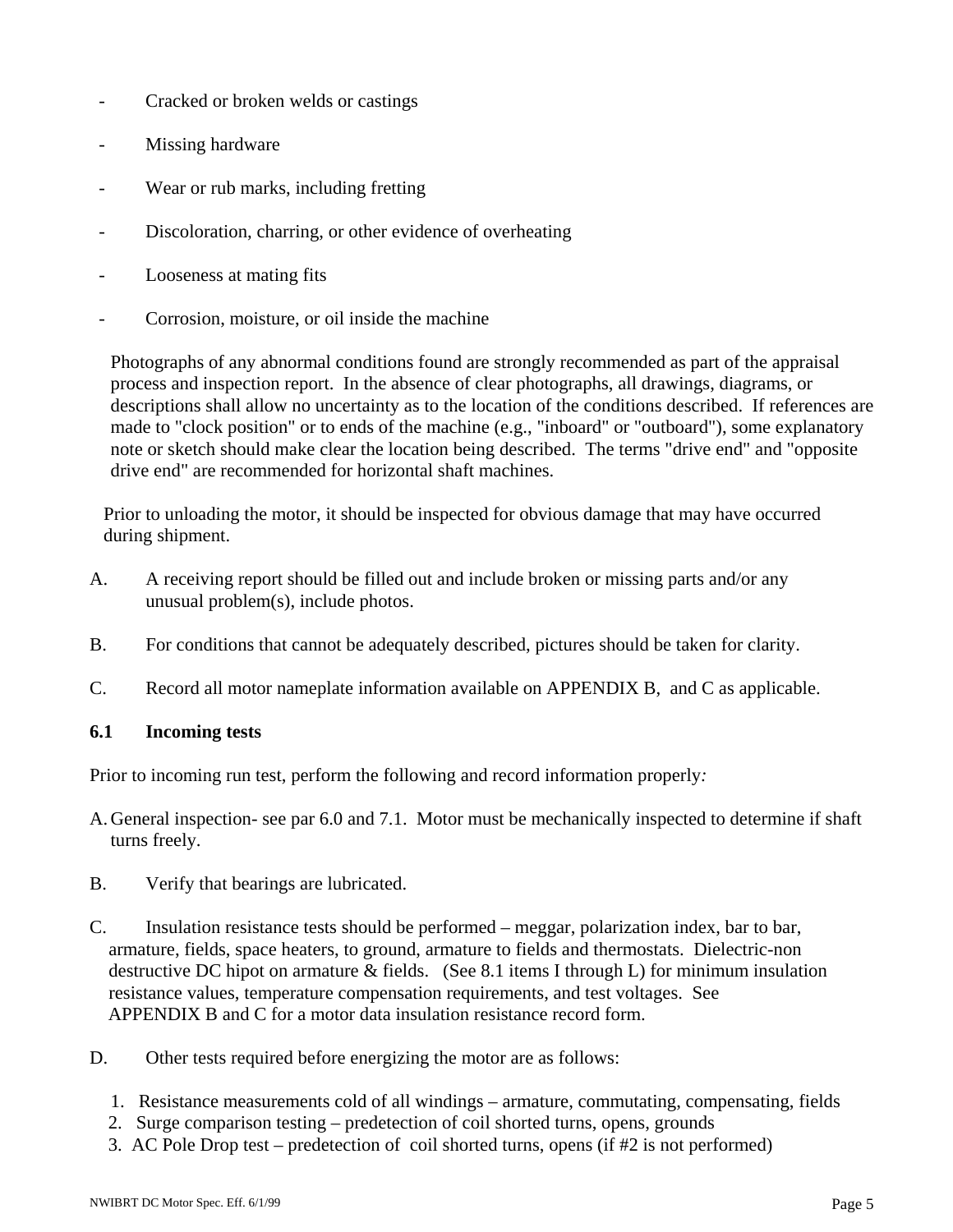- 4. Air gap measurements main and commutating poles
- 5. Armature end play
- E. The intent of the "As Received:, no load, run test is to get the motor operating safely up to top speed for electrical characteristics, bearing temperature, and vibration checks, prior to disassembly. If the "as found" motor conditions permit, the motor shall be run of 100% speed for these tests. (See run test par 13.0 and 13.3). Complete the data sheets in Appendixes A, C and D.

#### **7.0 Disassembly procedures and instructions**

- A. Before any disassembly is begun, parts should be marked (i.e., brackets, frame, covers, and brush holders).
- B. Brackets and bearings should be identified as pairs.
- C. Check and record armature air gap (APPENDIX B).
- D. Frame-mounted devices should be identified and recorded.
- E. Wiring should be recorded, sketched, and marked before disconnecting (for external connections).
- F. Before removing the coupling or other shaft-mounted components, measure and record their position with respect to the end of the shaft (flush, past flush, or from flush). Critical components may need to be match marked for reassembly. (APPENDIX C)
- G. Visually check fan blades for damage and cracks. When necessary use a penetrating dye system. Any damaged fan should be replaced.
- H. As parts are removed, record all noted damage or special markings.
- I. Check shaft extension runout compliance with original motor specifications. If this information is not available, the maximum acceptable and/or permissible shaft run out, when measure a the end of the shaft shall be:
	- 1. For 5/8 to 1-5/8 inch diameter shafts: 0.002" total indicator reading.
	- 2. For 1-3/4 to 5 inch diameter shafts: 0.003" total indicator reading.
- J. Visually check for evidence of rubbing at outside diameters (fan, shrouds, end rings, armature laminations, etc.)
- K. If possible, check for tightness of the armature core on its shaft. Visually inspect for signs of axial and radial movement.
- L. Visually check rotating components for excessive heating and other abnormalities.

#### **7.1 Motor Inspection**

General inspection – connection, defects, missing parts, bus and bar joints, vee rings, windings,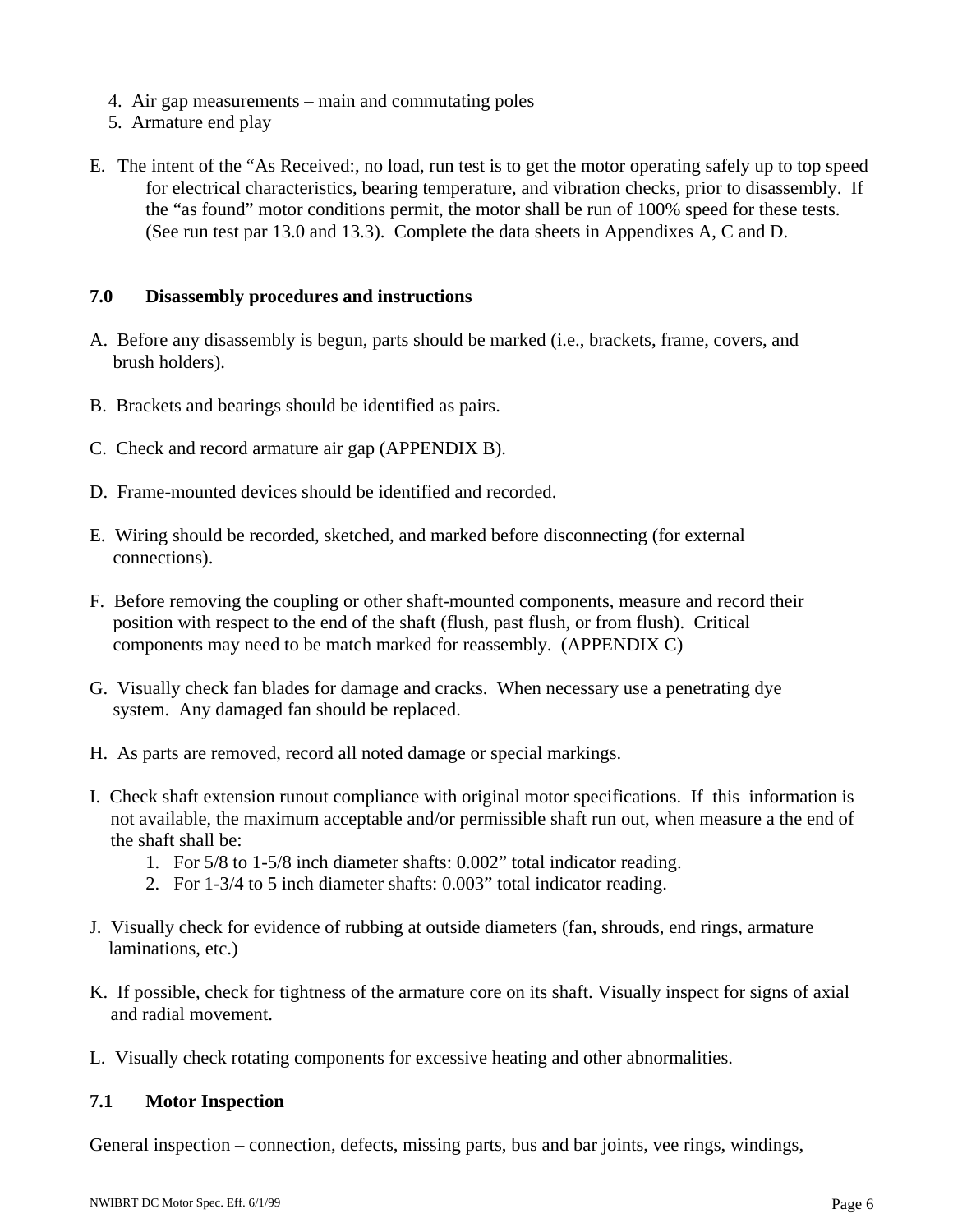keyways, threaded fits, all pole pieces, etc.

- A. Measure and record dimensions of the following: (APPENDIX C)
	- 1) Shaft extension
	- 2) Journal and bearing fits
	- 3) Shaft extension runout
	- 4) Shaft seal fits
	- 5) Commutator diameter, concentricity, appearance of the commutator film
	- 6) Brush location, size, type, and quantity
	- 7) Air gap measurements main, and commutating poles (APPENDIX B)
	- 8) Armature end play (APPENDIX B)
- B. Visually inspect the condition of non-rotating components (brackets, baffles, shrouds, brush holders, brushes, gasket, spacers, shims, threaded fits, machine fits, feet, etc.)
- C. Measure and record bracket fits for housings, cartridges, and bearings. (APPENDIX C)
- D. Visually inspect the condition of ball or roller bearing housing or cartridges (wear, grooving, seal fits, fretting, grease fitting, insulation, oil gages, etc.).
- E. Visually inspect the condition of sleeve bearings while still in brackets (wear, oil grooves, oil rings, seals, insulation, seal fit, bracket ware, dowels, parts, etc.).
- F. Visually inspect all armature core, commutating, and field pole laminations, leads, mounting blocks, welds, machined fits, etc.
- G. Visually inspect all space heaters, blower assemblies, over-speed devices, thermostats, etc.
- H. When inspecting the armature and the commutator, check for damaged, missing, or improperly seated brushes, comm bars that are not securely held to the vee ring, etc. Parts should be inspected for signs of arcing and cracks. All cracks and evidence of arcing should be recorded and, if possible, pictures should be taken showing the location of damaged bars. A drawing should be made showing the defective bar location, and all connecting parts between poles and end rings should be identified and recorded on the drawing. Brush data and spring tension shall be recorded on APPENDIX G for all brushes and springs.
- I. Damage appraisal of motor components is divided into two categories, electrical and mechanical.
- J. A strip report shall be sent to owner for approval prior to starting repairs. Form APPENDIX D.

#### **8.0 Repair Procedures**

#### **8.1 Electrical**

On main field and compensating windings and armature observe the following: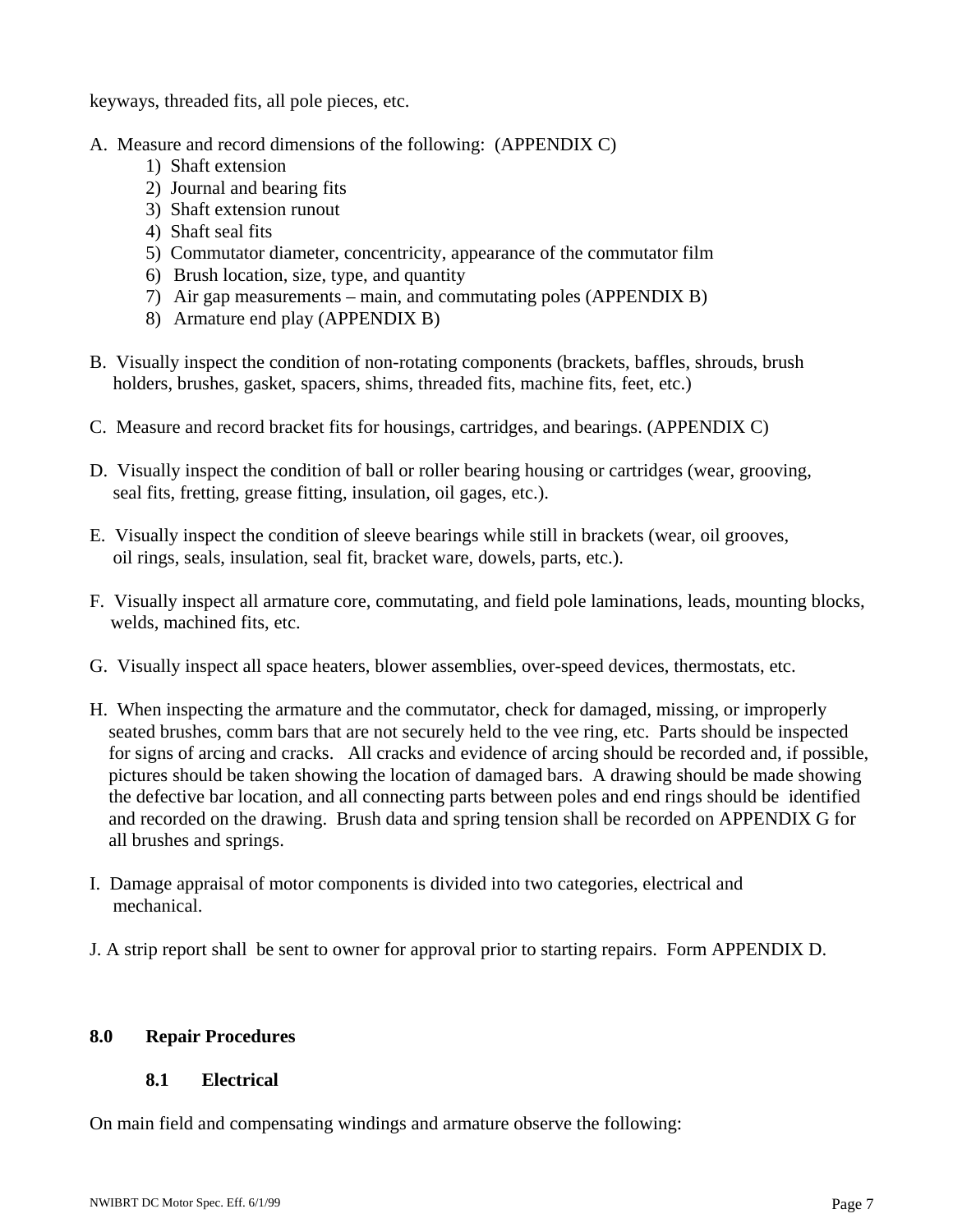- A. Slot wedges that are loose, damaged, or have shifted in position.
- B. Ties, lashings, or blocking that are loose or broken.
- C. Dirt, oil, or moisture deposited on coil surfaces.
- D. Coil damage. Besides obvious burning, tracking, or charring, look for loose or cracked tape, coils that have moved within the slot, deposits of dirt or chemicals, and insulation pitted or worn away by airborne abrasive particles. If severe arcing or burning has taken place, inspect the entire unit interior carefully for globules or fragments or molten copper that may have been projected from the failed winding.
- E. On lead cables, straps, and bus work, look for cracked, overheated, or frayed insulation; and loose or burned terminal lugs.
- F. When a winding shows clear evidence of destructive arcing or overheating, observe and record carefully the location and nature of the damage. If possible, pictures should be taken showing the connecting parts between poles should be identified and recorded on the drawing. If all coils appear equally overheated, ventilation failure, over current*,* stalling, or prolonged overload are likely causes. If only certain coils adjacent to feeder leads have been damaged*,* especially with relatively little heating, the likely cause is a transient surge voltage on the feeder circuit.
- G. Be alert also for evidence of insulation damage caused by flying objects such as broken fan blades within the motor. The impact will typically gouge down to bare copper without any burning unless adjacent turns become short-circuited and failure progresses.
- H. Pay close attention, whether or not winding damage is apparent, to all stator ventilating passages. These can be blocked by varnish or contaminants even when a winding looks fairly clean on the surface.
- I. If winding damage is apparent, test the insulation resistance for windings using a megohmmeter in accordance with IEEE Std 43-1974. Record the value of insulation resistance (IR) between the winding of the armature, shunt field, space heaters, to ground, armature to fields and thermostats, polarization index, bar to bar. Test voltage, applied for 1 min., should be as follows:

| Rated motor voltage | Megohmmeter test voltage, DC |
|---------------------|------------------------------|
| <i>230/460</i>      | 500                          |
| 700/750             | 1000                         |

- J. If the measured insulation resistance corrected to a reference of 40 $^{\circ}$ C is not at least equal to 1 M $\Omega$  per 1000 V of motor nameplate rating plus 1 M $\Omega$ , the winding should be thoroughly dried and the test then repeated. Drying out temperature of the winding should not exceed 80°C as measured by thermometer.
- K. To correct IR readings to the reference temperature, use the formula found in IEEE Std 43-1974.  $R_c = K_t x R_t$

where

 $R_c$  = Insulation resistance (in megohms) corrected to 40°C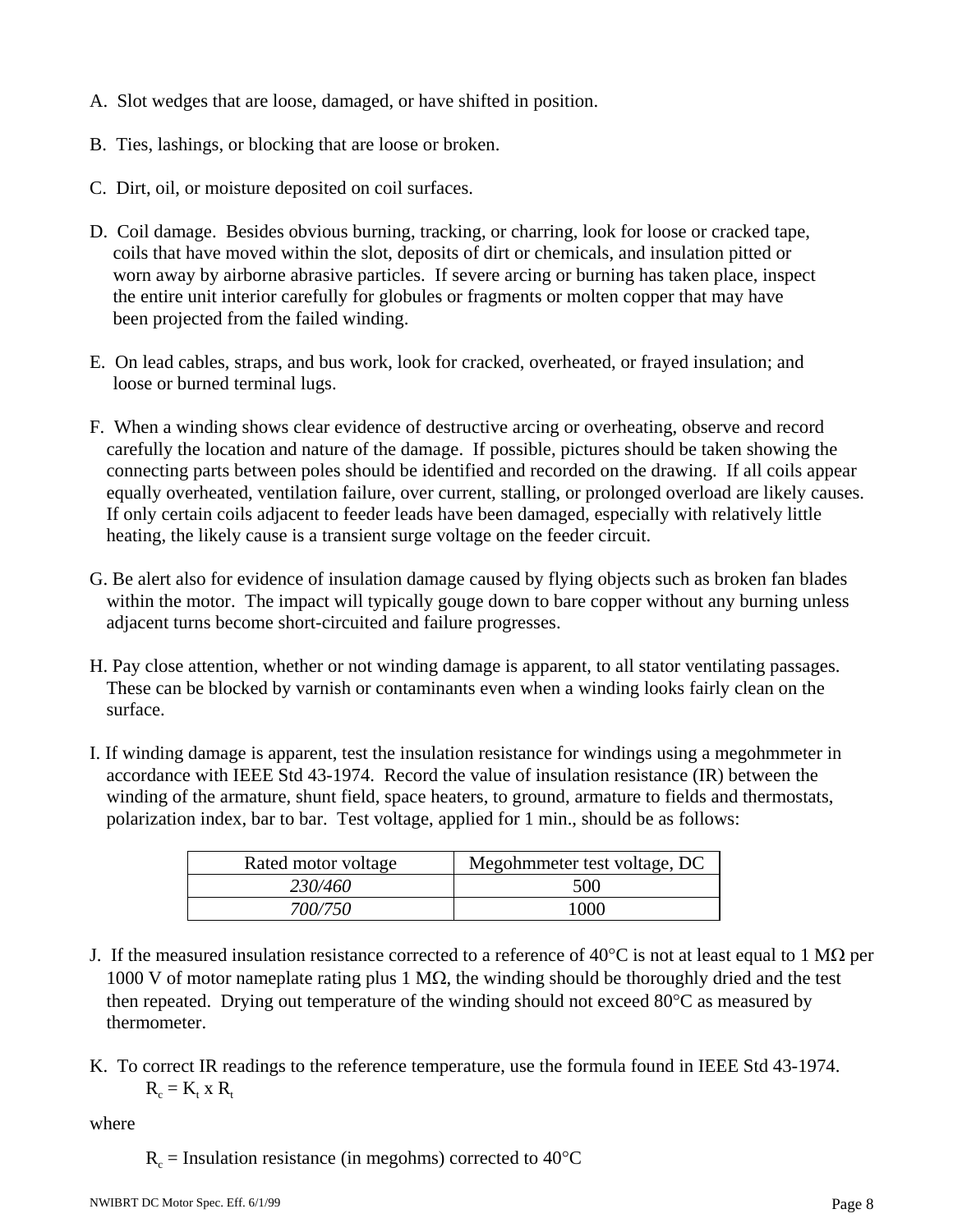$R<sub>t</sub>$  = Measured insulation resistance (in megohms) at temperature *t* 

 $K<sub>t</sub>$  = Insulation resistance temperature coefficient at temperature *t* 

Obtain *K* from figure 1 in IEEE Std 43-1974.

 1. Windings in apparently good condition should receive a dielectric, non destructive, DC overpotential (hipot) test on the armature and fields for 1 min. at a voltage T calculated as follows: (Hipot to be requoted by user):

 $T = 0.65$  (2E<sub>m</sub> + 1000 V)(1.7) Volts 460V = 2122 VDC 750 V = 2763 VDC

where:

 $E_m$  = Rated motor nameplate voltage

- L If these tests are not passed, the repair center should discuss the results with the owner to arrive at a decision to rewind or to attempt further reconditioning and retesting.
- M. Brushes and holders, commutators condition, cleanliness, laminations, windings, and rub marks are checked as in the field poles. Armature laminations should be checked for "coning" (separation of laminations, causing the length of the armature to be greater at the outer diameter than it is at the shaft.
- N. Inspect the armature core structure itself carefully for evidence of severe corrosion, core shifting, local overheating of laminations, loose or broken material, core blocking, or rub marks. A core loss test should be performed to evaluate the condition of the laminations.
- O. Commutators- Bars must be securely held to the vee ring. Stripped commutators should be tested at a minimum 2500 VAC to ground. Test at 220 VAC between bars using a 25 watt 220 volt lamp in series. Commutators shall be turned, undercut, and polished to insure concentricity, a maximum total allowable run-out (dial indicator) is .002 inch. Undercutting will be done to a depth of 1/16 inch to 3/32 inch. All high mica should be removed.

#### **8.2 Mechanical**

The mechanical condition appraisal should give particular attention to the following:

- A*.* Antifriction bearings. Condition of lubricant; dirt, rust, or moisture; fretting corrosion; thermal discoloration; pitting or spalling of balls, rollers, or races; broken or missing retainers.
- B. Sleeve bearings scoring or wiping of babbitt; integrity of any insulation furnished to block passage of bearing current (50 MΩ minimum IR is recommended; no temperature correction is needed; use megohmmeter with less than 50 V output); oil leakage; oil ring wear. Check forced-oil lubrication systems for blockage inside piping; presence of proper metering orifices in the system; proper pump operation.
- C. Shafts. Straightness (NEMA MG 1-1993, Section 1, Part 4 Par 4.05.7 and 4.07.1); cracks, corrosion; scoring or galling.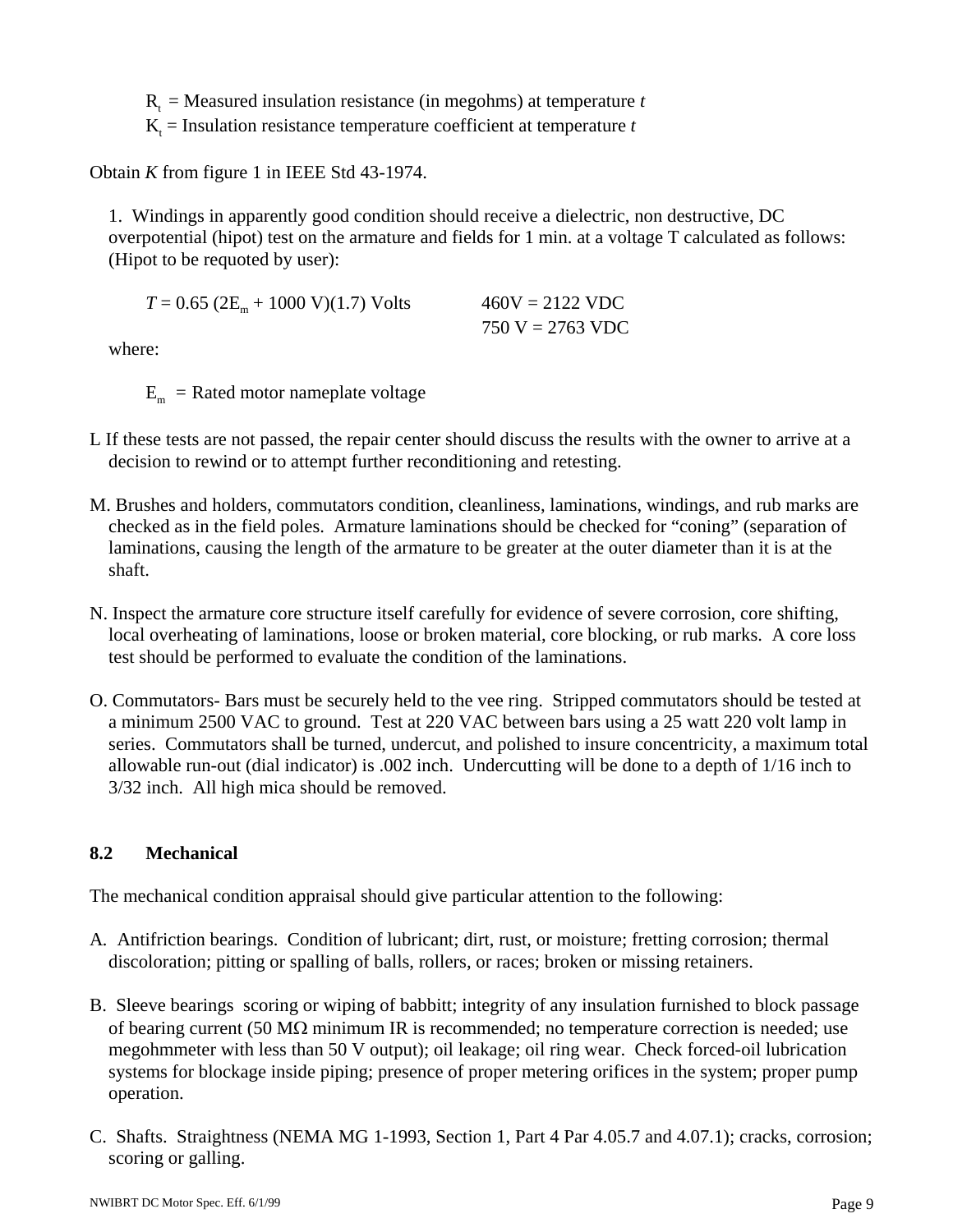- D. Seals. Rubbing or wear; leakage; glazing or hardening of felt or elastomeric materials.
- E. Gaskets. Hardened, broken, or shifted parts; missing gaskets; evidence of lubricant or contaminant leakage past a gasket.
- F. Fasteners and dowels. Loose, missing, or broken parts.
- F. Frame or housing*.* Corrosion; structural weld integrity; blocked drains, breathers, or ventilating air passages; paralleling of feet.
- G. Condition of accessories*.* Space heaters, thermostats, etc.

#### H. Bearing replacement

1. Replace all antifriction bearings after removal (except if advised differently by owner).

 2. Large expensive bearings, such as, spherical roller thrust bearings may be kept and inspected and reused at owners discretion.

- a. Check for symptoms of shaft current flow
- b. Improper thrust loading
- c. Fatigue
- d. Lubrication failure
- e. Internal Clearances
- I. Mounting feet flatness (motor frame feet are to be flat within 0.005 in. when placed on a flat reference surface) If motor frame feet are out of tolerance, remachine to specification or 0.003" which either is smaller.

#### **8.2.1 Recondition**

#### **Recondition of main, commutating, and compensting, field poles and armature core**

A. All components parts shall be thoroughly cleaned. Steam cleaning is the preferred method following by drying at  $250<sup>0</sup>F$ . Cleaning will continue until all vent slots are free of any obstruction which may interfere with proper cooling of the motor. Insertion of any metal object into ventilation passages of a stator is unacceptable under any circumstances.

 B. Prior to the varnish application, the windings will be preheated to remove air and moisture and ensure thorough impregnation. Oven temperature must not exceed 290°F during the drying cycle for class F or H insulation. Oven temperature must not exceed 250°F for class A or B insulation and followed by drying at  $250^0$ F.

 C. Final megger reading must exceed 10 megohms at room temperature. A reading below 10 megohms requires communications with the user.

 D. The motor windings must be sealed. If these components are well sealed no additional varnish is required. If sealing is required the "Dip and Bake" method is recommended. If this is not practical either the spray, flo or pan dipping can be used. If no varnish is required or the "Dip and Bake" method is not practical the user must be contacted.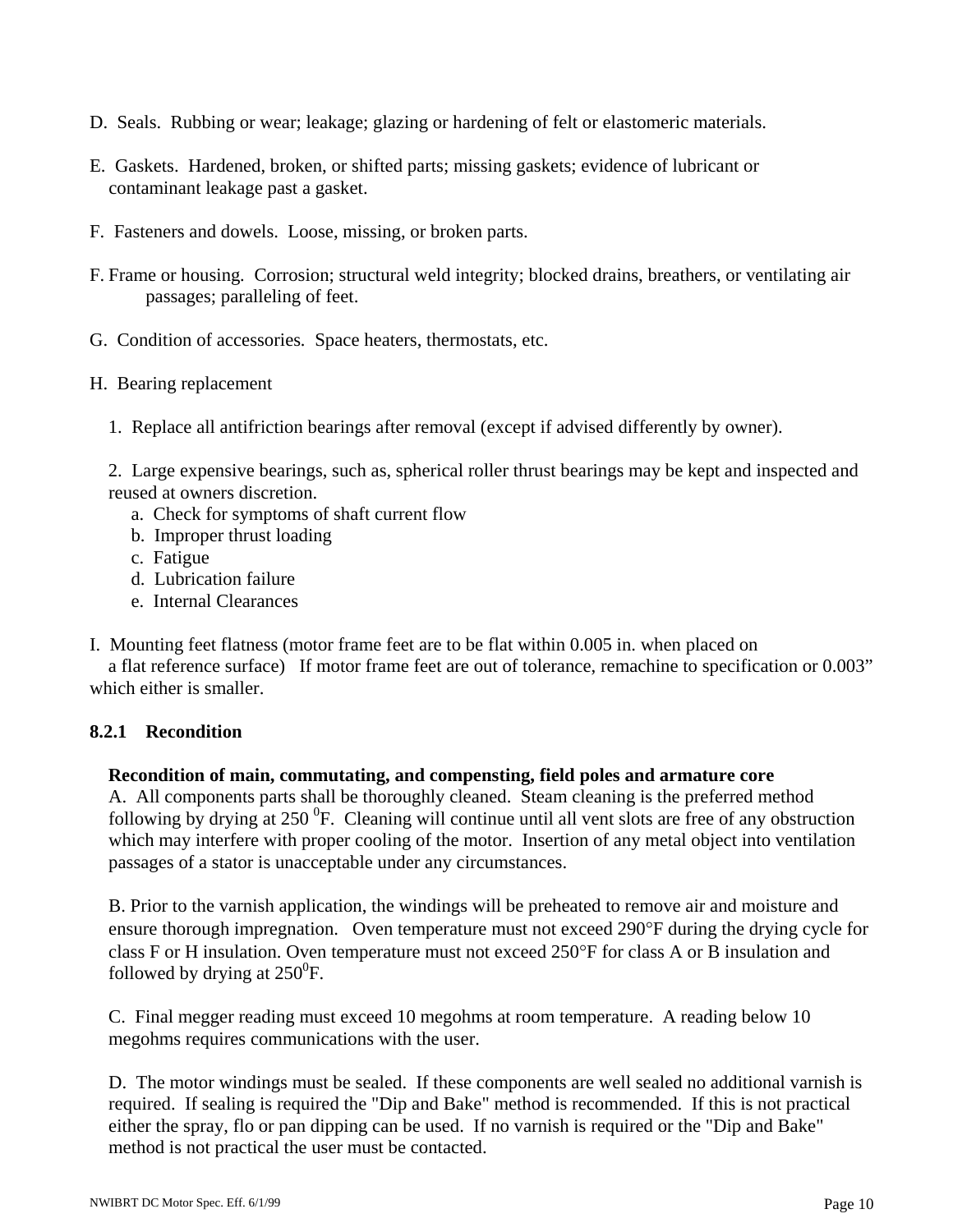E. The assembly of the motors repaired under preventive maintenance should follow the normal repair specification for DC motors.

#### **8.3 Stripping and cleaning**

#### **8.3.1 Mechanical Method**

When using the mechanical removal techniques, extra care should be exercised so as to not cause separation of the laminations while pulling the windings. When heat is used to soften insulation (as opposed to burning out in an oven), the flame must not be allowed to impinge on the laminations.

- A. Coils should be formed from continuous lengths of properly sized and insulated magnet wire (to match nameplate criteria). Splices are not recommended in individual coils under normal circumstances.
- B. Insertion of coils in slots should be done with care to avoid damage to the insulation or magnet wire.
- C. Crossings of magnet wire within the slots should be held to a minimum on random-wound coils.

D. Insulation systems shall be classified as follows:

- NEMA Class A. An insulation system (105 $\degree$ C temperature limit including a 40 $\degree$ C ambient or 65°C rise) that by experience or accepted test can be shown to have suitable thermal endurance when operating at the limiting Class A temperature specified in the temperature rise standard for the machine under consideration.
- NEMA Class B*.* An insulation system (130°C temperature limit including a 40°C ambient or 90°C rise) that by experience or accepted test can be shown to have suitable thermal endurance when operating at the limiting Class B temperature specified in the temperature rise standard for the machine under consideration.
- NEMA Class F. An insulation system (155<sup>o</sup>C temperature limit including a 40<sup>o</sup>C ambient or 115°C rise) that by experience or accepted test can be shown to have suitable thermal endurance when operating at the limiting Class F temperature specified in the temperature rise standard for the machine under consideration.
- NEMA Class H. An insulation system (180°C temperature limit including a 40°C ambient or 140°C rise) that by experience or accepted test can be shown to have suitable thermal endurance when operating at the limiting Class H temperature specified in the temperature rise standard for the machine under consideration.
- 1. Only class "F" or "H" or better insulating materials will be used for the following components:
	- a. Slot insulation
	- b. Magnet wire.
	- c. Coil / Winding insulation
	- d. Wedges/middle wedges.
	- e. Sleeving. (Acryliglass)
	- f. Tie cord.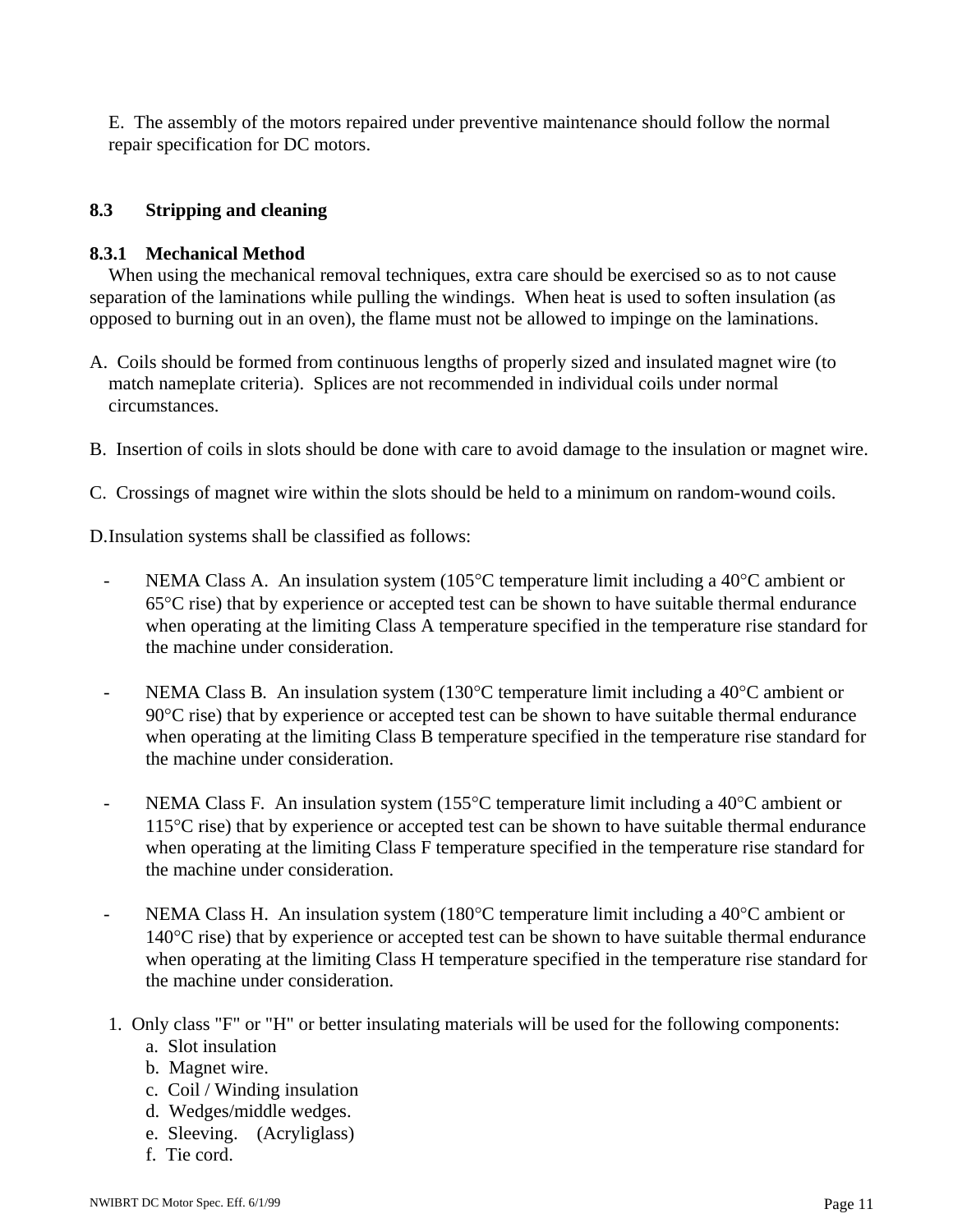- g. Varnish.
- h. Lead Wire
- 2. Motors nameplate Class "H" insulation will be rewound Class "H" in all respects.
- 3. All components that constitute the insulation system will be compatible with each other.

#### H. Construction of Coils

1. Armature

 a. The armature coils are to be wound with insulated copper wire and formed to the required shape. Coils shall be checked for uniformity before taping and again before winding. The uninsulated coil is to be made as void free as possible, by filling with epoxy or polyester varnishes, brushed on and hot pressing operation to fully cure the slot position and maintain dimensions.

 b. All connections between coils, and commutator are to be soldered, silver soldered, brazed or TIG welded.

2. Field Coils and Interpole Coils

 Coils should be replace in-kind, with special attention to wire size, number of turns, and insulation, which shall be class F or H, unless otherwise noted.

#### **8.4.1 Inspect and removal of field and compensating coils.**

- A. Prior to disconnecting the wiring, make an accurate drawing showing the location of all poles, wiring, fan blades, and associated hardware. Use the motor manufacturer's connection and outline drawings when available.
- A. Each pole piece and shim *pack* should be match marked to the motor shell to ensure that they are reassembled in the same location and in the same orientation. General practice is to number the poles in a clockwise sequence, while facing the commutator end, identifying Pole #1 nearest to the top vertical position
- B. When removing shims, they should be marked as to their pole location. The shim material should be noted, if more than one type of material is used, then each shim pack must be installed in the same location that it was removed. Replacement shims and bolts must be made of the same material as the ones removed from the motor.

#### **8.5 Replacement of bearings and restoration of fits and seals**

 A**.** Removal of bearings*.* Roller and ball bearings should be removed by using hydraulic presses or screw-drive bearing pulling equipment. Removal by hammering is not acceptable. When heat must be applied for removal, precautions are to be used to ensure that heating is concentric and that the shaft will not be heated unevenly, do not exceed 250°F, and the bearing should not be reinstalled.

 B. Reassembly of bearings*.* Split sleeve bearings should be fitted to journals by "bluing and scrapping" as in the following:

 1. Bearing and journals must be miked and compared to the manufacturers tolerances. Both the bearing and journal are to be miked at three locations across the length; the locations for these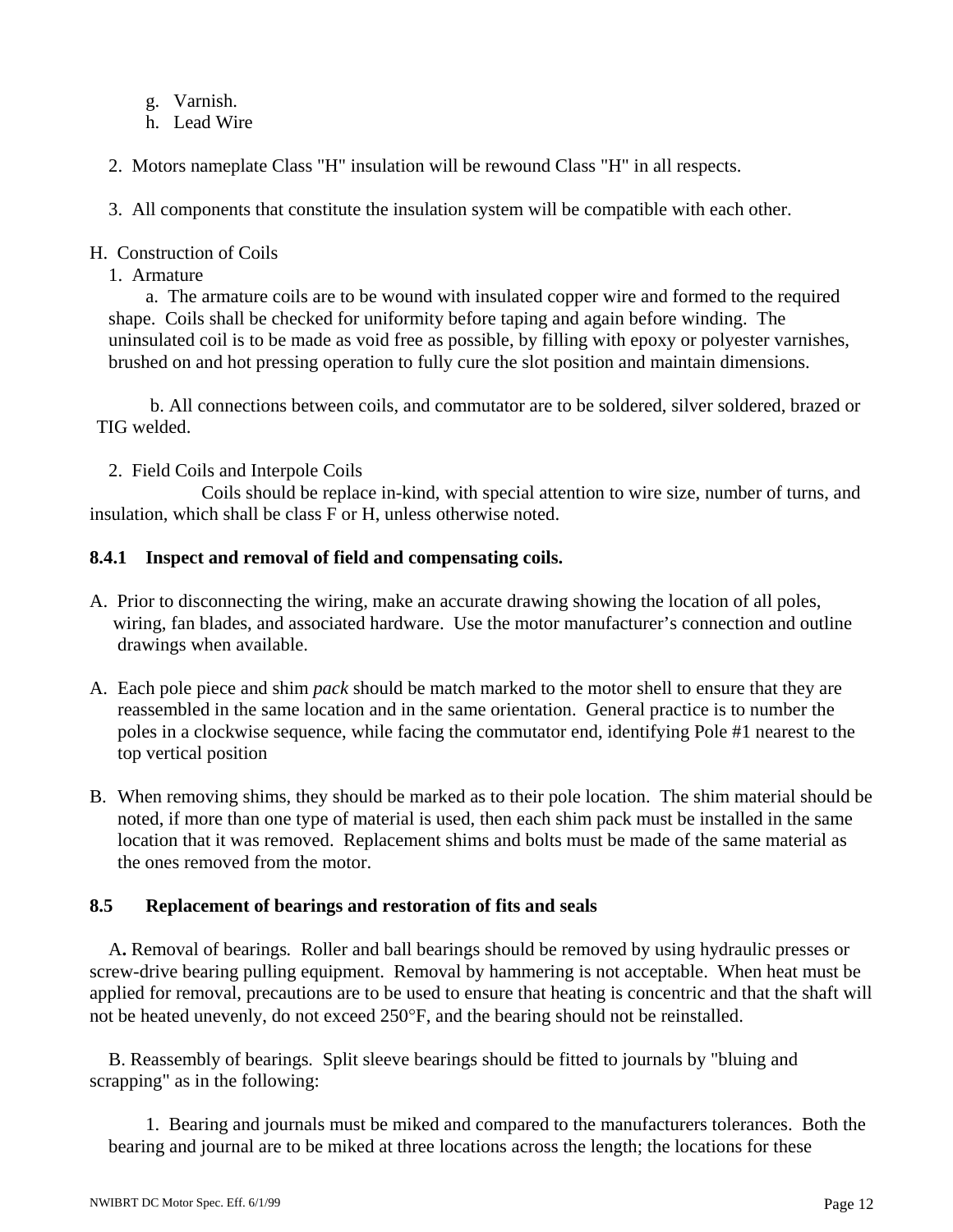readings is in the center of each and 1/4" in from the ends. Also mike each at three locations around the surface at the 12:00, 2:00 and 4:00 o'clock positions. These micrometer readings shall be recorded on APPENDIX F.

 2. Using a bearing scraping tool (typically a triangular file with the teeth ground off), scrape any side reliefs and lands to the clearances and contours recommended by the motor manufacturer. Apply a small amount of nondrying bluing compound to the shaft journal, spreading it out to form a uniform coating 1 - 2 inches wide over the full length of the bottom of the journal. Lift the shaft slightly, roll the lower bearing half into place, then lower the shaft onto it, ensuring that the normal armature weight is applied to the bearing. Turn the shaft 1/2 to 1 revolution. Lift the shaft again, and roll the lower bearing half out. A pattern of very light blue and dark blue areas will be seen on the bearing surface. These correspond to "**low**" and **"high"** portions of the bearing surface, respectively. Scrape the high spots to make the light/dark pattern uniform; the fitting process should be repeated with bluing as required until at least 80% contact has been achieved. When this is complete, leave the lower bearing half in place with the armature weight resting on it.

 3. If the bearing halves are not within limits, according to the manufacturers specifications, both bearing halves must be rebabbitted if too loose, or the top half of the bearing must be scraped if too tight.

 4. Reassembly of horizontal or vertical tilting-pad or shoe bearings should follow whatever procedures the manufacturer prescribes. Unless supplied by the user, details of that procedure should be given to the user as part of the final repair report.

 5. Ball or roller bearings should be fitted to shafts by heat-expanding the inner bearing race in accordance with the bearing manufacturer's recommendations, however, **not to exceed 250**°**F**, using an oil-bath heater or an induction heater. Care must be exercised when using an induction heater to ensure that heat is evenly applied to the bearings. Bearings must not be allowed to seize onto the shaft in a cocked position or before being fully seated up to the location shaft shoulder or retaining ring. For those motors in which the outer bearing race is the "tight-fitted" member (e.g., vibration screen drives), the bearing chamber is to be heat-expanded: the inner bearing race will be a slip fit on the shaft. Any pressure used to seat a tight-fitting bearing race shall be equally applied around that race.

 6. Sealants should not be used to secure a bearing race against rotation. If the metal-to-metal fit between races and the shaft or bearing housing is not within design limits, the fits between the shaft and bearing inner race should be either bushed, sleeved, remachined, or chrome plated and machined to size. Journals should be machined to a RMS 63 or better. Metal spraying should be avoided since it causes stress risers. Fits between the bearing outer race and the housing bore should be machined and welded or bored and sleeved, whichever is most economical for the user.

 7. Grease-lubricated bearing housings or chambers should be packed no more than 1/3 full, using a grease approved by the user.

 8. Either sleeve or antifriction bearings may be electrically insulated in some way to block the passage of damaging shaft currents originating within the machine's electromagnetic dissymmetries. The integrity of this insulation, as applied to the bearings themselves, should be tested during the reassembly process. [See par 8.2 item (b).]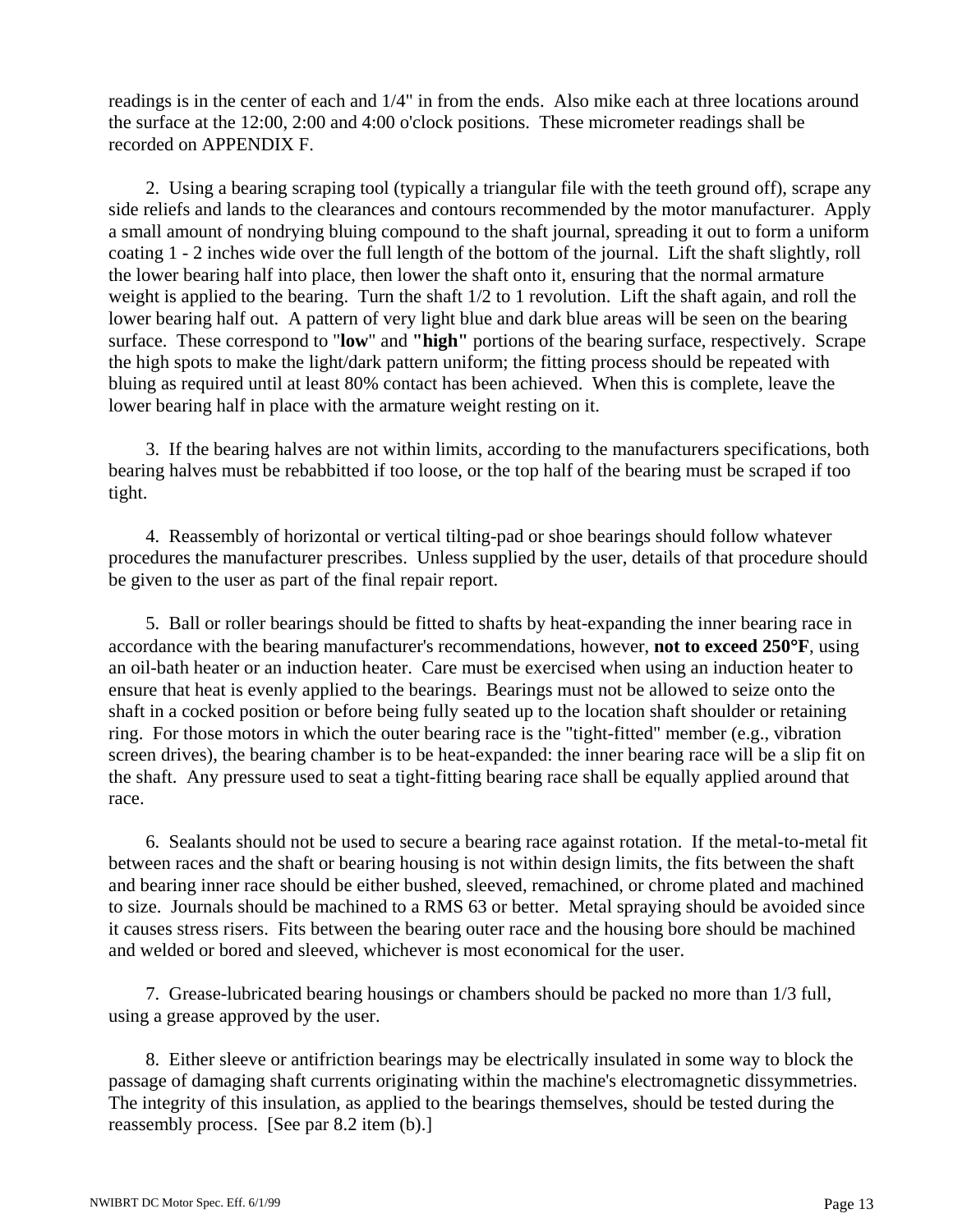9. All accessories fitted to bearing assemblies shall be replaced so that bearing insulation is not short-circuited and so that no protective system sensitivity is lost. Such accessories include lubrication system piping and fittings as well as temperature or vibration sensing devices.

 10. Bearing assemblies should be adjusted to provide total shaft end play in accordance with the machine's design limits. For horizontal shaft antifriction bearing motors, the end play must allow for thermal expansion of the shaft without damage to the bearings. For vertical motors, locknut adjustments, spacer rings, and installations of thrust bearing, support springs must be in accordance with the manufacturer's instructions (or owner specifications). Sleeve-bearing machines must be assembled -- by adjustment of bearing or armature positions -- such that the rotating assembly will "float" at its magnetic center position within the normal end play limits. This natural rest position will be indicated by magnetic center indicator supplied on the motor, which should be carefully checked at reassembly. Any change in the magnetic center position, although it may be acceptable, must be marked on the shaft so as not to mislead the installer into positioning the coupling inappropriately.

 11. Observe the bearing assembly for oil leaks with the system properly filled with oil and repair all leaks as needed.

#### **8.6 Armature / Field Poles**

#### **8.6.1 Lamination repair of the Main and Commutating Field Poles, and Armature Core**

A.Eliminate laminations with mechanical or electrical damage. The following four methods of repairing laminations in a DC motor are dependent on the degree of damage. Selection of a method is based on the inspector's experience and judgment as to which repair method will eliminate core hot spots. Complete new core assemblies must be approved by the owner. Replacement of field pole or armature core iron material shall be of the same type and thickness used in the original motor. Each lamination shall be well insulated from other laminations.

- 1 Method one. (*Field Pole* is slightly rubbed by the armature, fusing the edges of the laminations together.) The effectiveness of this method depends on the depth of the slot and the extent to which the winding fills the slot. The fused laminations may be vibrated apart with an air-driven hammer placed against the end of the core section. Vibrations of the lamination fingers will break the metal fusion. Remove all sharp edges and burrs*.* While vibrating the damaged section, spray a high-quality insulation varnish in the damaged area. As the fingers vibrate, the varnish will penetrate the air gaps caused by the vibration and reinsulate the fingers. This method assumes the damage is near the end of the lamination core section and the damage is on the tips of the fingers. Alternately, the laminations can be separated and the interlaminar insulation can be restored by the insertion of varnished mica splittings followed by an overall varnish treatment.
- 2 Method two*.* (Coil has failed in the slot, thereby melting the laminations, or the stator is moderately rubbed by the armature.) With a pencil metal grinder, grind away fused metal until a definition of core laminations can be seen. Small, high-speed (25 000 r/min) hand grinders equipped with carbide-tipped, cone-shaped rotary files work best. Grind with light, intermittent pressure (rather than continuously) with movement in the same plane as the laminations until the fused metal is removed. Repaint the ground area and test the core for hot spot in the damaged area. Do not grind an area that will damage the mechanical integrity of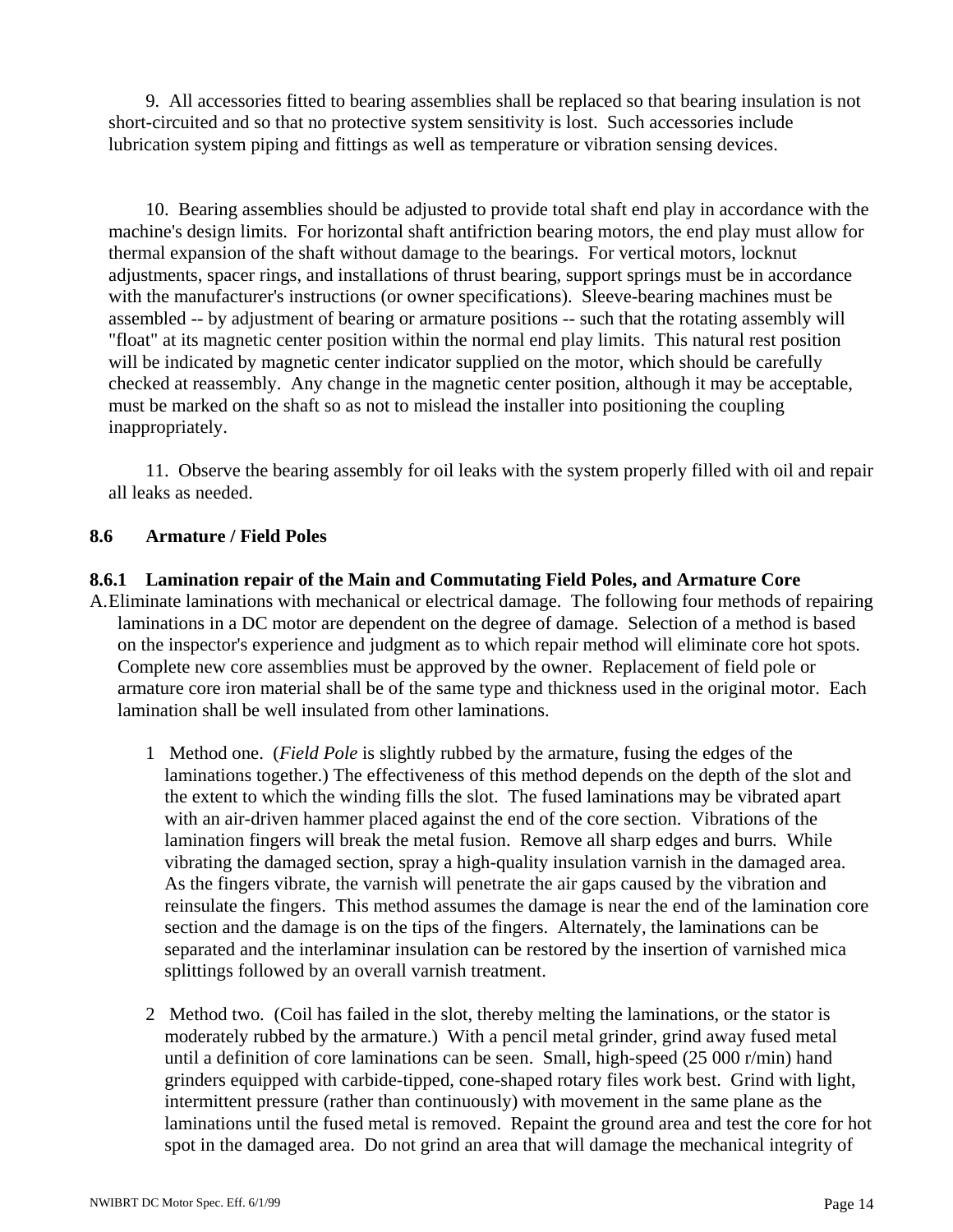the slot. If the damaged area is more than 20% of the total surface area of the core, then go to Method three.

- 3 Method three*.* (Damage is greater than 20% of total core-surface area or hot spot cannot be eliminated by Method two.) If the damaged area cannot be repaired by one of the first two methods, then a partial or total restacking of the field pole or armature core must be considered. The laminations will need to be disassembled and replaced or repaired by hammering and sanding away the damaged metal. The laminations must then be reinsulated by dipping in an organic insulating material with at least 300°C temperature rating and air drying before reassembly. Inorganic insulation with higher temperature ratings is preferred, if available. The damaged area can be redistributed in the core by rotation of each damaged lamination by one slot. This may require rekeying the lamination in the frame.
- 4 Method four. Coning (flaring) of end laminations on armature cores should be fixed by welding to rigid laminations, installation of rigid finger plates, undercutting and banding, or lamination replacement. Excessive coning of the end laminations will often require replacement of the armature to achieve a satisfactory result. Vacuum-pressure impregnation (VPI) or varnish treatment shall not be used.
- B. Armature/shaft assemblies should be lifted and handled carefully so as not to transmit any lifting or other stresses to any part of the armature cage or other motor windings. Lifting equipment must not cause abrasion or other physical damage to journal surfaces or seal fits. Do not allow the armature to drag against the inner diameter of the field poles when inserting the armature into the DC motor.
- C. The armature should be located on the shaft per OEM or according to the original location. Armatures shall be keyed and/or shrunk to the shaft*.* Centering the armature within the motor shall be checked, whenever permitted by the machine construction, by both "stationary gap" and "rotating gap" feeler gage readings at both ends of the motor. Readings should be taken at not less than six points 60° apart around the armature periphery. In the "stationary" check, feeler gages are inserted successively at the separate points and the values are recorded. In the "rotating" check, the gages are left at one location and the armature is turned in 60° steps, noting the reading at each step. This test can reveal an eccentric armature that may go undetected by the "stationary" test. Record final air gap reading on APPENDIX B. Readings shall not exceed a 10% deviation from the average at each end according to the following formula.

 $D = [(H-L)/A]100$ 

Where:

- $D =$  percentage deviation.
- $H =$  highest of the readings at one end of the motor.
- $L =$  lowest of the readings at the same end of the motor.
- $A =$  average of the readings at the same end of the motor.
- C. Secure internal bolts, screws, and nuts by tack weld or bent tab keepers. Lockwashers and liquid coatings, by themselves, are not acceptable.

#### **9.0 Balancing**

#### **9.1.1 Balancing – Shaft and Fitment Key Convention**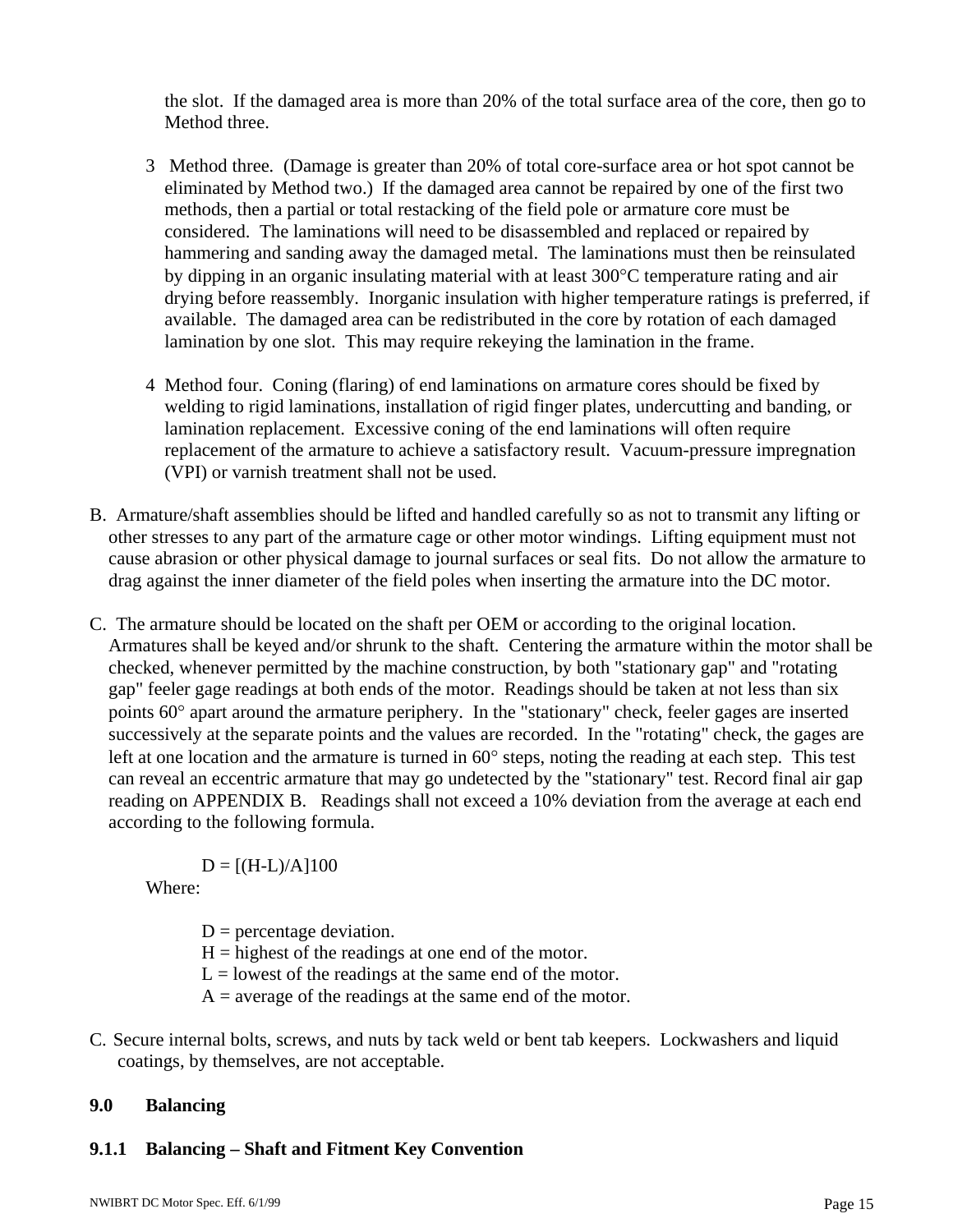#### **9.1.1.1 Standard Key**

- A. For rotating machines and machine components with a keyed shaft, this Standard requires balancing be achieved using a standard one-half key in the key seat in accordance with ISO 8821-1989(E). ISO 8821-1989(E) applies to armatures balanced in balancing machines, in their own housings, or in situ*,* and applies to keys of constant rectangular or square cross-section, keys mounted on tapered shaft surfaces, woodruff, gib, dowel and other special keys.
- B. If a full key, corresponding to the half key used for balancing, is not provided with the rotating machine, a tag, as shown in Figure 1, will be attached to the machine indicating the dimensions of the key used to perform the balance test.
- C. If no key is shipped with the shaft, and a tag is shown in Figure 1, is not attached to the shaft, the length of the half-key used originally for balancing the shaft is assumed to be the same as the length of the shaft keyway (Ref. ISO 9921).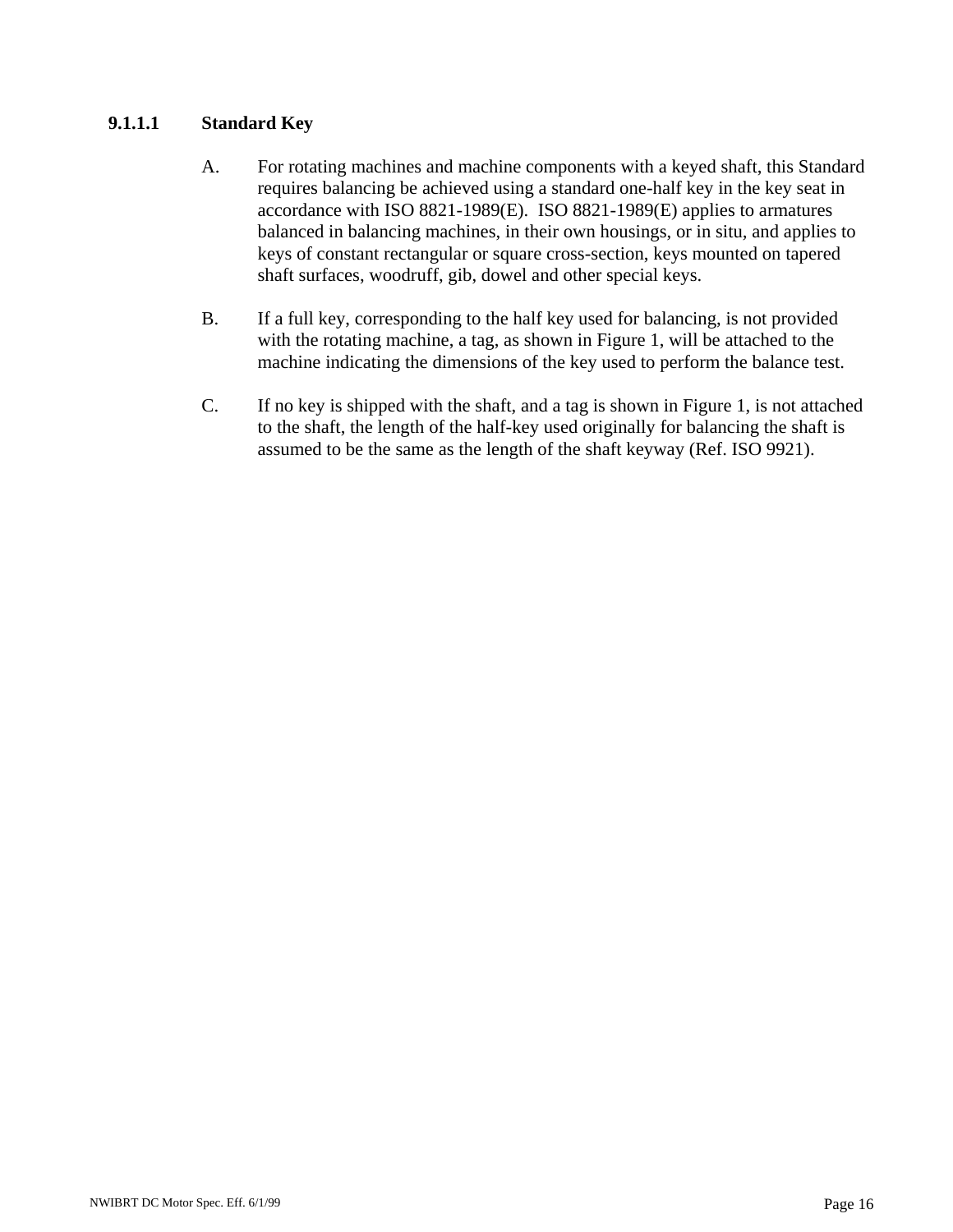

 **Fig. 1 Balance Test Key Dimensions** 

#### **9.1.2 Shop Balancing**

#### A. Speed

For the purposes of balancing, the greater of the maximum speed indicated on the motor nameplate or the actual maximum in service speed shall be referred to as the 'in service' speed.

Balancing shall occur at the highest practical rotating speed which does not exceed the in service speed nor place the rotating element within 25% of its critical speed.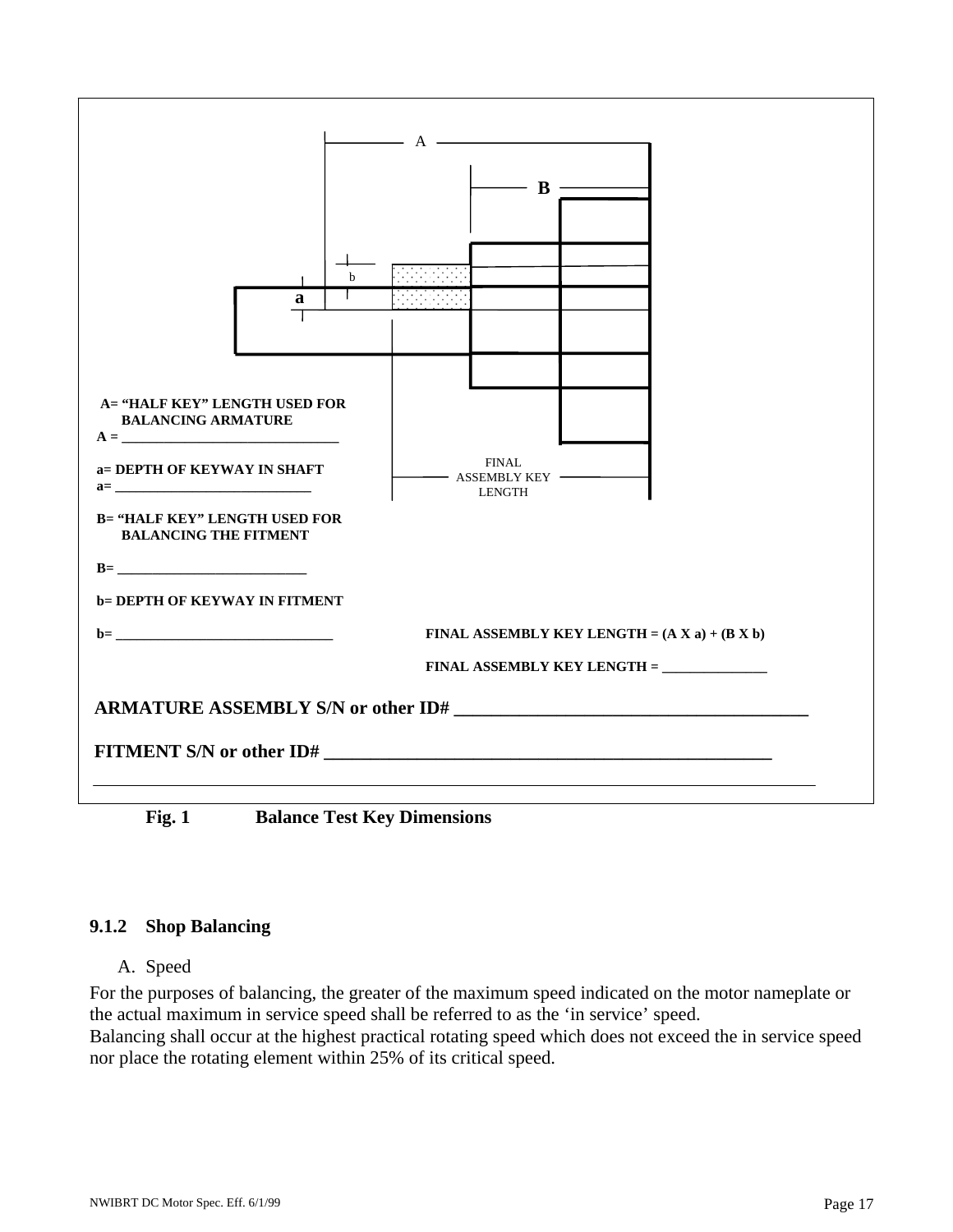#### B. Weights

The use of solder or similar deposits to achieve armature balance is not acceptable. Any parent metal removed to achieve balance shall be drilled out in a manner which will maintain the structural integrity of the armature.

The attachments of weights to the armature shall be done using non corrosive material and good practices to insure the integrity of the armature and the attachment.

It is recommended that old weights be removed rather than applying new weights to oppose them.

#### C. Balance Methodology

Armatures shall be supported in the balancing machine on the bearing fits if practical. If not practical, it is acceptable to support the armature close to the bearing fits provided that portion of the shaft is concentric within 0.0005" TIR of the bearing fit.

During balancing, all unused key seats will be filled with a standard half key or its equivalent as described in this document.

All armatures and armatures with integral attachments will initially be balanced in at least two planes without external attachments installed to the shaft.

If the armature is to be fitted with external attachments or fixtures (coupling hubs, brake wheels, etc.) when delivered to the customer, it is recommended that these external attachments be fitted to the already balanced armature using a standard key as described in this document The armature assembly is then rebalanced with the primary correction plane(s) corresponding to the attachments or fixtures. If disassembly is necessary, these fixtures and keys must be marked so that they can be reassembled with the same mating parts in the same positions.

#### D. Balance Standard

All armatures, armatures with integral attachments, and armature assemblies including external fixtures and attachments must comply with the API balancing standard and methodology at the in service speed. This standard states the maximum permissible residual imbalance per balance plane using the following formula.

 $Uper = (4 \times W)/N$ 

| Where: $Uper =$ | Maximum permissible residual imbalance in that plane (ounce-inches) |
|-----------------|---------------------------------------------------------------------|
| $W =$           | Weight supported by the balance machine at that journal (pounds)    |
| $N =$           | In service speed (RPM)                                              |

Different balancing machines use different units and methodologies. Often, it is a matter of metric to english conversions, display in Mils rather than ounce-inches or even conversions from balance standard RPM to actual balancing machine RPM. It is EXTREMELY important that each vendor recognize these differences and compensate for them so that their results are truly representative of the balance quality and that they do comply with the balance standard.

#### E. Balance Report

A copy of the report from the final run of the armature or armature with integral attachments as well as a copy of the report from the final run of the armature assembly will be supplied to the customer. At a mimimum, the reports should identify the armature, motor, and job, indicate the date  $\&$  time of the run, armature weight on each journal, in service speed of the armature, balancing speed, the make & model of balancing equipment used, the calculated acceptance limit based on the above balance standard, and the final balance readings. See APPENDIX H.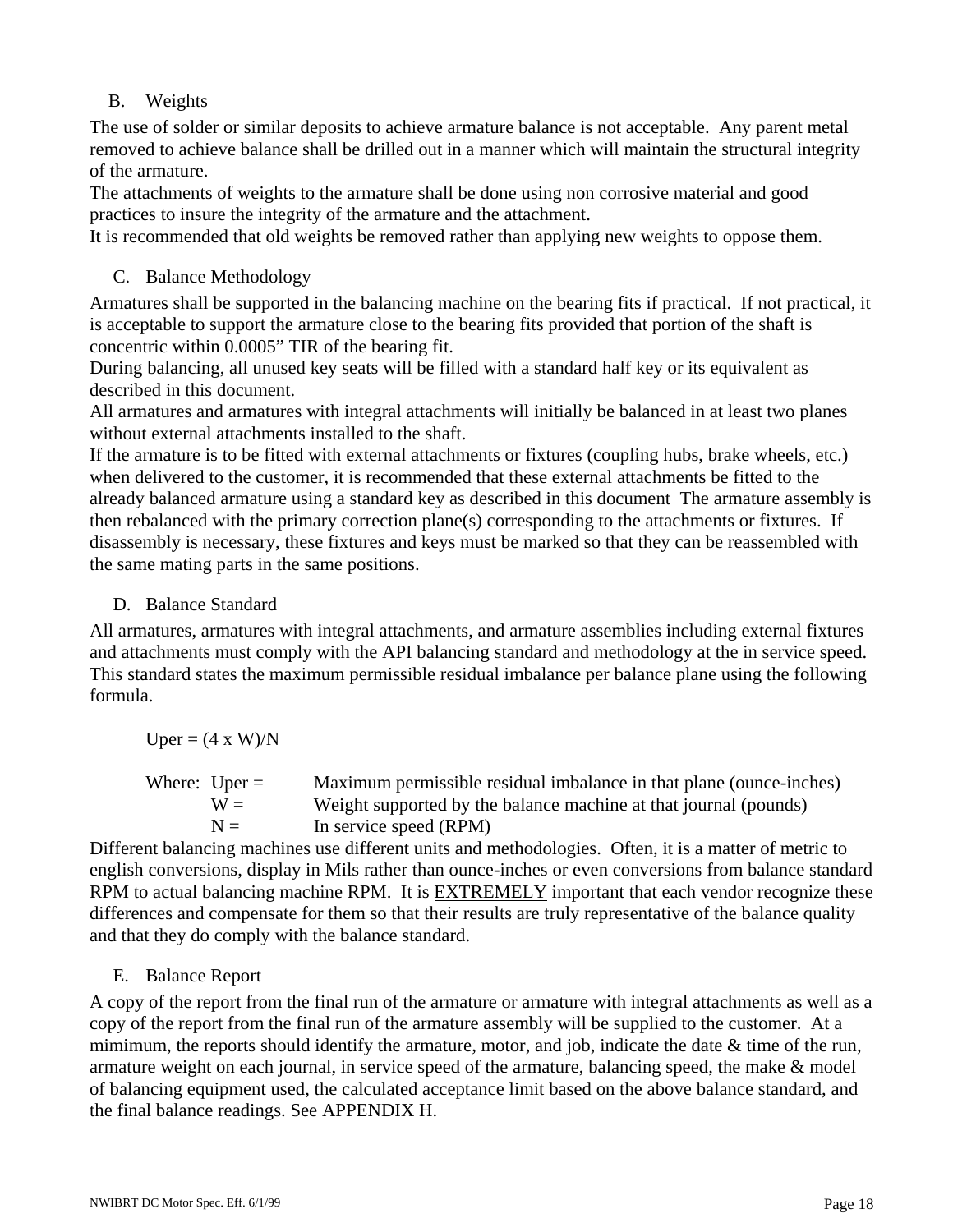#### **10.0 Electrical connection**

- A. Unless otherwise specified, original number of leads will be brought out on all motor rewinds. All external leads will be flexible and in good condition. The leads will be sufficient length to permit easy connection outside of conduit box.Where any cables pass across or against metal edges of motor structural parts in the assembled machine, cable should be appropriately sleeved or taped for mechanical protection of the insulation against abrasion.
- B. All leads should be given permanent markings adjacent to the terminal lugs in the form of indented metal bands (unless permanently die-stamped into the cable insulation or approved equivalent). Lead identification should be in accordance with NEMA MG 1-1993. Section 1, part 2.
- C. Lead cables should not be brazed or welded to terminal lugs. The preferred method of attachment is by crimping or pressure-indenting the lug barrel, using a lug sized to suit the particular cable stranding provided, in accordance with recommendations of the lug manufacturer. No split barrel lugs are to be used. The crimping tool used should have ratchet pressure control such that the tool cannot be opened and released from the lug until the minimum recommended crimping force has been applied. Whenever possible, one cable should be crimped within the barrel of any one lug. In no case shall any strands of cable be cut or bent back out of the lug barrel so as to more easily fit the cable into the barrel. All strands must be fully attached to the lug.
- D. Any bolted joints in the lead connections, such as where two or more lugs are permanently joined together or where bus bars are interconnected in some large machines, should be tightened to the following minimum torque values (based on heat-treated, Grade 5.0 steel bolts having non-lubricated threads):

| Bolt size (in) | Minimum dry tightening torque (lb.-ft) |
|----------------|----------------------------------------|
| 1/4            | 11.00                                  |
| 5/16           | 21.00                                  |
| 3/8            | 38.00                                  |
| 1/2            | 85.00                                  |
| 5/8            | 175.00                                 |

#### **11.0 Fits**

 A. All parts containing machined fits—bearing brackets, frame structures, bearing capsules or holders, etc.—should be handled in such a way as to avoid distorting or scarring any of the machined surfaces. Any such fits should be thoroughly cleaned before being reassembled to a mating part. Take care to avoid getting a fit "cocked", and be sure parts are fully seated against any locating shoulders.

 B. All shaft attachments such as brake wheels and coupling hubs shall be concentric with the shaft centerline of rotation. Coupling hubs shall be concentric within the greater of 0.001" TIR or 0.0002" TIR per inch of shaft diameter. Brake wheels shall be concentric within 0.005" on the diameter.

 C. Gaskets should be replaced with materials appropriate to the motor's in-service environment. Sealing compounds used in lieu of gasketing should be applied in adequate thickness to fully seal the opening and should be of a consistency such as to remain in place after assembly. If RTV sealant is used it must be electrically compatible with the commutator and brushes.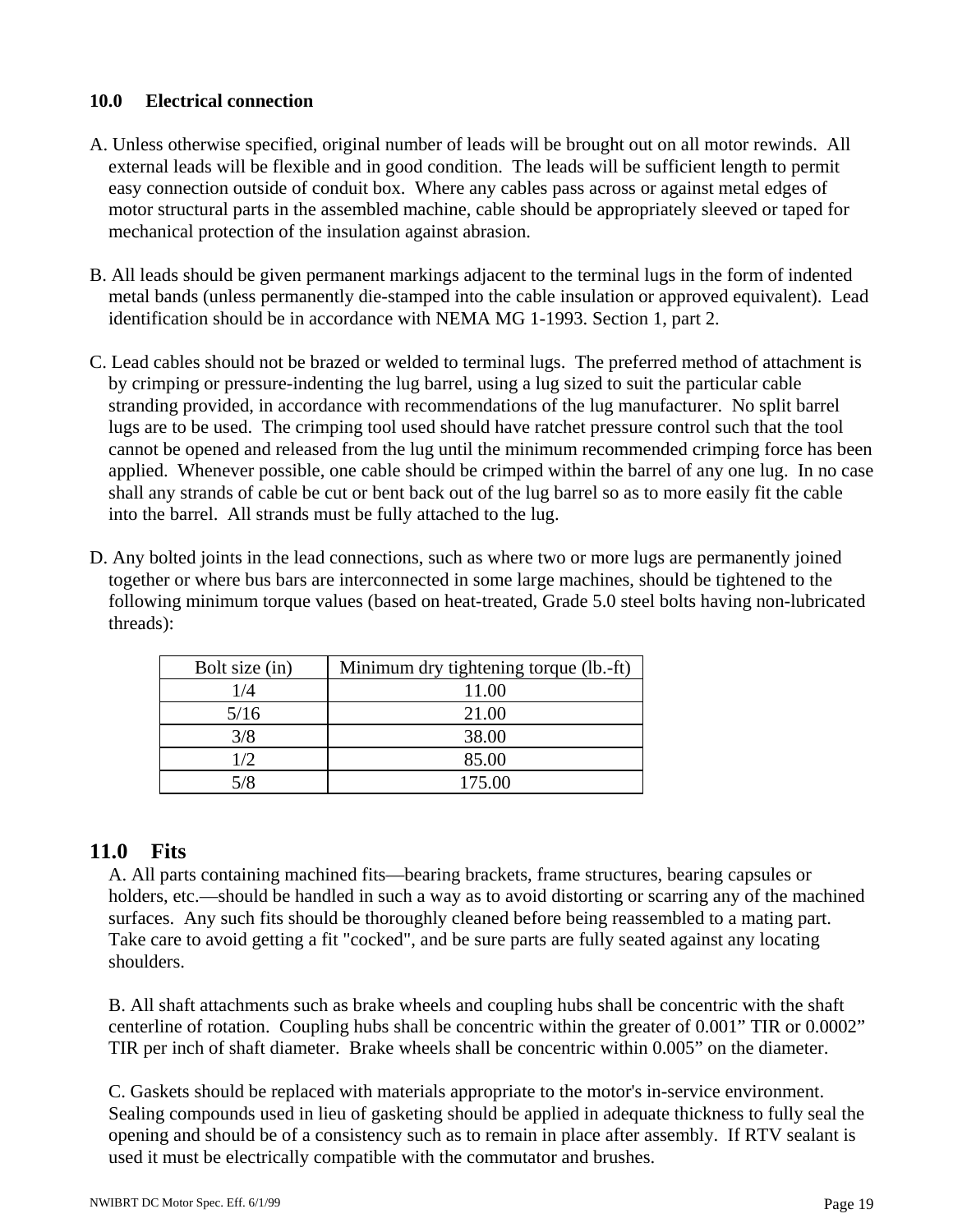D. Any dowel pins supplied between mating parts are to be properly replaced. Tightness of mounting bolts, or any sort of sealing compound, is not to be relied upon to maintain part alignment.

 E. Some large motors may require shims to adjust field pole position for correct air gap or to control bearing pedestal position. Shims used for that purpose must be flat, clean, free from burrs, and either stepped or tapered as necessary to accommodate surfaces that may not be parallel.

#### **12.0 Assembly**

All assembly will be according to professional quality shop practices.

 If the shaft requires replacement a new shaft will be made of A.I.S.I. 4140 Steel HRHT (Hot Rolled Heat Treated). Under special cases shaft material will be replaced with 316 stainless or user approved material.

Motors will be assembled in a manner that will ensure proper fit and alignment.

Check and record air gap on APPENDIX B (Sec. 8.6.1.C)

 All bolts, nuts, etc., will be replaced as required with SAE grade 5 or better and torqued to industry standards. On metric fasteners use a grade 8.8 (old grade=8G) or better.

All assembled components will be checked to ensure secure fits.

All covers on openings in the frames or housings must be fastened in a closed position.

Motor terminals must be identified outside the motor frames.

New brushes will be installed on all motors.

- A. Replacement brushes will be made in kind.
- B. Brushes will be properly seated to ensure proper commutation. Brush holders will be reconditioned or replaced as required.
- C. Brush pressure springs will be checked and recorded in Lb./sq. in. to ensure equal loading on all brushes (Appendix F).

 Replacement cooling fans on armatures shall be of the same type or better than the original fan. All broken, burned or cracked motor feet shall be weld repaired and machined to within

.003"(par.8.2.J) of parallel and flatness.

 All motors will be returned with an adequately sized conduit box and cover with a gasket between the box and cover.

A repair ID Tag will be added showing shop name, ID# and date of repair.

 After painting, all nameplates, tags and shaft will be fully cleaned. A non-silicon rust inhibitor or light oil will be applied to the shaft before shipping.

#### **13.0 Run Test Standards**

 Run test shall be a minimum of 45 minutes duration at the rated nameplate RPM until the temperature of the bearings have stabilized  $(+/- 1^{\circ}C$  over 15 minutes). A maximum temperature of 150°F on babbitt bearings shall not be exceeded (unless bearing manufacturer specs. otherwise). On antifriction bearings and on motors with a cooling fan the bearing housing temperature should not exceed 30°F above ambient temperature for oil lubrication, and 50°F above ambient for grease lubrication. On motors without external cooling fans, the bearing housing temperature should not exceed 50°F above ambient. At no time should the temperature exceed the drop test temperature of the lubricant.

 Commutator and Brushes – While the machine is running, visually inspect for sparking at the brushes. Listen for brush chatter or brush clicks. These noises indicate rough spots or a step in the commutator surface. All abnormalities shall be corrected prior to shipment and subjected to the owners final acceptance. A written record of all tests and inspection results will be furnished to the owner upon completion of repairs.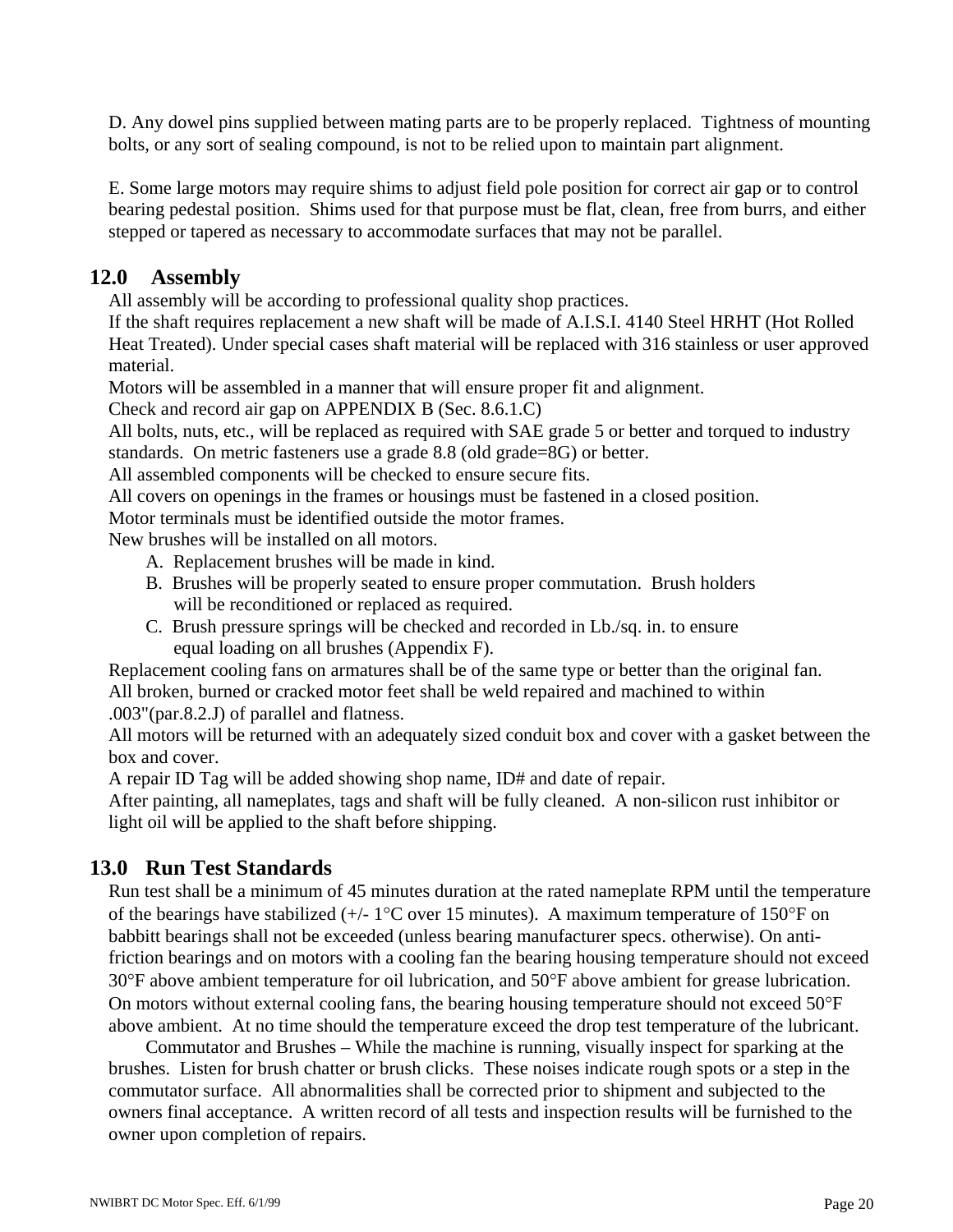#### **13.1 Vibration Acceptance Testing on Motors**

#### **13.2 Quotation**

- A. The quotation for repair or supply of a motor shall specify that the motor will meet or exceed the vibration limits described in this document.
- B. The quotation will reiterate the vibration acceptance levels for the particular motor as defined in this document and requested by the owner.
- C. Any additional costs required to meet these vibration acceptance limits will be grouped separately on the quotation, itemized in sufficient detail as to permit evaluation by the purchaser. This grouping will be titled "Vibration Limits".

#### **13.3 "As Found Tests**"

- A. The "As found run test" should be reviewed with the owner on an as needed basis.
- B. DC Shunt motor (single speed)-Apply rated current to the field circuit. Then, from a separate source, gradually apply full rated armature voltage. This in turn will yield full no load speed.
- C. DC Series motor-Using a low voltage, high current source, separately excite the series field circuit to provide for its operation as a shunt motor. When and as able, apply full series field current (i.e., rated load current) to simulate full no load speed. With the series field current adjusted in this manner, gradually increase armature voltage to full nameplate rating and allow the motor to slowly reach no load speed.
- D. DC compound motor- Set the source for each field circuit to provide normal field current. Then slowly increase armature voltage and allow the motor to come to no load speed.

Note: Series motors cannot be run at the no-load, full voltage/current condition. Care must be exercised with compound motors depending on the amount of series influence. These motors must be run at reduced voltage/current to prevent catastrophic failure.

- E. The "As Found" tests will consist of the same suite of measurements as the "Acceptance Tests", but will not be gauged against the acceptance criteria.
- F. Motor isolation in the form of a mounting plate and resilient support pads is not required during the "As Found" tests.
- G. All unused keyways shall be fitted with a standard or equivalent half key as described in the Standard Key section of this document (par 9.1.1.1).

#### **13.4 Acceptance Tests**

A. The "acceptance test" will be conducted after the machine has achieved thermal stability. In the case of series motors "Acceptance test" may be performed at reduced voltage, at near full speed, under no load, and after the machine has achieved thermal stability and approved by the owner. Follow the "As Found Test" procedures for testing.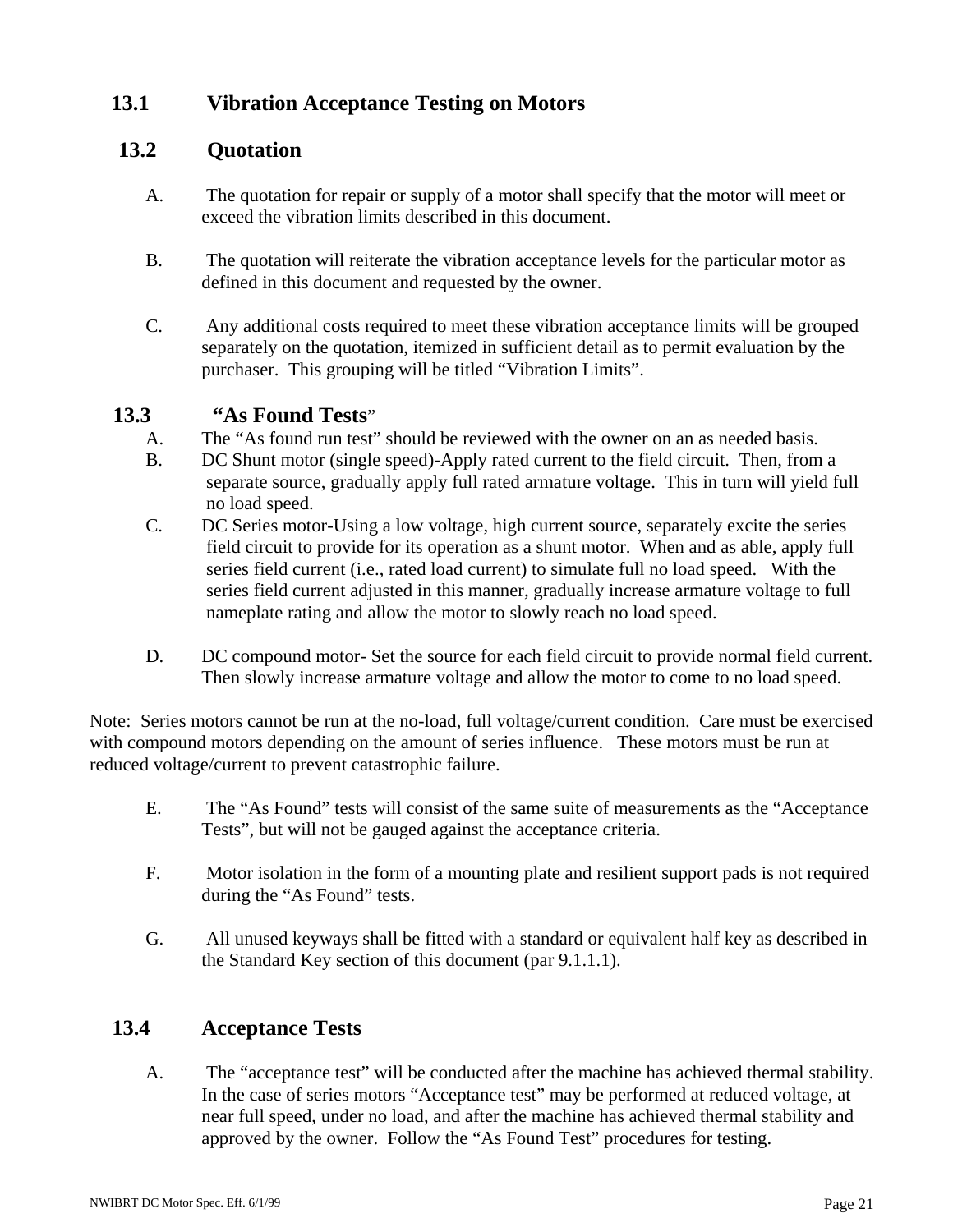- B. If the machine is to be delivered with a coupling or other fittings installed to the rotating component, these tests shall be done with those items installed. If these fittings are keyed to the shaft, a standard key shall be used.
- C. All unused keyways shall be fitted with a standard, or equivalent, half key as described in the Standard Key section of this document (par 9.1.1.1).
- D. After reaching rated no load speed, check to see that the shaft is turning smoothly in its bearings and that there are no abnormal sounds.
- E. Verify that all shaft mounted blowers are turning in the proper direction.
- F. Verify that oil lubricated bearings are being properly lubricated and that oil rings, when present are free and turning.
- G. Dress commutators with a suitable grade of dressing stone. (This helps to remove small burrs caused by the beveling operation and complete seating of the brushes.) NOTE: Use caution to avoid any copper dust buildup that could result in a flashover of the brushholders or dressing stone. Clear dust away with dry low pressure air.
- H. Check for satisfactory commutation. There should be no sign of sparking when running at no load. When necessary, de-energize and electrically reset the brush assembly to neutral (Bucking Field/Interpole).

NOTE: It is particularly useful to observe commutation as the motor accelerates since the brushes carry a larger current during the period. Should sparking occur, one of the most common reasons is a reversed connection between the brush assembly and the commutation leads.

#### **13.5 Responsibility**

- A. The *repair* facility shall be responsible for all aspects of test preparation, testing, presentation of results, and long term storage of the results unless otherwise specified by the customer.
- B. The testing shall be done in manner consistent with good vibration data collection practices using instrumentation that is in good condition to insure accurate, reliable results.
- C. The testing shall be done at the repair facility. If this is impractical, the purchaser may approve other arrangements. In no case, will the site of testing relieve the repair of responsibility for passing the vibration Acceptance Tests.
- D. The user shall have the option of being present during vibration testing and verifying testing performed by the repair facility prior to final acceptance by the purchaser.
- E. The repair facility will maintain measurement results of all vibration tests in electronic (preferred) or hardcopy form for a minimum of *15* years. Make, Model, Serial number, user number, repair/purchase order number, and date shall be used to index these sets of vibration results.
- F. Measurement results according to par. G and H below, will be conveyed to the user in a format acceptable to the customer. The format may be hardcopy, electronic transfer, MIMOSA Data Exchange format, or other electronic format acceptable to the user.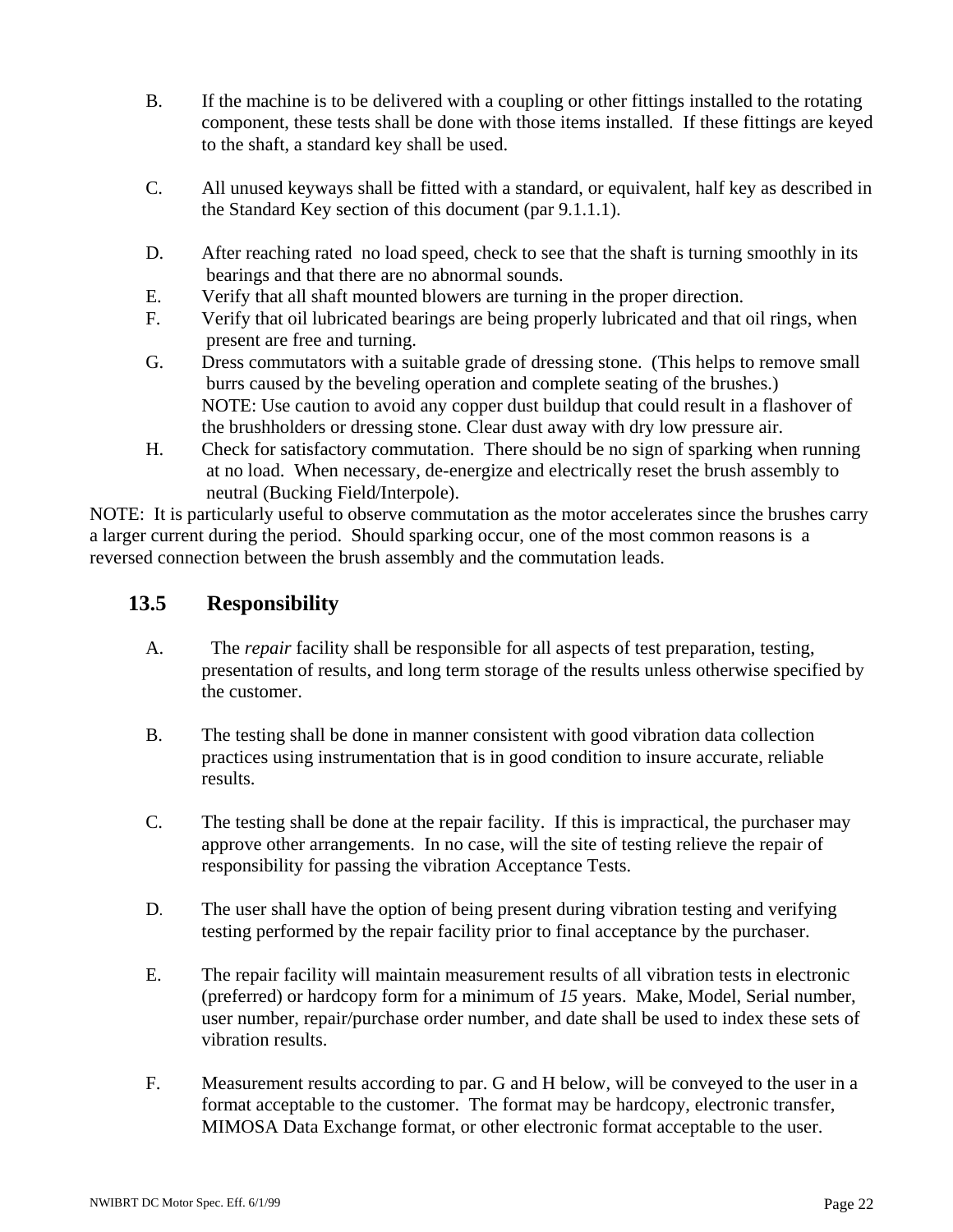G. "As Found" vibration test results will include:

 1. Frequency domain (spectrum) plots across the frequency ranges of interest,

 2. A tabular representation of maximum line amplitude measures in inches/second peak for each frequency band & location, and

 3. A tabular representation of the maximum band limited overall amplitude in G's peak for each frequency band and location.

H. Post repair Acceptance tests results will include:

 1. frequency domain (spectrum) plots across the frequency ranges of interest,

 2. a tabular representation of maximum line amplitude measures in inches/second peak for each frequency band & location,

 3. a tabular representation of the maximum band limited overall amplitude in G's peak for each frequency band and location,

 4. a tabular representation of the maximum allowable vibration limits for both 3 & 4.

I. A signed statement of adherence to the testing methods and compliance with the vibration acceptance levels must accompany the post repair results to the user before motor acceptance will be authorized.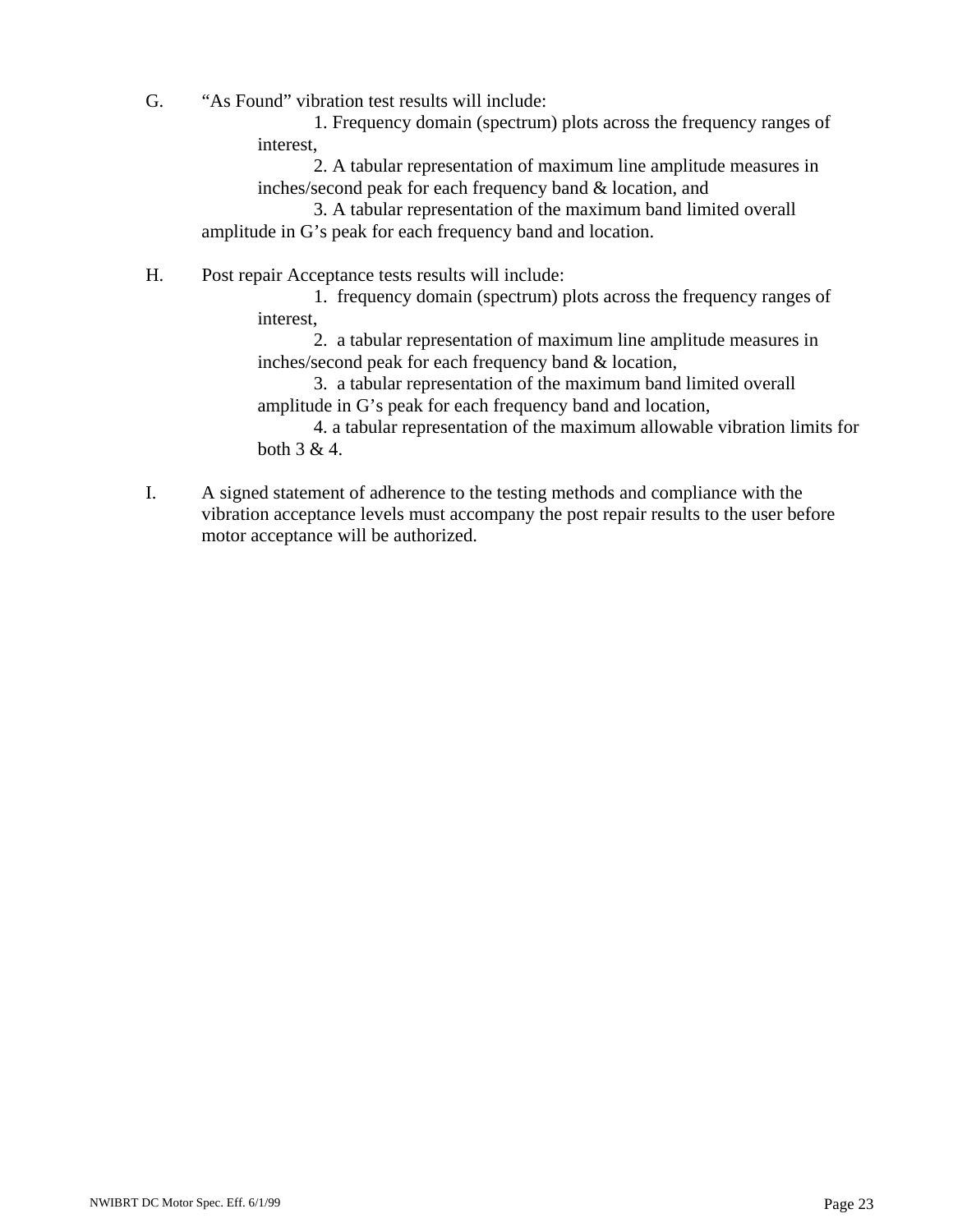#### **13.6 Instrumentation Requirements**

#### A. Instrument Capability & Settings

 1. The instrument will be capable of driving acceleration transducers directly, of integrating acceleration to velocity in either the analog or digital realms, of digitizing the analog vibration signal, of and performing FFT processing to the frequency domain (rather than utilizing a swept or tunable filter to derive frequency components.

2. The instrument will have at least 72 dB of effective dynamic range.

3. The instrument will utilize appropriate anti-aliasing filters for all measurements.

 4. The instrument will be capable of at least 400 usable FFT lines of resolution, however no more than 800 FFT lines will be used for any measurement. Additional measurements across lower frequency ranges may be necessary to adequately resolve signals down to 0.3x running speed.

 5. The instrument will be able to apply a Hanning window during FFT processing. This Hanning window will be used with all FFT measurements.

 6. The instrument will be capable of linear averaging in the frequency domain. A minimum of 4 averages with no overlap processing or 6 averages with overlap processing is required. No more than 16 averages will be used for any measurement.

 7. If overlap processing is available in the instrument, no more than 50% overlap will be used.

 8. If used, high pass filtering (low frequency cutoff) settings will not filter out frequencies of interest.

#### **13.7 Transducer & Mounting**

A. Transducers will be of the "Industrial" style and measure acceleration.

B. The transducer nominal sensitivity will be either  $50 \text{mV/g}$ ,  $100 \text{ mV/g}$ , or  $500 \text{mV/g}$ .

C. The transducer calibration value will be within  $+/-10\%$  of nominal at 100 Hz.

D. The transducer output will be linear, within +/- 5%, from .3x running speed through 2000Hz.

E. The transducer will be mounted to the machine under test using a 2-shoe magnet, flat magnet, or stud mounting. During acceptance testing, the mounting locations shall be smooth, clean, and free of debris or paint. During "as found" testing, the mounting locations shall be clean and finished such that the mounting is firm, not rocking. The use of a handheld probe mounting is not acceptable.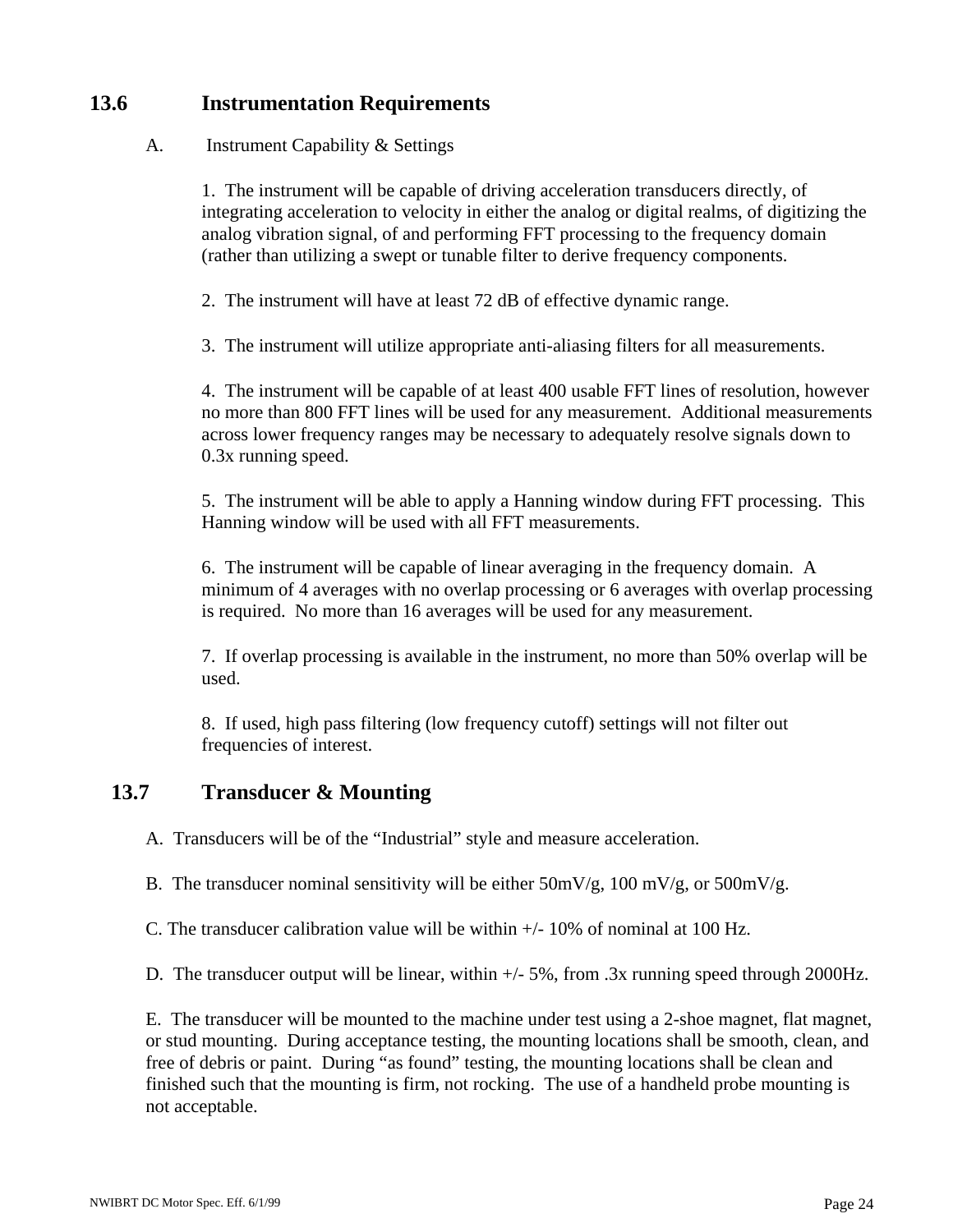F. The mounted natural frequency of the transducer and magnet must exceed 2000 Hz by at least 30%. In the case of triaxial transducers, the mounted natural frequency of the transducer and magnet in all three planes must exceed 2000 Hz by at least 30%.

G. The transducer electronics must be isolated from case and ground.

H. The measurement system used to take vibration measurements (instrument, cable, transducer, and mounting) shall have  $a +/5\%$  amplitude accuracy between .3x running speed and 2000 Hz.

#### **13.8 Test Locations**

#### **A. Horizontal shaft motors**

 1. A minimum of 6 separate locations on each motor will be tested. These locations shall be as close as practical to each bearing.

 2. Each bearing will have a radial measurement made in the horizontal direction, facing the centerline of the shaft. These will be described using the conventions

 MTR OB HOR & MTR IB HOR or MTR ODE HOR & MTR DE HOR

 3. Each bearing will have a radial measurement made in the vertical direction, facing the centerline of the shaft. These will be described using the conventions

 MTR OB VER & MTR IB VER or MTR ODE VER & MTR DE VER

 4. Each bearing will have an axial (parallel to the shaft) measurement made. This axial measurement should be as close to the shaft as practical and located at the 12:00 position. These will be described using the conventions

 MTR OB AXL & MTR IB AXL or MTR ODE AXL & MTR DE AXL

TEFC or other shrouded machines may make it difficult to get close to the shaft. In those cases, a foot type measurement is acceptable and should be noted with the results.

 5. Measurements cannot be made on sheet metal covers, fan shrouds, or other parts whose position, natural frequency, or damping will significantly affect the measured vibration.

#### **B. Vertical & Non-horizontal shaft motors**

 1. A minimum of 6 separate locations on each motor will be tested. These locations shall be as close as practical to each bearing.

 2. Each bearing will have a radial measurement made inline with the direction of the "point or Energy Input" (typically the junction box), facing the centerline of the shaft. These will be described using the conventions

 MTR OB INL & MTR IB INL or MTR ODE INL & MTR DE INL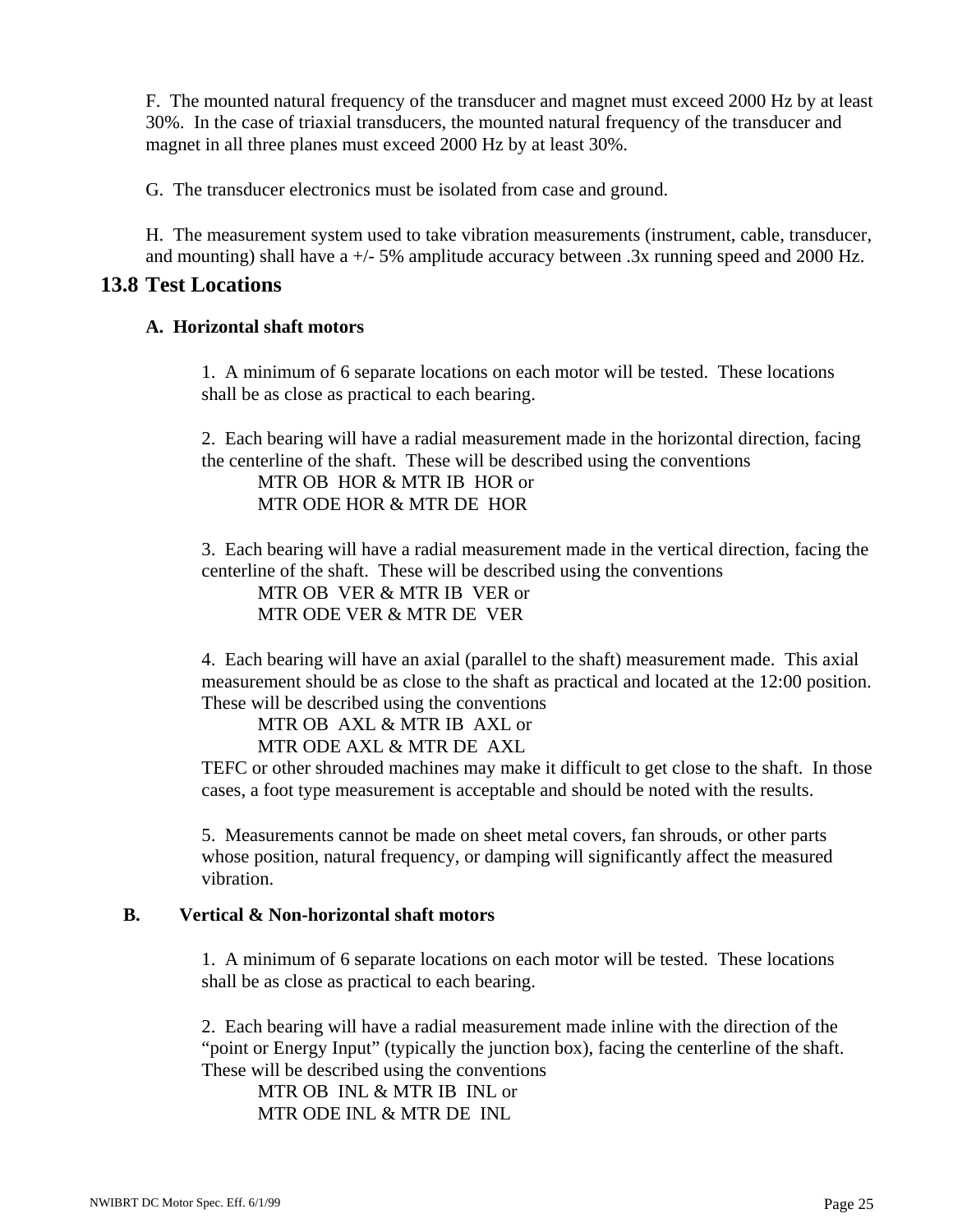3. Each bearing will have a radial measurement made perpendicular to the direction of the "Point of Energy Input" (typically the junction box), facing the centerline of the shaft. These will be described using the conventions

 MTR OB PER & MTR IB PER or MTR ODE PER & MTR DE PER

 4. Each bearing will have an axial (parallel to the shaft) measurement made. This axial measurement should be as close to the shaft as practical and located either in the center of the end bell or offset to the "Point of Energy Input" (typically the junction box. These will be described using the conventions

 MTR OB AXL & MTR IB AXL or MTR ODE AXL & MTR DE AXL

TEFC motors, shrouded machines, or mounting in the test stand may make it difficult to get close to the shaft. In those cases, a peripheral axial measurement is acceptable and should be noted with the results.

 5. Measurements must be made on a rigid portion of the machine. They cannot be made on sheet metal covers, fan shrouds, or other parts whose position, natural frequency, or damping will significantly affect the measured vibration.

#### **13.9 Technical Details**

A. Acceptable Units

| 1. Frequency              | Hertz or CPM                                                    |
|---------------------------|-----------------------------------------------------------------|
| 2. Rotational Speed       | RPS (revolutions per second) or<br>RPM (revolutions per minute) |
| 3. Vibration Displacement | Mil Peak to Peak $(1 \text{ Mil} = 0.001")$                     |
| 4. Vibration Velocity     | IPS Peak (Inches per second)                                    |
| 5. Vibration Acceleration | G Peak (G is acceleration of gravity)                           |

#### **13.9.1 RMS vs. Peak Types**

- A. The FFT process by definition produces only RMS (root mean square) amplitude values. These tests **do not require** the display of RMS values.
- B. The Peak amplitude values are derived from the RMS FFT values based on the simple equation Peak (P) = 1.414 x RMS value. This **Peak** amplitude type **is required for these tests**.
- C. The Peak to Peak amplitude values are derived from the RMS FFT values based on the simple equation Peak(P) = 2 x 1.414 x RMS value. This Peak to Peak amplitude type is **not required** for these tests.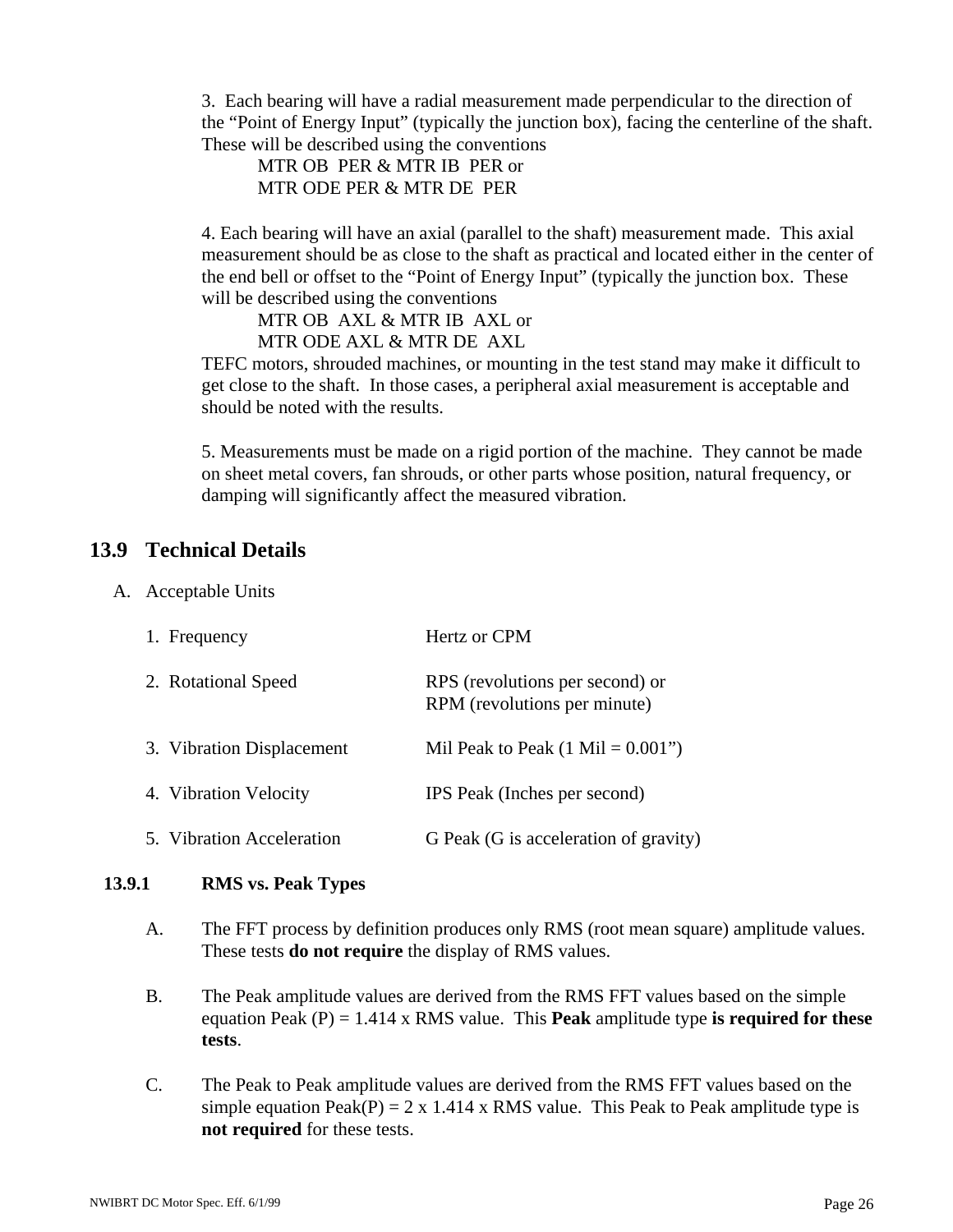- D. The true Peak amplitude value must be derived from the time domain. It is the magnitude of the most extreme excursion from "zero" within a time block. This amplitude type is **not required** for these tests.
- E. The true Peak to Peak amplitude value must be derived from the time domain. It is the difference between the most negative observed value and the most positive observed value within a time block. This amplitude type is **not required** for these tests.

#### **13.10 Frequency Bands**

- A. The frequency range of a measurement will be divided into subgroups called Bands. The Fmin and Fmax will be defined in terms of order of running speed or in absolute frequency units.
- B. If a line of resolution falls upon the Fmin of one band and the Fmax of another band, it is included in both bands.
- C. The Bands may or may not overlap.
- D. Acceptance criteria will be associated to the vibration peaks (Line Amplitude) or power (Band-Limited Overall Amplitude) within each band.

#### **13.11 Line Amplitude Acceptance Limits**

- A. Line Amplitude Acceptance Limits are applicable to bands of any width.
- B. The "Line Amplitude" is the magnitude of the single FFT line or cell at that frequency or line of resolution. Effectively, it is the RMS power contained in one frequency bin.
- C. The magnitude of all lines within a band must not exceed the Line Amplitude Acceptance Limit for that band.

#### **13.12 Band-Limited Overall Amplitude Acceptance Limits**

- A. Band-Limited Overall Amplitude Acceptance Limits are only applicable to bands that are at least 5 lines of resolution in width.
- B. The "Band-Limited Overall Amplitude" is the overall vibration contained within that band. It can be calculated using the following formula. Please note that many software manufacturers that offer frequency banding and "power within band" as an option utilize equivalent calculations. This should be verified with your software manufacturer before use.

$$
BLOA = \sqrt{\sum_{i=1}^{N} A^{2}i}
$$

Where: BLOA =Band Limited Overall Amplitude  $A_I =$  Amplitude of the i<sup>th</sup> line of resolution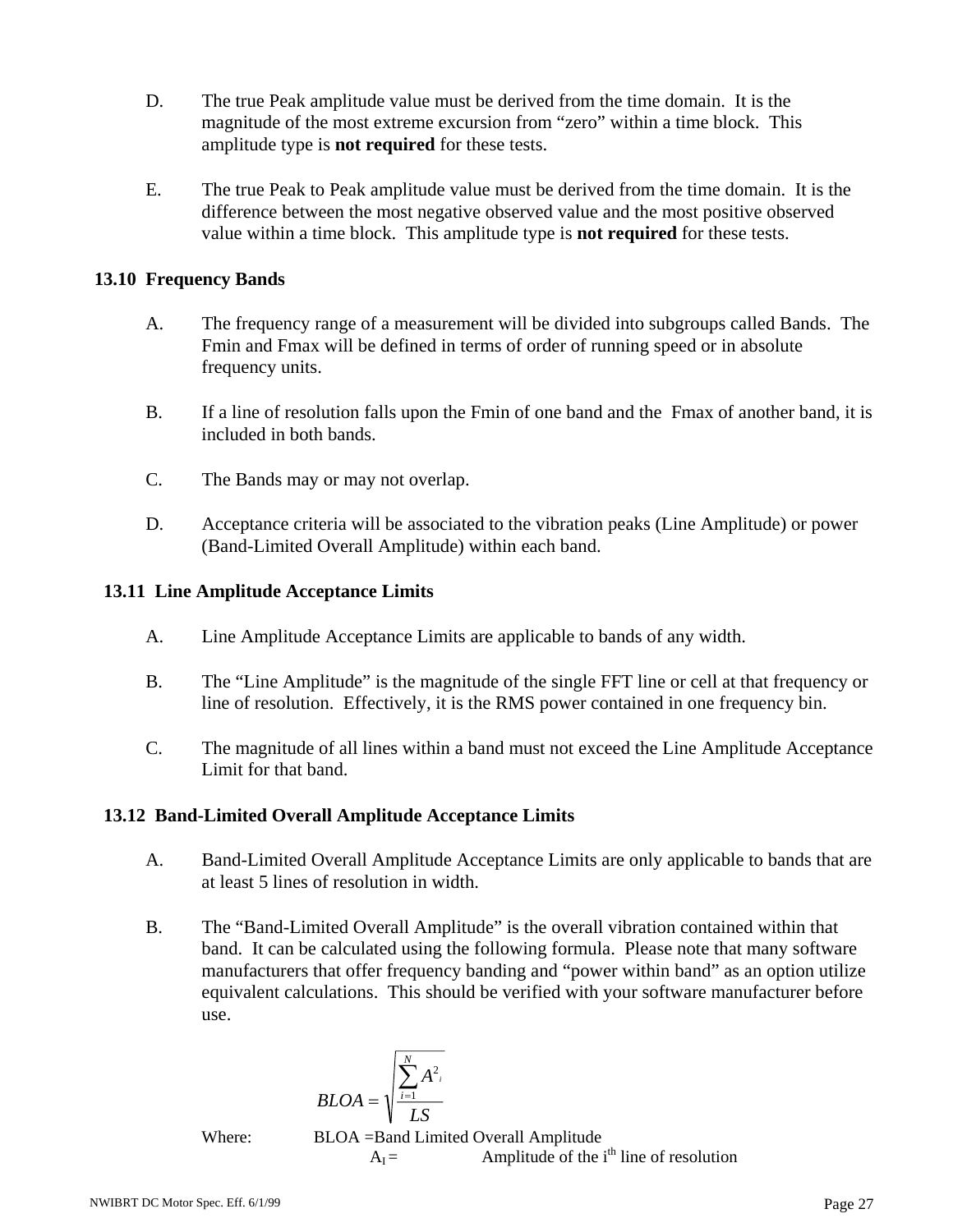| $(I=1) =$ | The first line of resolution in the band      |
|-----------|-----------------------------------------------|
| $(I=N)$ = | The last line of resolution in the band       |
| $N =$     | The number of lines of resolution in the band |
| $LS =$    | Line Shape Factor (1.5 for Hanning Window)    |

C. The calculated Band-Limited Overall Amplitude of a band must not exceed the Band-Limited Overall Amplitude Acceptance Limits for that band.

#### **13.13 Motor Mounting for Testing**

#### A. Base Plates

 1). Motors that do not use resilient mounting in service will utilize a steel or aluminum base plate of substantial stiffness during testing.

- 2). The base plate must not exceed 5% the mass of the motor.
- 3). The motor must not rock on the plate, soft foot must be eliminated.

 4). The linear dimension of the base plate will at least equal, but not exceed, the projected motor base by more than the greater 10% or 4 inches.

 5). While testing, the motor shall be positioned on the base plate to provide uniform compression of the support pads.

#### **13.13.1 Cradles for Flange Mounted Non-Vertical Motors**

- A. Flange mounted motors shall be mounted to a cradle to simulate their in service orientation.
- B. The base of the cradle will be flat and sized as a base plate for a like frame size foot mounted motor.
- C. The mass of the cradle and its base must be no more than 10% of the mass of the motor under test.

#### **13.13.2 Cradles & Adapter Plates for Vertical Motors**

- A. Vertical shaft motors will require the use of a cradle or adapter plate to support the motor in a vertical orientation. These fixtures must support the motor in the in service orientation to mimic their in service mounting.
- B. If used, the adapter plate shall be fixed to the mounting flange of the motor under test. The motor must be centered in the adapter plate.
- C. If a cradle is used, the motor must rest securely, without rocking in the cradle. Fastening the motor to the cradle is acceptable and suggested.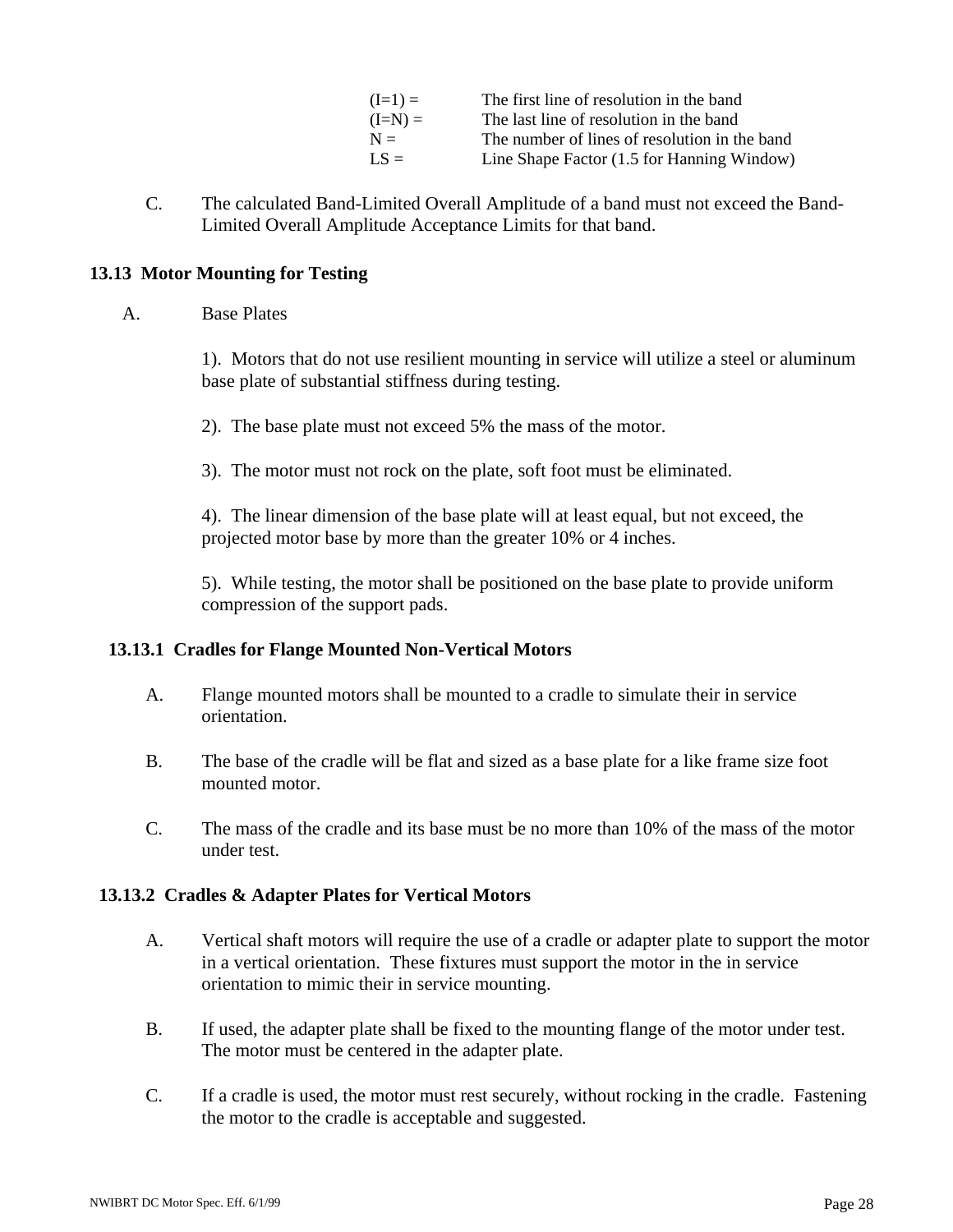- D. The cradle or adapter plate shall not exceed the dimensions of the motor flange by more than 6 inches.
- E. The mass of the cradle or adapter plate must be no more than 5% of the mass of the motor.
- F. Extra care must be taken to secure vertical machines in a safe manner during testing.

#### **13.13.3 Support Pads**

- A. Resilient support pads can be used to support the motor, the motor sitting on a base plate, the motor attached to the cradle with base plate, the motor sitting on the vertical cradle, or the motor attached to the vertical adapter plate.
- B. If used, resilient support pads shall support the entire base plate area. The pad shall not be more than 10% larger than the base plate.
- C. Resilient support pads must be selected such that when the motor and auxiliary mounting fixtures (if any) are placed upon the support pads, they do not rock and the up and down natural frequency is less than 25% of the test speed of the motor.
- D. Resilient support pad thickness shall be such that the downward deflection of the pad due to the static load of the motor and support plate (if used), shall not be more than 50% of the original pad thickness. The deflection must be at least that calculated with the formula

| Deflection (inches) = $(900/RPM)^2$ or the values in the table below. |
|-----------------------------------------------------------------------|
| Minimum Deflection                                                    |
| 1.56"                                                                 |
| 1.00"                                                                 |
| 0.56"                                                                 |
| 0.25"                                                                 |
| 0.06"                                                                 |
|                                                                       |

E. For any motor to be tested, the necessary thickness of the resilient pad can be calculated from the following formula:

 $T = KDA/F$ 

| Where: |       | $T =$ Pad Thickness (inches)                 |
|--------|-------|----------------------------------------------|
|        | $K =$ | Modulus of elasticity (lbs. per square inch) |
|        |       | $D =$ Deflection required (inches)           |
|        | $A =$ | Area of contact between pad and base/feet.   |
|        |       | $F =$ Weight of motor and fixture.           |
|        |       |                                              |

#### **13.13.4 Foot Mounted Horizontal Shaft Motors**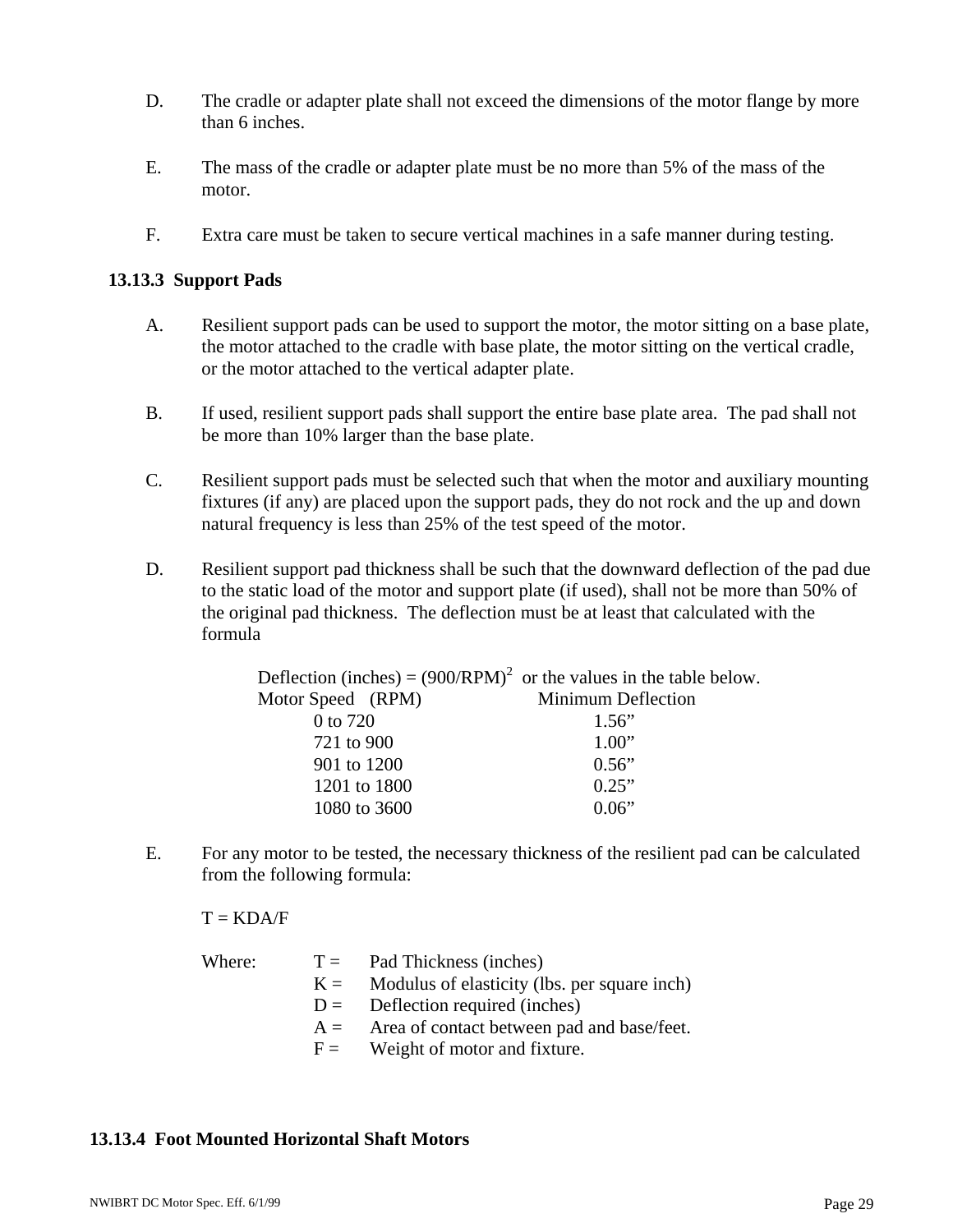- A. Select an appropriate base plate for the motor. Select and place the appropriate support pads on a flat horizontal test surface. Place the base plate on the support pads. Place and center the motor on the base plate. The motor shaft must remain relatively horizontal. Reposition the pads, base plate, or motor to obtain a stable test environment.
- B. If the motor is to be resiliently mounting while in service, omit the base plate. Select and place the appropriate support pads on a flat horizontal test surface. Place the motor on the support pads. The motor shaft must remain relatively horizontal. Reposition the pads and motor to obtain a stable test environment.

#### **13.13.5 Flange Mounted Non-Vertical Shaft Motors**

A. Attach the flange of the motor to an appropriate cradle with integral base plate. Select and place the appropriate support pads on a flat horizontal test surface. Place the motor and cradle with integral base plate on the support pads. The motor shaft must remain positioned in its in service orientation. Reposition the pads, base plate, or motor to obtain a stable test environment.

#### **13.13.6 Flange Mounted Vertical Shaft Motors (cradle)**

A. Select the appropriate cradle and attach it to the motor flange if needed. Select and place the appropriate support pads on a flat horizontal test surface, table, or structure. Place the cradle on the support pads. Place the motor flange onto the cradle, if not already attached. The motor shaft must be relatively vertical and in the "in service" orientation. Reposition the pads, cradle, or motor to obtain a stable test environment.

#### **13.13.7 Flange Mounted Vertical Shaft Motors (adapter plate)**

A. Attach the flange of the motor to the appropriate adapter plate. Select and place the appropriate support pads on a flat horizontal test surface, table, or structure. Place the motor and adapter plate on the support pads. The motor shaft must be vertical and in the "in service" orientation. Reposition the pads or motor/plate to obtain a stable test environment..

#### **13.13.8 Other Mounting and Setup Recommendations**

- A. Use a test table surface or structure which is of substantial construction and free from vibration.
- B. Place the proper resilient pads on the test surface.
- C. As required, place the base fixture (if separate) on the pads.
- D. Place the motor squarely on the fixture so that the fixture is reasonably level, within +/- 0.125 inches.
- E. Unless otherwise specified, fit the shaft keyway with a standard half key, secured by tape or other suitable means.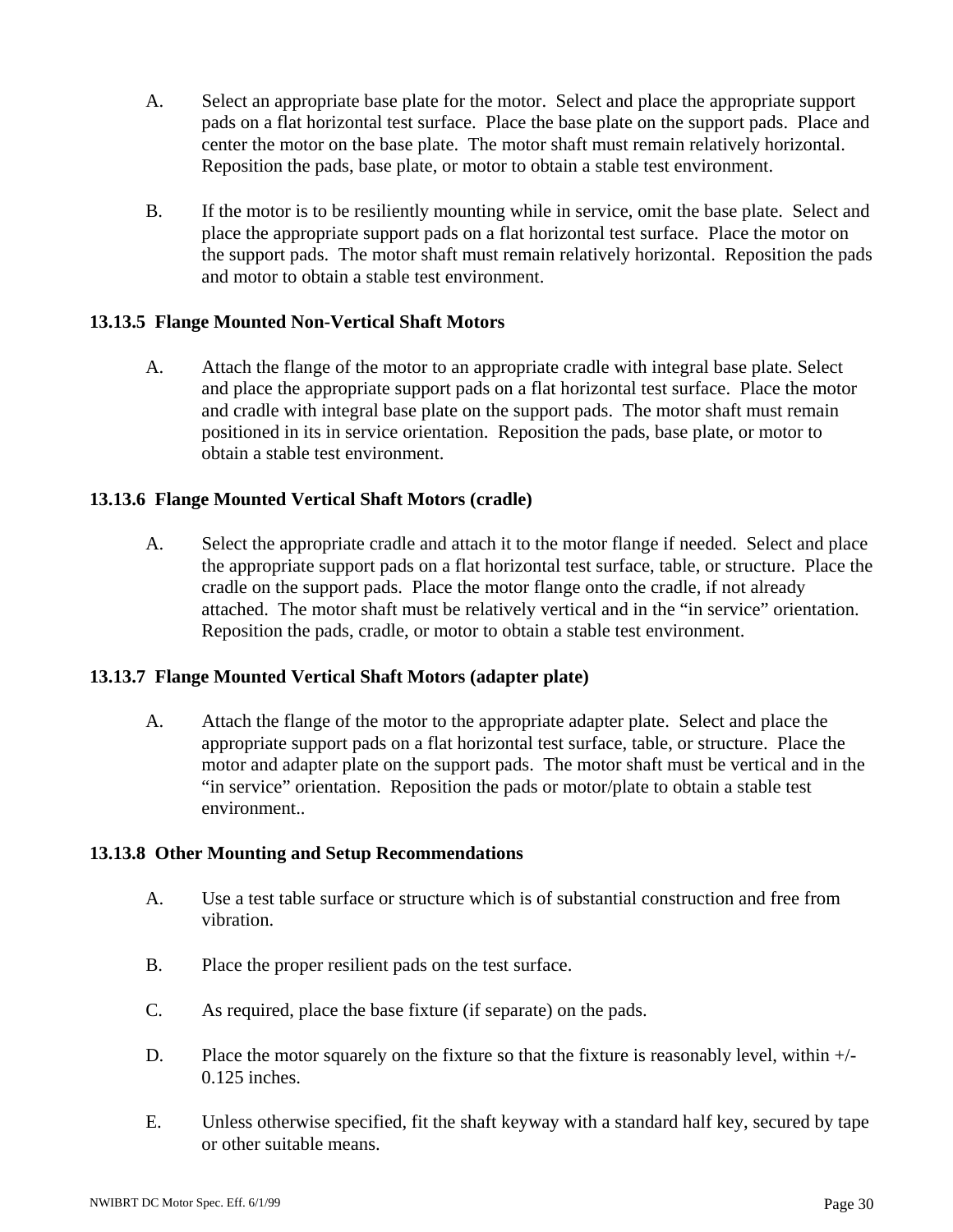F. Safety is always a concern. Steady larger machines and vertical machines during startup to avoid the danger of being overturned or otherwise becoming unstable. Relax stabilizing fixtures while testing so as not to alter the test results.

#### **13.14 Acceptance Limits**

A. The maximum Line Amplitude of vibration in each band in all directions shall not exceed those listed below for motors under no external load operating at 675 RPM or faster:

| <b>Band</b> | <b>Frequency Range</b>          | <b>Standard Motor</b> |
|-------------|---------------------------------|-----------------------|
|             | $(0.3 - 0.8)$ x Running Speed   | 0.05 inch/second peak |
|             | $(0.8 - 1.2)$ x Running Speed   | 0.08 inch/second peak |
| 3           | $(1.2 - 3.5)$ x Running Speed   | 0.05 inch/second peak |
| 4           | $(3.5 - 8.5)$ x Running Speed   | 0.03 inch/second peak |
| 5           | $8.5$ x Running Speed – 1000 Hz | 0.03 inch/second peak |
|             | $1000$ Hz $- 2000$ Hz           | 0.03 inch/second peak |

B. The maximum band limited overall vibration in each band in all directions shall not exceed those listed below for motors under no external load operating at 675 RPM or faster: Band Frequency Range Standard Motor 1 0.3 x Running Speed – 5000 Hz 0.8 g's peak

## **13.15 Standard Keys**

For vibration testing and balancing purposes, a "half" key must be secured in the unused key seat(s) on the rotating component. Upon assembly of keyed parts to the shaft, a standard key will be used unless requested otherwise by the customer. For those cases where the key design or style does not fit the standard conventions, special consideration must be employed to follow the intent of the standard "half" key and standard key as referenced in paragraph 9.1.1.1.

#### **14. Painting**

 A. All accessible bare metal surfaces (including weld beads applied during repair) should be thoroughly cleaned and prime painted. Unless the owner specifies otherwise, finish paint can be chosen by the repair facility. Provide and mark a clean area for vibration probes as required.

 B. Exposed machined surfaces (such as shaft extensions) should be coated with a rust-preventive coating unless the machine is to be returned to service immediately. Areas for vibration probes will be clean.

#### **15. Final inspection and shipping preparations**

 Visually inspect the shaft, keyway, junction boxes and motor exterior for any defect or abnormality. Check for lead identification as per the incoming markings.

 Make sure the nameplate is complete and legible. If no nameplate exists a new one must be completed and attached to the motor.

 On motors with sleeve bearings the shaft must be blocked to prevent vertical and axial movements while in transit.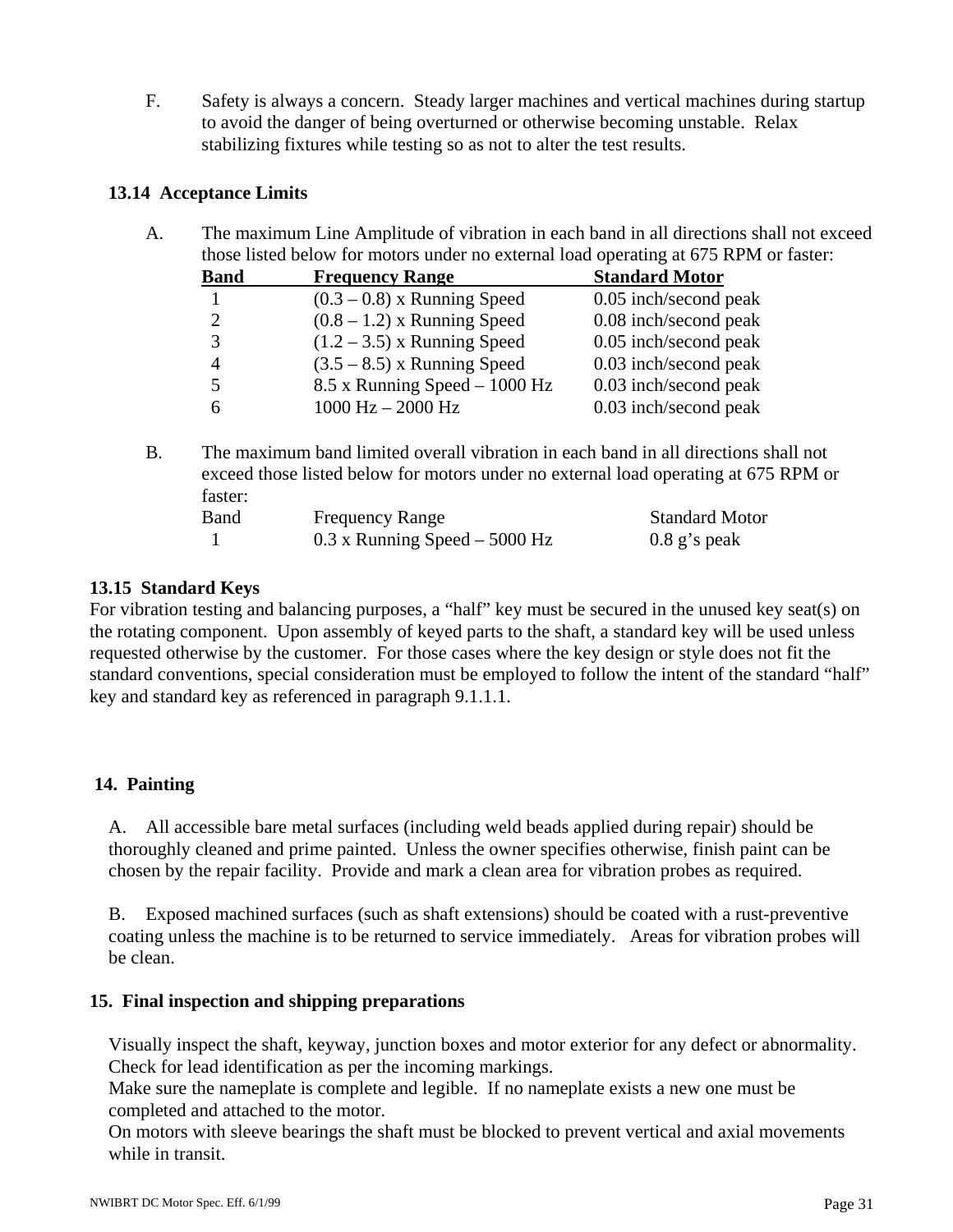#### **16. Shipping precautions**

 A. For either railcar or highway truck transportation, armature/shaft assemblies of sleeve-bearing motors should be blocked for shipment. All oil is drained from bearing housing and tagged "ADD OIL BEFORE STARTUP". The shaft should be restrained against either endwise, sidewise, or upand-down movement caused by impact. Screws, clamps, plates, or other blocking means should be clearly identified for removal before the motor is started.

- B. Vertical-shaft motors or motors having antifriction bearings need not be blocked for shipment provided one bearing is "fixed" as part of the normal assembly. Vertical motors are to be shipped in the vertical position.
- C. Motors having antifriction bearings need not be blocked for shipment provided one bearing is "fixed" as part of the normal assembly.

#### **17. Field repairs**

Although this recommended practice is intended to apply to repairs that are accomplished in a repair facility, it is recognized that repairs can and will be made at the installation location. For those cases, not all of the clauses of this document will apply. Others, however, should still be required. These can be handled on a job-by-job basis through communication between the owner and repair facility.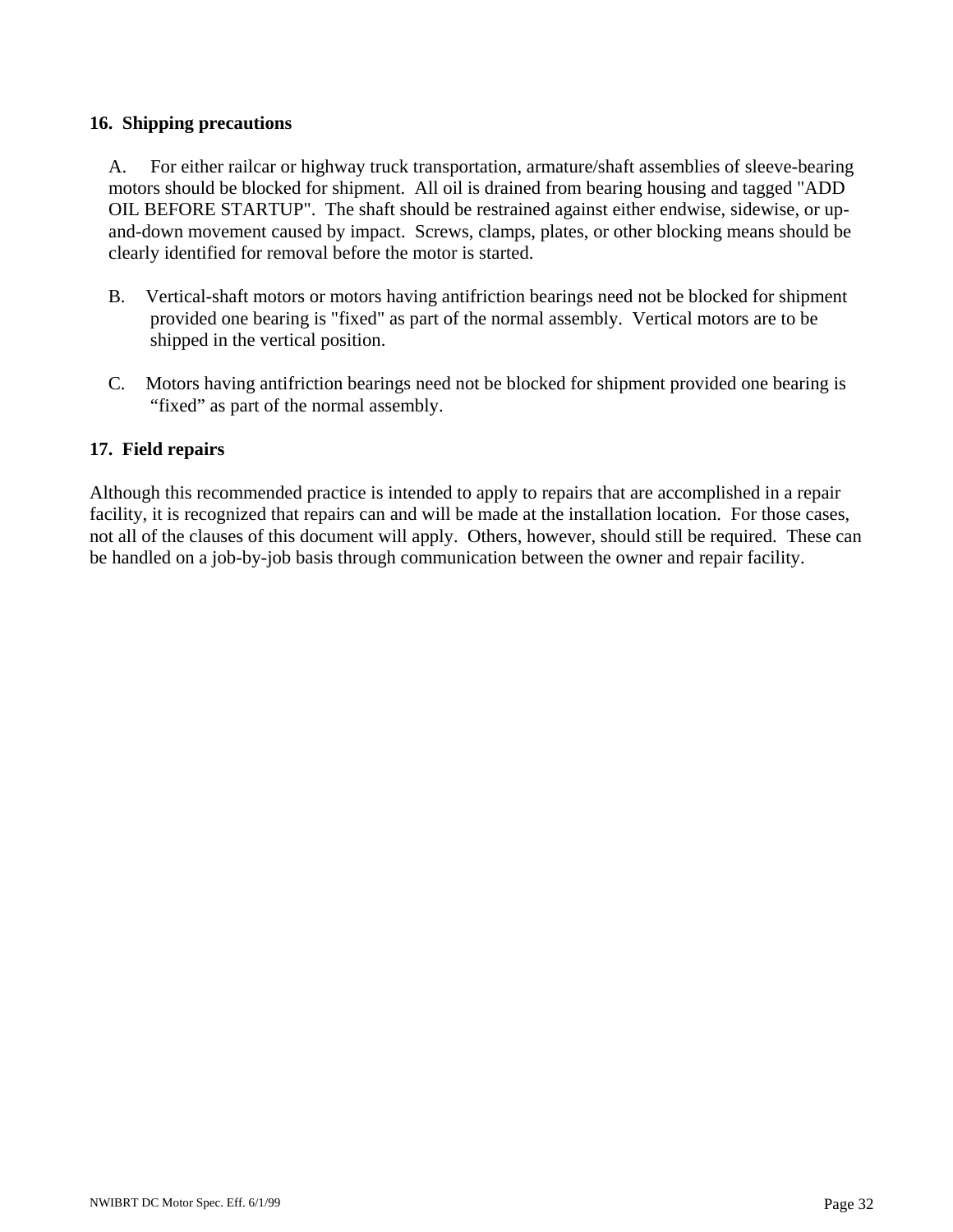#### **APPENDIX A DC MOTOR INCOMING CHECK LIST**

| CUSTOMER                                                                                                                                                                                                                                                                                                                                                                                                                                                                                                                                                                                                                                                      | JOB # .          |
|---------------------------------------------------------------------------------------------------------------------------------------------------------------------------------------------------------------------------------------------------------------------------------------------------------------------------------------------------------------------------------------------------------------------------------------------------------------------------------------------------------------------------------------------------------------------------------------------------------------------------------------------------------------|------------------|
| EMPLOYEE NO.                                                                                                                                                                                                                                                                                                                                                                                                                                                                                                                                                                                                                                                  |                  |
| READ THIS MOTOR SPEC ENTIRELY. REFER TO PARS 6.0, 6.1, & 7.1 AND ALL OF THEIR REFERENCES.<br>1.<br>GENERAL INPECTION - RECORD COMMENTS INCLUDING PHOTOGRAPHS<br>2.<br>RECORD MOTOR NAMEPLATE DATA IN APPENDIX E.<br>3.                                                                                                                                                                                                                                                                                                                                                                                                                                        |                  |
| <b>INSULATION TESTS – RECORD RESLUTS IN APPENDIX B.</b><br>4.<br><b>VERIFY MOTOR HAS LUBRICATION.</b><br>5.<br>SPIN SHAFT AND CHECK TIR RUNOUT RECORD DATA IN APPENDIX B.<br>6.                                                                                                                                                                                                                                                                                                                                                                                                                                                                               |                  |
| 8. ARMATURE AIR GAP AND END PLAY – RECORD RESULTS IN APPENDIX B.<br>9. IF ABOVE TESTS O.K. RUN MOTOR GRADUALLY UP TO TOP RPM; NO-LOAD AND RECORD DATA.                                                                                                                                                                                                                                                                                                                                                                                                                                                                                                        |                  |
| BRG.TEMP PE OPE RECORD VIBRATION DATA PER PARS 13.5.F & 13.5.G<br>10. RECORD AND REMOVE COUPLING, IF NEEDED.<br>11. DISASSEMBLE MOTOR PER PARS 7.0,7.1, & 7.1.1.<br>12. IF THE MOTOR HAS HEATERS, RECORD NAMEPLATE DATA, & DRAW A WIRING DIAGRAM<br>13. IF THE MOTOR HAS A BLOWER, RECORD NAMEPLATE DATA, & DRAW A WIRING DIAGRAM.<br>14. CHECK ALL BEARING SIZES, FITS, AND RECORD ALL NUMBERS IN APPENDIX C.<br>15. RECORD ALL BROKEN BOLTS, T-BOXES, EYE BOLTS, AND ANY OTHER VISUAL<br>PROBLEMS THAT ARE SEEN ON THE MOTOR.<br>16. RECORD AS FOUND LOCATIONS FOR ALL SPACERS, SNAP-RINGS, AND SEALS.<br>17. PUT ALUMINUM TAGS ON LEADS BEFORE STEAM/BAKE. |                  |
| 18. NOTE ON JOB SHEET IF THE WINDINGS ARE FLARED, LENGTH OF COIL EXTENSIONS, LEAD NUMBERS,<br>AND IF THERE IS INTERNAL AIR SHIELDS, AND FANS.                                                                                                                                                                                                                                                                                                                                                                                                                                                                                                                 |                  |
| 19. STAMP JOB NUMBER BY NAME PLATE OR ON A FLAT SPOT BY THE EYE BOLT.<br>FOR THE ARMATURE, STAMP NUMBER ON END OF SHAFT - (OPE END)                                                                                                                                                                                                                                                                                                                                                                                                                                                                                                                           |                  |
| 16. CHECK AND RECORD RESISTANCES OF ALL TEMPERATURE SENSORS, RTD'S AND HEATERS.                                                                                                                                                                                                                                                                                                                                                                                                                                                                                                                                                                               |                  |
| ,我们也不会有什么。""我们的人,我们也不会有什么?""我们的人,我们也不会有什么?""我们的人,我们也不会有什么?""我们的人,我们也不会有什么?""我们的人                                                                                                                                                                                                                                                                                                                                                                                                                                                                                                                                                                              |                  |
| SUPERVISOR                                                                                                                                                                                                                                                                                                                                                                                                                                                                                                                                                                                                                                                    | DATE <b>DATE</b> |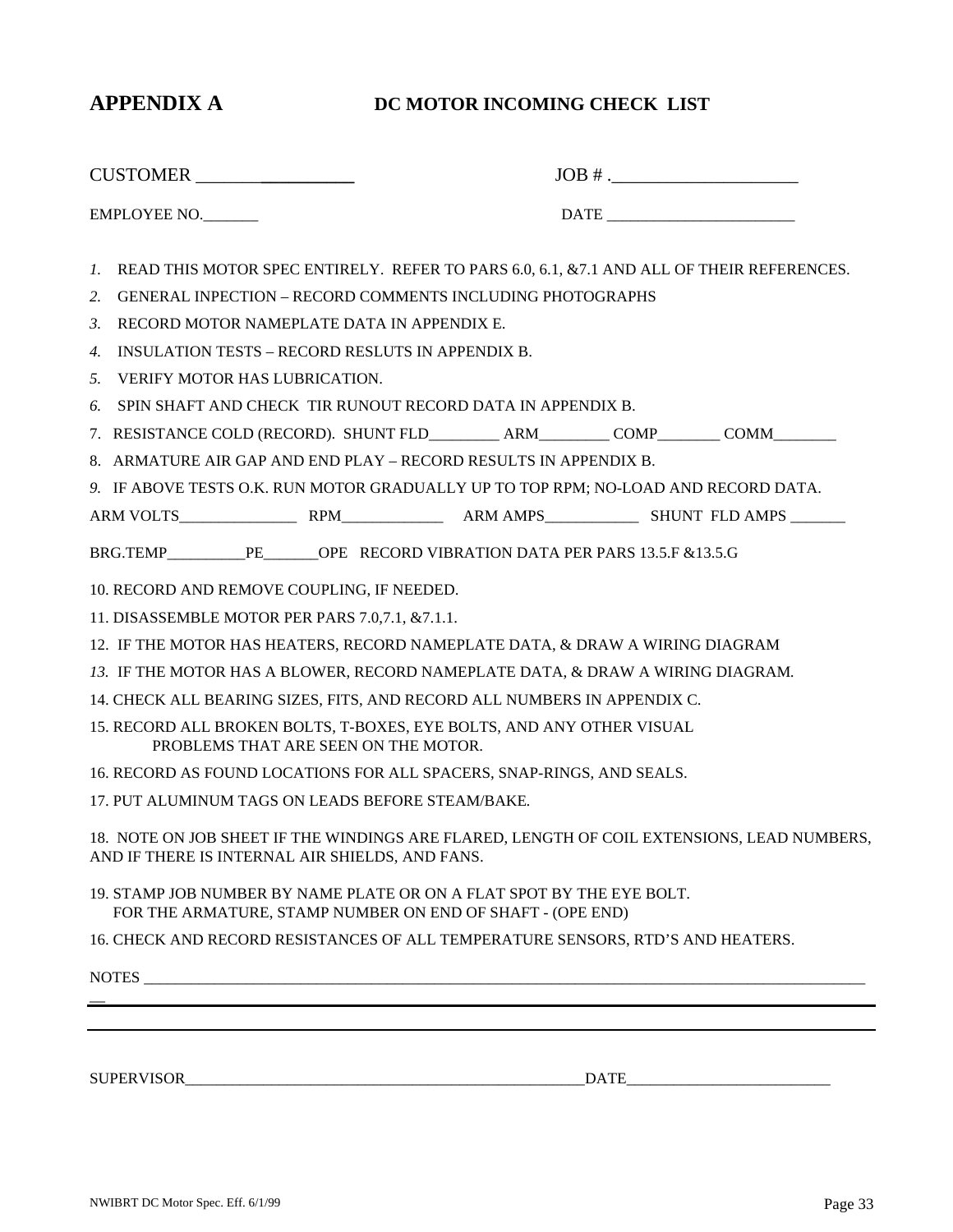### **APPENDIX B DC Motor data summary**

|                                                        |  | Shop ID number     |                        |  |
|--------------------------------------------------------|--|--------------------|------------------------|--|
|                                                        |  |                    |                        |  |
| Shunt Field AC Pole Drop test                          |  | $p$ assed $\qquad$ |                        |  |
| Shunt Field DC Pole Drop test                          |  | failed             |                        |  |
| Armature Windings Surge test                           |  | failed             |                        |  |
| Commutating Windings DC drop testpassed ______________ |  |                    |                        |  |
| Compensating Windings DC drop test                     |  |                    |                        |  |
| Polarity test-Bar to Bar                               |  | failed             |                        |  |
|                                                        |  |                    | <b>Tester initials</b> |  |

#### **Insulation**

|           | <b>Before</b> |        |        | <b>After</b> |      |       |               |        |        |      |
|-----------|---------------|--------|--------|--------------|------|-------|---------------|--------|--------|------|
|           | Shunt         | Series | Field- | Field-       | Arm- | Shunt | <b>Series</b> | Field- | Field- | Arm- |
|           | Fld           | Fld    | Arm    | Field        | Grd  | Fld   | Fld           | Arm    | Field  | Grd  |
| Voltage   |               |        |        |              |      |       |               |        |        |      |
| Megohms   |               |        |        |              |      |       |               |        |        |      |
| Microamps |               |        |        |              |      |       |               |        |        |      |
| Init.     |               |        |        |              |      |       |               |        |        | Init |

|                   | Drive-end Bearing |      |       | Opposite drive-end Bearing |
|-------------------|-------------------|------|-------|----------------------------|
|                   | Found             | Left | Found | Left                       |
| Bearing size      |                   |      |       |                            |
| <b>Shaft size</b> |                   |      |       |                            |
| Mfgr.             |                   |      |       |                            |
| Model #           |                   |      |       |                            |
| # Balls/Rollers   |                   |      |       |                            |
| Init.             |                   |      |       | Init                       |

| Opposite drive-end Bearing |      |  |  |  |  |  |
|----------------------------|------|--|--|--|--|--|
| Found                      | Left |  |  |  |  |  |
|                            |      |  |  |  |  |  |
|                            |      |  |  |  |  |  |
|                            |      |  |  |  |  |  |
|                            |      |  |  |  |  |  |
|                            |      |  |  |  |  |  |
|                            |      |  |  |  |  |  |

 **Armature Air Gap & End Play** 

|                                         | Before         |           | After          |           |  |
|-----------------------------------------|----------------|-----------|----------------|-----------|--|
|                                         | Opp. drive end | Drive end | Opp. Drive end | Drive end |  |
| <b>Vertical</b> $0^{\circ}/180^{\circ}$ |                |           |                |           |  |
| $60^{\circ}/240^{\circ}$                |                |           |                |           |  |
| $120^{\circ}/300^{\circ}$               |                |           |                |           |  |
| # Armature Bars                         |                |           |                |           |  |
| Init.                                   |                |           |                | Ini       |  |

\_\_\_\_\_\_\_\_\_\_\_\_\_\_\_\_\_\_\_\_\_\_\_\_\_\_\_\_\_\_\_\_\_\_\_\_\_\_\_\_\_\_\_\_\_\_\_\_\_\_\_\_\_\_\_\_\_\_\_\_\_\_\_\_\_\_\_\_\_\_\_\_\_\_\_\_\_\_

### Cause of Failure/Notes/Comments: (APPENDIX B-1)\_\_\_\_\_\_\_\_\_\_\_\_\_\_\_\_\_\_\_\_\_\_\_\_\_\_\_\_\_\_\_\_\_\_\_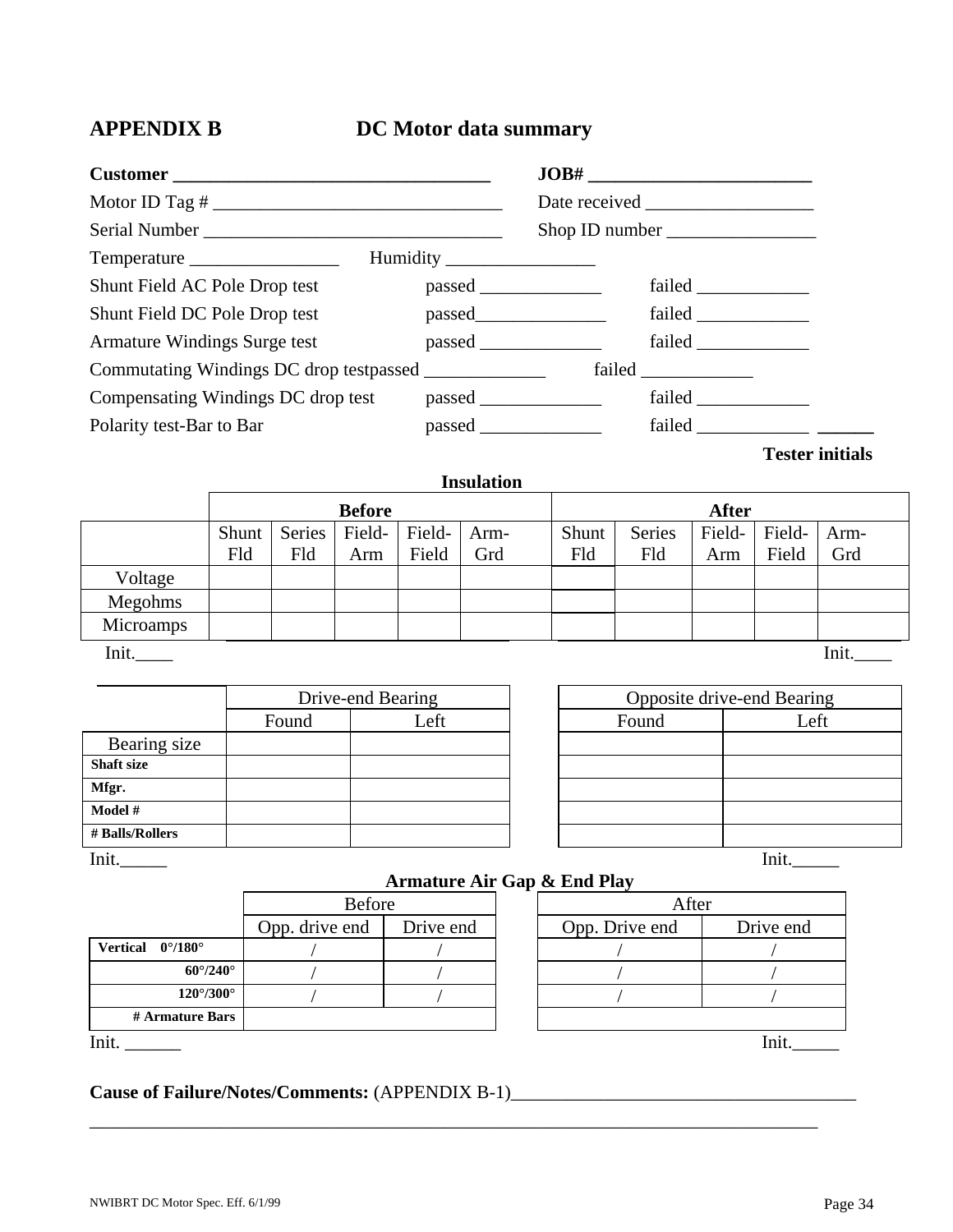### **DC MOTORS**

#### **APPENDIX B-1**

#### **FAILURE ANALYSIS CAUSES**

- 01. MISALIGNMENT
- 02. COUPLING DEFECTIVE
- 03. BRAKE WHEEL DEFECTIVE
- 04. DAMAGED SHAFT
- 05. FRAME DAMAGED
- 06. BROKEN OR MISSING FEET
- 07. WET
- 08. EXCESSIVELY DIRTY
- 09. FIELD COILS SHORTED
- 10. FIELD COILS GROUNDED
- 11. SHORTED OR GROUNDED ARMATURE
- 12. LAMINATIONS LOOSE
- 13. EXCESSIVE VIBRATIONS
- 14. ARMATURE DAMAGED
- 15. STALLED
- 16. ARMATURE LAMINATIONS DAMAGED/LOOSE
- 17. COMMUTATOR DAMAGED
- 18. ARMATURE OUT OF BALANCE
- 19. BRUSHES SHORT/DAMAGED
- 20. LAMINATION DAMAGE
- 21. OVERLOADED
- 24. BEARING FAILURE DEFECTIVE BEARINGS
- 25. BEARING FAILURE AGE (FATIGUE)
- 26. PULLED FOR PREVENTIVE MAINTENANCE
- 27. DAMAGED BRUSHHOLDERS
- 28. DAMAGED ARMATURE RINGS
- 29. DAMAGED LEADS
- 22. BEARING FAILURE EXCESSIVE LUBRICATION
- 23. BEARING FAILURE INSUFFICIENT LUBRICATION
- 30. DAMAGED GEARS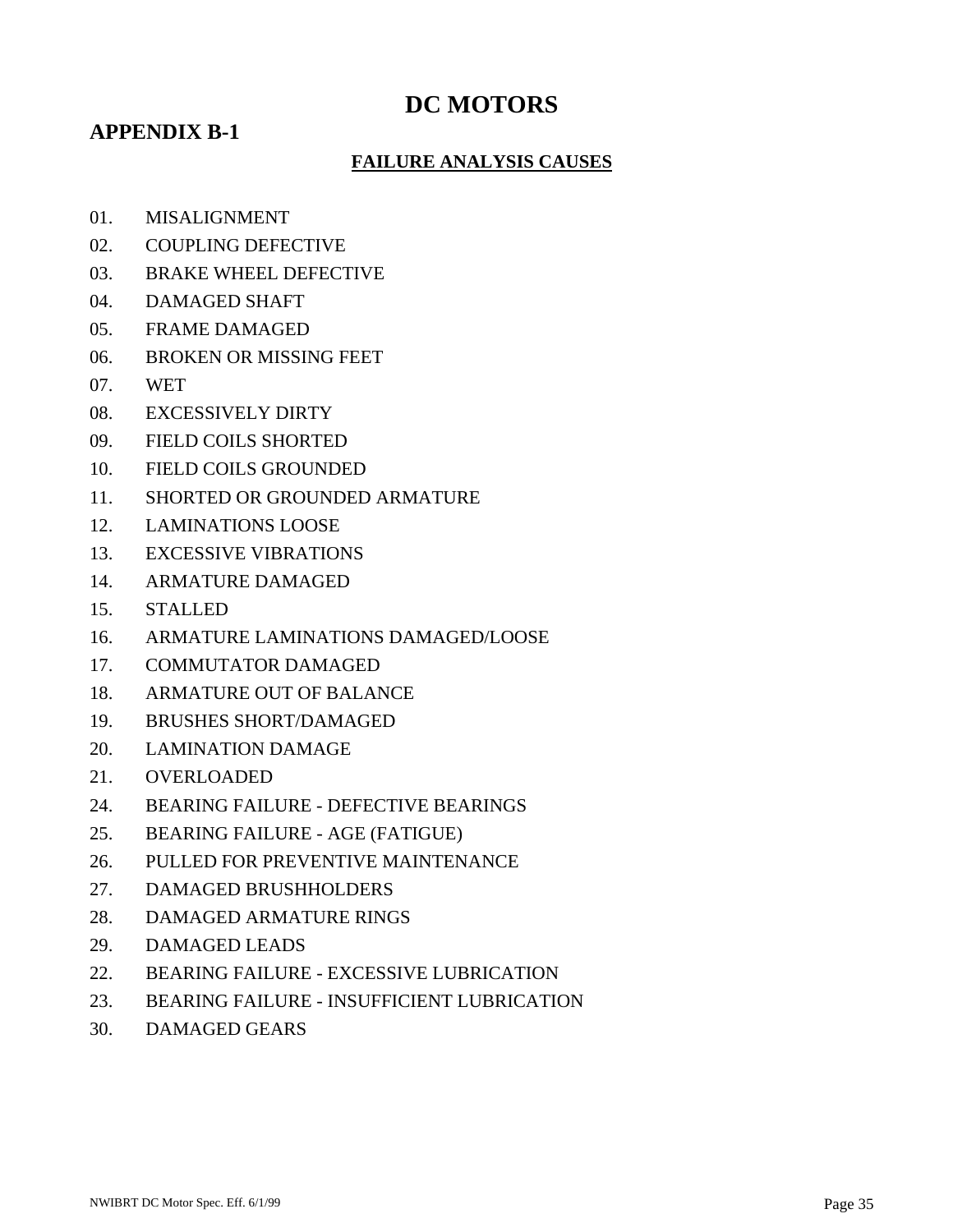### APPENDIX C

Page 1 of 2

### **MECHANICAL INSPECTION FOR DC MOTORS AS RECEIVED**

CUSTOMER \_\_\_\_\_\_\_\_\_\_\_



## SERIAL #

#### **DIAMETER & TOTAL INDICATED RUNOUTS**

| <b>DIAGRAM POSITION</b> |            |
|-------------------------|------------|
|                         | <b>DIA</b> |

|                        | DIA                          | TIR                                                                                |
|------------------------|------------------------------|------------------------------------------------------------------------------------|
| <b>OUTPUT</b>          |                              |                                                                                    |
| <b>OUTER SEAL AREA</b> | B.                           |                                                                                    |
| <b>BEARING FIT</b>     | $\mathbf C$                  | $\overline{\phantom{a}}$ and $\overline{\phantom{a}}$ and $\overline{\phantom{a}}$ |
| <b>INNER SEAL AREA</b> | D                            |                                                                                    |
| <b>ARMATURE BODY</b>   | E                            |                                                                                    |
| <b>ARMATURE BODY</b>   | $\mathbf{F}$ $\qquad \qquad$ |                                                                                    |
| <b>ARAMTURE BODY</b>   | G                            |                                                                                    |
| <b>COMMUNTATOR</b>     | H.                           |                                                                                    |
| <b>INNER SEAL AREA</b> |                              |                                                                                    |
| <b>BEARING FIT</b>     |                              |                                                                                    |
| AUX. OUTPUT            |                              |                                                                                    |
|                        |                              |                                                                                    |

#### **KEYWAY DIMENSIONS**

| INNER SEAL AREA | "A" OUTPUT WIDTH |               | DEPTH | <b>RADILIS</b> |
|-----------------|------------------|---------------|-------|----------------|
| BEARING FIT     | "K" OUTPUT:WIDTH | <b>LENGTH</b> | DEPTH | <b>RADILIS</b> |

HP

| INBOARD (PE)                      |                                                            |                      | <b>DIMENSIONS &amp; CLEARANCES</b> |                                 | <b>OUTBOARD</b> (OPE)                                                                                                |
|-----------------------------------|------------------------------------------------------------|----------------------|------------------------------------|---------------------------------|----------------------------------------------------------------------------------------------------------------------|
|                                   |                                                            |                      |                                    |                                 |                                                                                                                      |
| LD. BRG                           |                                                            |                      |                                    | LD. BRG                         |                                                                                                                      |
| <b>JOURNAL DIA</b>                |                                                            |                      |                                    | <b>JOURNAL DIA</b>              |                                                                                                                      |
| <b>CLEARANCE</b>                  | <u> 1980 - Jan Barbara Barbara, manazarta da </u>          |                      |                                    | <b>CLEARANCE</b>                | <u> 1989 - Jan Samuel Barbara, martin d</u>                                                                          |
|                                   |                                                            |                      |                                    |                                 | <u> 1980 - Jan Samuel Barbara, martin d</u>                                                                          |
| <b>I.D. BRG HSG</b>               | <u> 1980 - Jan Samuel Barbara, martin d</u>                |                      |                                    | <b>I.D. BRG HSG</b>             |                                                                                                                      |
| O.D. BRG                          | <u> 1980 - John Stein, Amerikaansk politiker (</u> † 1920) |                      |                                    | O.D. BRG                        | <u> 1989 - Jan Samuel Barbara, martin a</u>                                                                          |
| $FIT + OR -$                      |                                                            |                      |                                    | $FIT + OR -$                    | <u> 1989 - Jan Stein Stein Stein Stein Stein Stein Stein Stein Stein Stein Stein Stein Stein Stein Stein Stein S</u> |
| HOUSING/CARTRIDGE FIT +OR-        |                                                            |                      |                                    | $FIT + OR -$                    | <u> 1980 - John Stein, Amerikaansk kan</u>                                                                           |
| I.D. SEAL                         |                                                            |                      |                                    |                                 |                                                                                                                      |
| SHAFT SEAL AREA                   |                                                            |                      | #2                                 | #3                              | #4                                                                                                                   |
|                                   |                                                            |                      |                                    |                                 | #4                                                                                                                   |
| <b>CLEARANCE</b>                  | #1                                                         |                      | #2                                 | #3                              |                                                                                                                      |
|                                   |                                                            | <b>OUTPUT SHAFTS</b> |                                    |                                 |                                                                                                                      |
| <b>POSITION ON SHAFT - FLUSH,</b> |                                                            |                      |                                    | POSITION ON SHAFT - FLUSH, PAST |                                                                                                                      |
| PAST FLUSH, FROM FLUSH            |                                                            |                      |                                    | FLUSH, FROM FLUSH               |                                                                                                                      |
| (POSITION "A") DIA.               |                                                            |                      |                                    |                                 |                                                                                                                      |
|                                   | (POSITION "K") DIA                                         |                      |                                    |                                 |                                                                                                                      |
| COUPLING I.D.                     | <u> 1980 - Jan Samuel Barbara, poeta esta</u>              |                      |                                    | COUPLING I.D.                   | <u> 1980 - Jan Sarajević, politik po</u>                                                                             |
| <b>INTERFERENCE</b>               |                                                            |                      |                                    | <b>INTERFERENCE</b>             |                                                                                                                      |
|                                   |                                                            |                      |                                    |                                 |                                                                                                                      |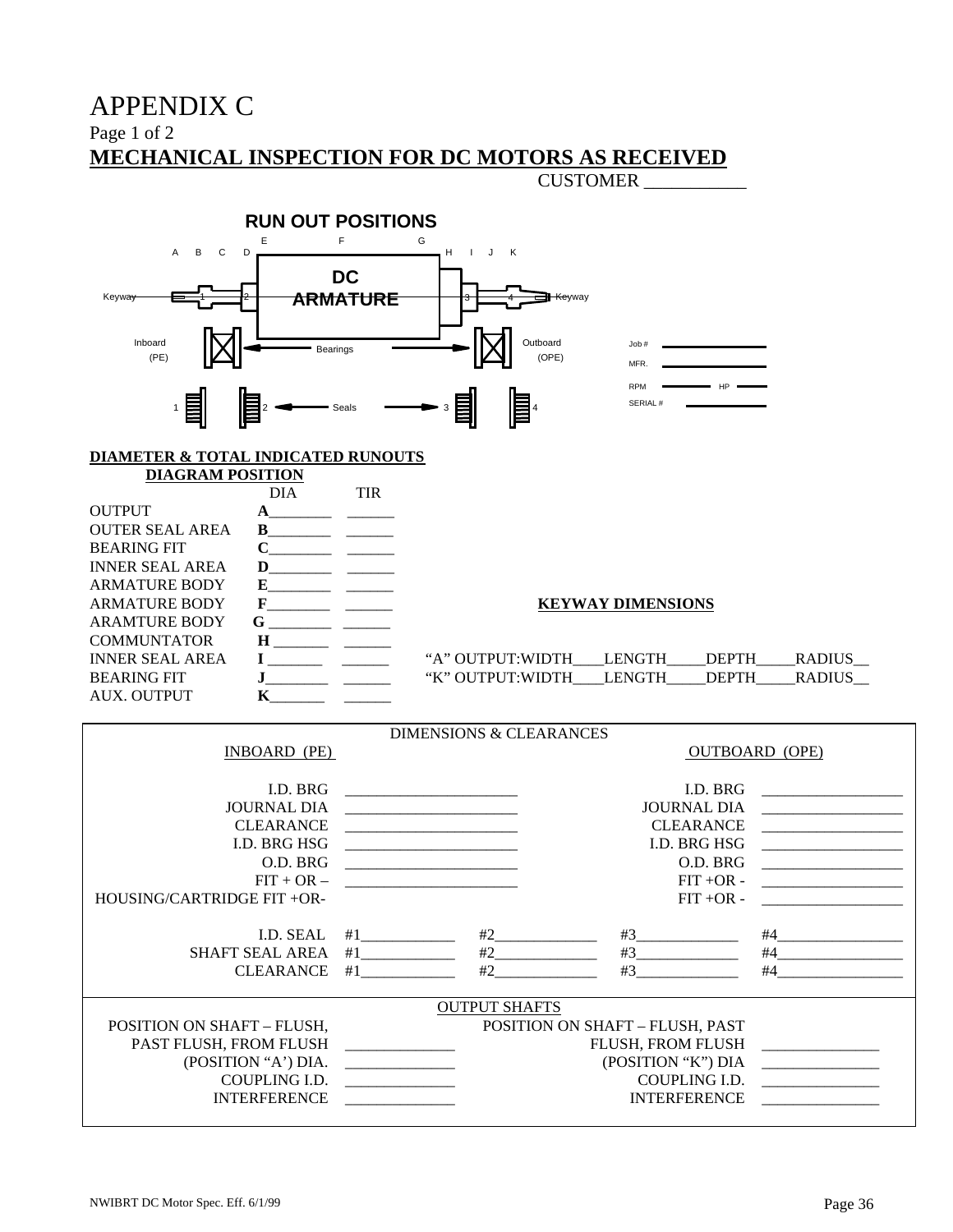| <b>APPENDIX C (CONT.)</b> |  |  |
|---------------------------|--|--|
| Page 2 of 2               |  |  |
|                           |  |  |
|                           |  |  |
|                           |  |  |
|                           |  |  |
|                           |  |  |
|                           |  |  |
|                           |  |  |
|                           |  |  |
|                           |  |  |
|                           |  |  |
|                           |  |  |
|                           |  |  |
|                           |  |  |
|                           |  |  |
|                           |  |  |
|                           |  |  |
|                           |  |  |
|                           |  |  |
|                           |  |  |
|                           |  |  |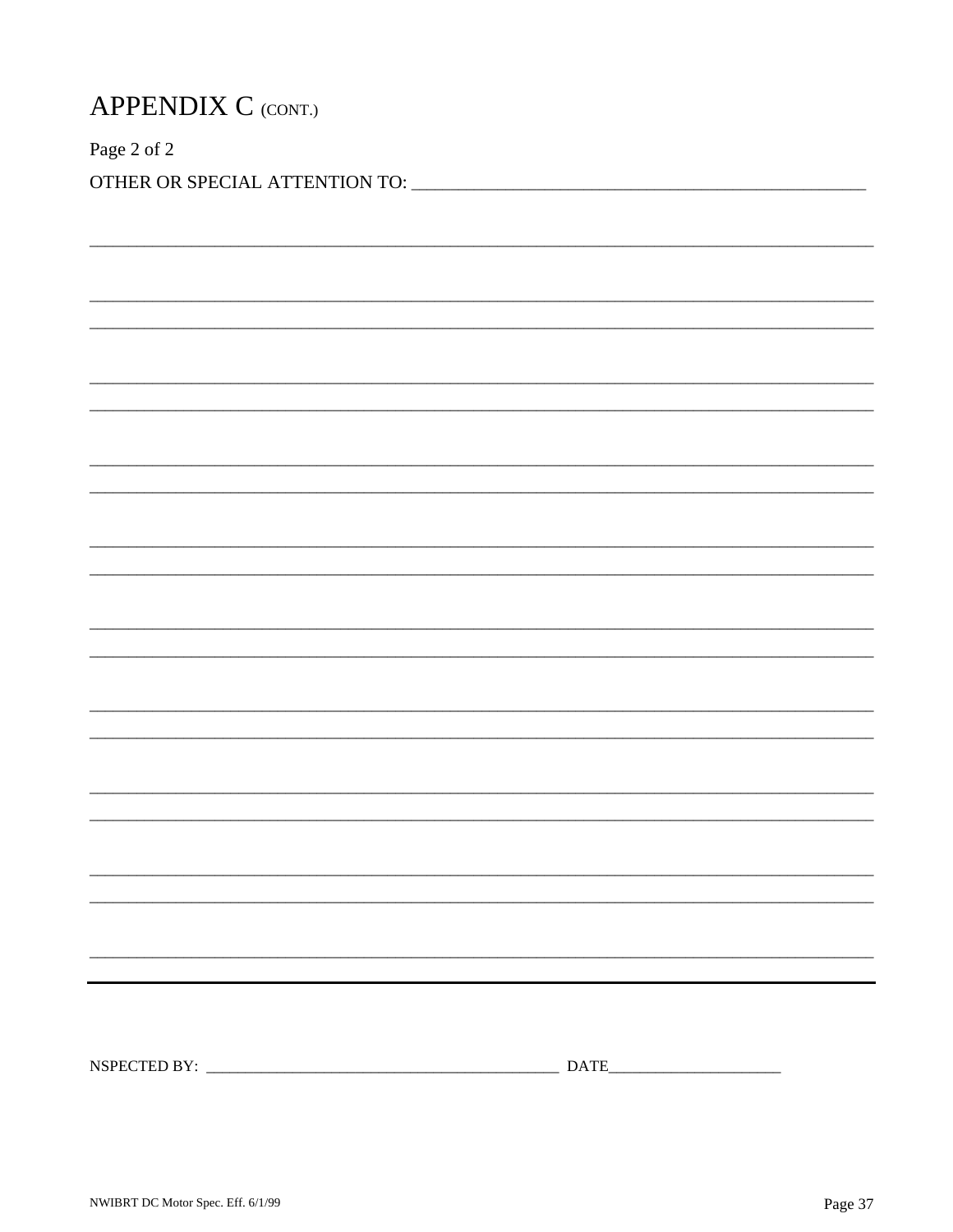| <b>APPENDIX D</b><br>PAGE 1 OF 2    |                                                                                                                        |  |
|-------------------------------------|------------------------------------------------------------------------------------------------------------------------|--|
| <b>DC MOTOR STRIP REPORT</b>        |                                                                                                                        |  |
| <b>SERVICE</b>                      |                                                                                                                        |  |
|                                     |                                                                                                                        |  |
| <b>MOTOR DATA</b>                   |                                                                                                                        |  |
|                                     |                                                                                                                        |  |
|                                     |                                                                                                                        |  |
| <b>FIELD POLE WINDINGS</b>          |                                                                                                                        |  |
| <b>CONDITION/PROBLEMS FOUND:</b>    | <u> 1989 - Johann Stoff, deutscher Stoffen und der Stoffen und der Stoffen und der Stoffen und der Stoffen und der</u> |  |
|                                     |                                                                                                                        |  |
|                                     |                                                                                                                        |  |
| CORRECTIVE ACTIONS PROPOSED:        |                                                                                                                        |  |
|                                     |                                                                                                                        |  |
|                                     |                                                                                                                        |  |
|                                     | MATERIAL COST: \$ LABOR COST: \$                                                                                       |  |
|                                     |                                                                                                                        |  |
| <b>ARMATURE &amp; SHAFT</b>         | <u> 1989 - Johann Stoff, amerikansk politiker (* 1908)</u>                                                             |  |
| <b>CONDITION/PROBLEMS FOUND:</b>    |                                                                                                                        |  |
|                                     |                                                                                                                        |  |
| <b>CORRECTIVE ACTIONS PROPOSED:</b> |                                                                                                                        |  |
|                                     |                                                                                                                        |  |
|                                     |                                                                                                                        |  |
|                                     |                                                                                                                        |  |
|                                     |                                                                                                                        |  |
|                                     | DC MOTOR FRAME, BEARING BRACKETS, BEARINGS, SEALS, MISC.                                                               |  |
| <b>CONDITION/PROBLEMS FOUND:</b>    |                                                                                                                        |  |
|                                     |                                                                                                                        |  |
|                                     |                                                                                                                        |  |
| <b>CORRECTIVE ACTIONS PROPOSED:</b> |                                                                                                                        |  |
|                                     |                                                                                                                        |  |
|                                     |                                                                                                                        |  |
|                                     |                                                                                                                        |  |
|                                     | <b>WORK TO BE SUBCONTRACTED:</b>                                                                                       |  |
| VENDOR:                             |                                                                                                                        |  |
| <b>DESCRIPTION OF WORK:</b>         |                                                                                                                        |  |
|                                     |                                                                                                                        |  |
|                                     | $COST:$ \$                                                                                                             |  |
|                                     |                                                                                                                        |  |
| <b>DESCRIPTION OF WORK:</b>         |                                                                                                                        |  |
|                                     |                                                                                                                        |  |
|                                     | $\overline{\text{COST}}: \S$                                                                                           |  |
|                                     |                                                                                                                        |  |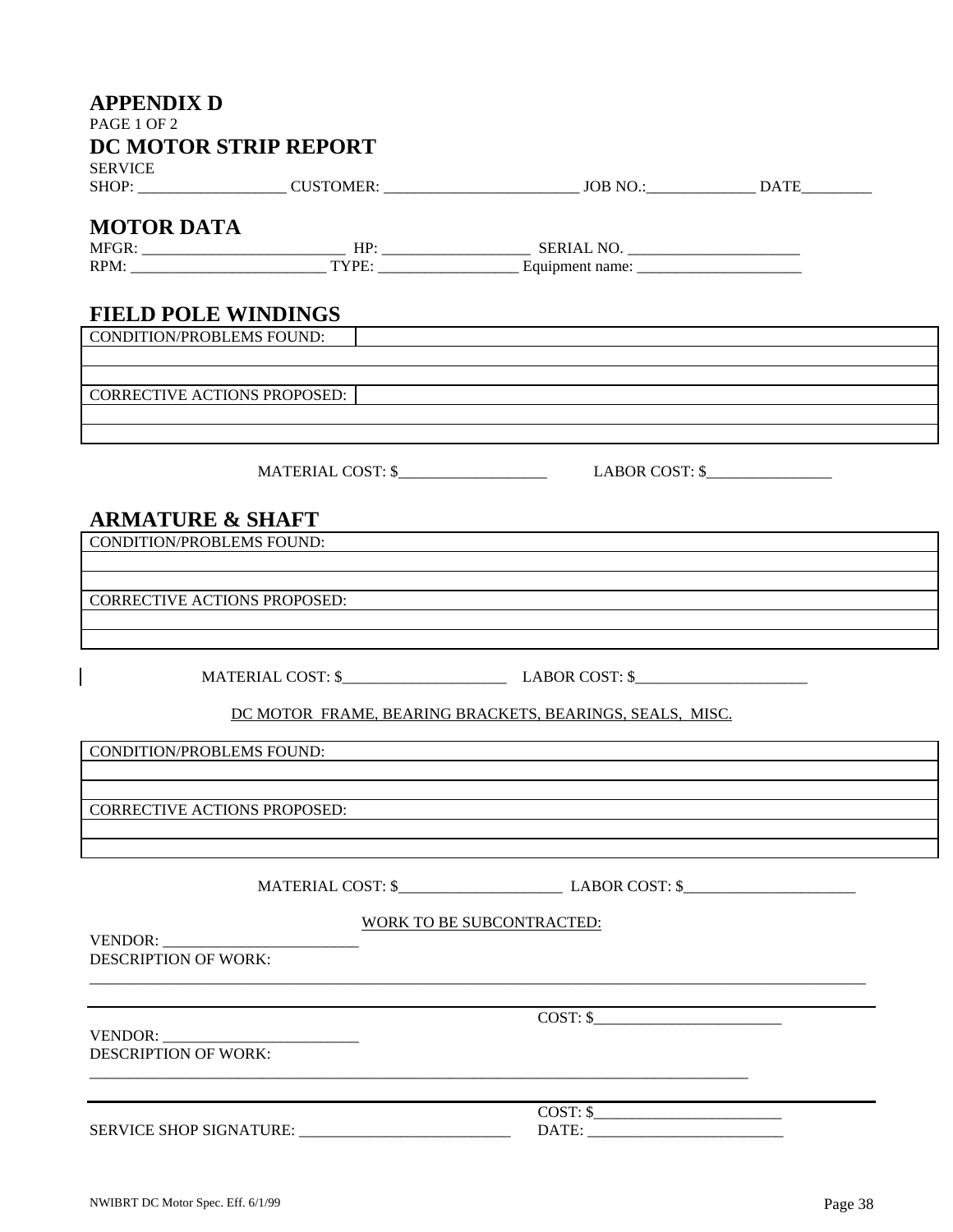#### **APPENDIX D**

PAGE 2 OF 2

| ELECTRICAL / MECHANICAL |                                         |               |                                                                                                                                                                     |
|-------------------------|-----------------------------------------|---------------|---------------------------------------------------------------------------------------------------------------------------------------------------------------------|
| <b>NAME</b>             | <b>DATE</b><br><b>PHONE</b>             |               |                                                                                                                                                                     |
| <b>COMMENTS:</b>        |                                         |               |                                                                                                                                                                     |
|                         |                                         |               |                                                                                                                                                                     |
| <b>OTHER</b>            |                                         |               |                                                                                                                                                                     |
|                         | <b>NAME</b>                             | <b>DATE</b>   | <b>PHONE</b>                                                                                                                                                        |
| <b>COMMENTS:</b>        |                                         |               |                                                                                                                                                                     |
|                         |                                         |               |                                                                                                                                                                     |
|                         |                                         |               |                                                                                                                                                                     |
|                         |                                         |               |                                                                                                                                                                     |
|                         |                                         |               |                                                                                                                                                                     |
|                         | <b>COST OF LABOR:</b>                   |               |                                                                                                                                                                     |
|                         | <b>COST OF MATERIAL:</b>                |               |                                                                                                                                                                     |
|                         | COST OF LABOR FOR ADDITIONAL REPAIR:    |               |                                                                                                                                                                     |
|                         | COST OF MATERIAL FOR ADDITIONAL REPAIR: |               |                                                                                                                                                                     |
|                         | <b>COST OF SUBCONTRACTED REPAIR:</b>    | $\mathcal{S}$ |                                                                                                                                                                     |
|                         | <b>COST OF SHIPPING:</b>                |               |                                                                                                                                                                     |
|                         | TOTAL COST:                             |               |                                                                                                                                                                     |
|                         |                                         |               |                                                                                                                                                                     |
|                         | REPAIR AUTHORIZATION:                   |               | $\frac{1}{2}$<br>$\sim$<br>$\sim$<br>$\sim$<br><u> 1989 - Johann Barn, mars ann an t-Amhain Aonaich an t-Aonaich an t-Aonaich ann an t-Aonaich ann an t-Aonaich</u> |
|                         |                                         |               |                                                                                                                                                                     |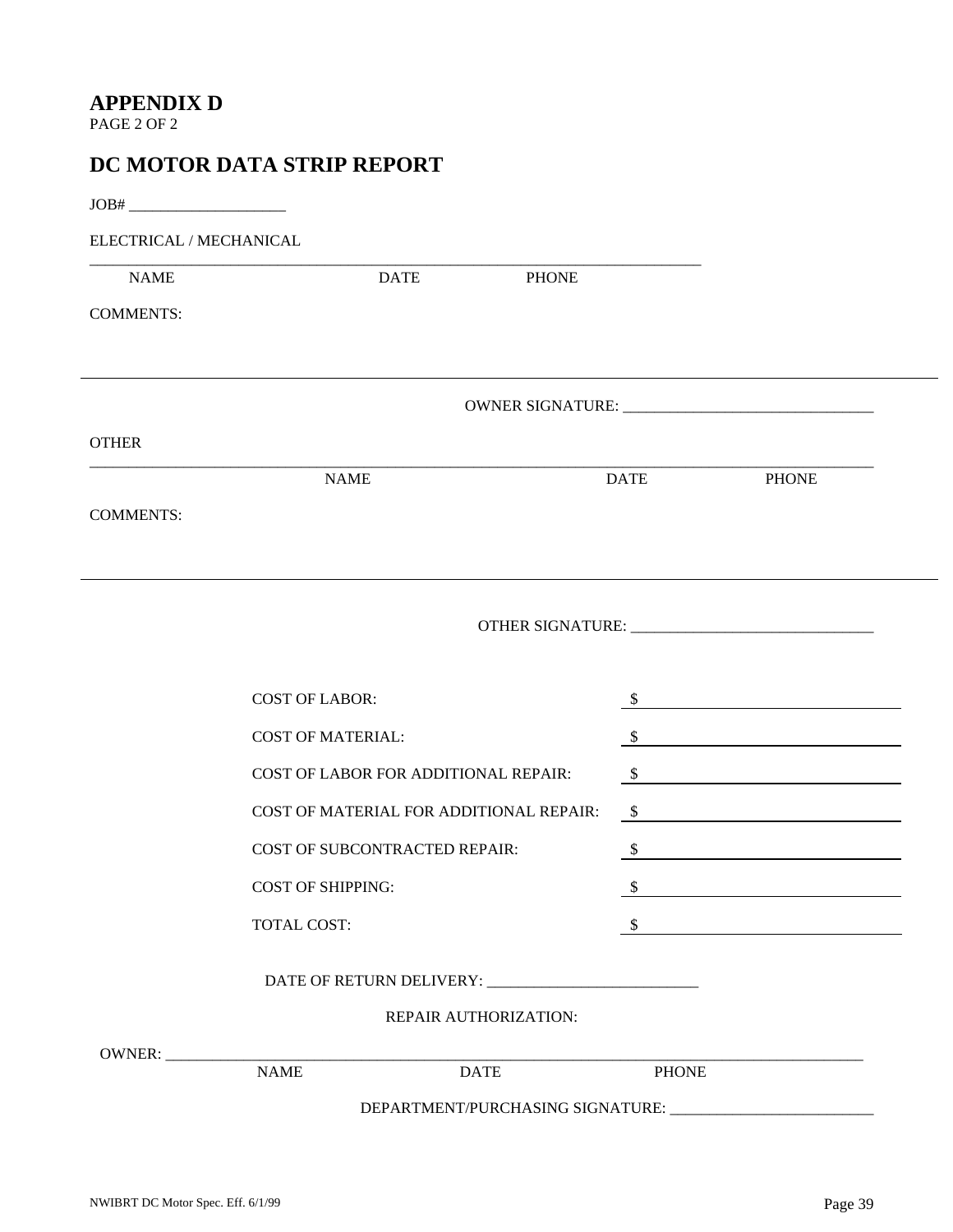### **APPENDIX E DC Motor repair report form**

| Customer            | Job#        |          |
|---------------------|-------------|----------|
| Motor ID/Tag Number | Date        | Vertical |
| Serial Number       | Application | Horiz.   |

#### **MOTOR NAMEPLATE DATA**

| <b>Horse Power</b>      | Armature                   | <b>RPM</b>              | <b>Armature Amps</b>  |
|-------------------------|----------------------------|-------------------------|-----------------------|
|                         |                            |                         |                       |
| <b>Shunt Field Amps</b> | <b>Shunt Field Volts</b>   | <b>Shunt Field Ohms</b> | <b>Service Factor</b> |
|                         |                            |                         |                       |
| <b>Temperature Rise</b> | <b>Ambient Temperature</b> | Form/Random Wound       | Manufacturer          |
|                         |                            |                         |                       |
| <b>Insulation Class</b> | Enclosure                  | Type                    | Model                 |
|                         |                            |                         |                       |
| Bearing size PE/OPE     | PE Bearing*                | OPE Bearing*            |                       |
|                         |                            |                         |                       |

\*S=Sealed; H=Shieled; O=Open

**Work Performed:** Circle the appropriate items below or fill in as necessary.

| <b>ARMATURE:</b>                           | Rewind     | Clean          | Clean & Paint VPI/Dip & Bake |            |          |     |
|--------------------------------------------|------------|----------------|------------------------------|------------|----------|-----|
| <b>SHUNT FIELD:</b>                        | Yes        | N <sub>o</sub> |                              |            |          |     |
| ARMATURE AND /OR FIELD POLES SHORTED IRON: |            |                | <b>YES</b>                   |            | NO       |     |
| If YES, action taken:                      |            |                |                              |            |          |     |
| <b>MOTOR LEADS:</b>                        | Repair     | Replace        | Seal                         | OK         |          |     |
| <b>BRUSH HOLDERS:</b>                      | Reinsulate | Repair         | Replace                      | Clean      |          |     |
| <b>BRUSHES:</b>                            | Replace    | N/A            |                              |            |          |     |
| <b>COMMUTATOR:</b>                         | Repair     | Rebuild        | Replace                      | Turn       | Undercut |     |
| MECHANICAL:                                | Repair     | Replace        |                              |            |          |     |
| A. HOUSING                                 | Repair     | Replace        |                              |            |          |     |
| <b>B. SHAFT</b>                            | Repair     | Replace        |                              |            |          |     |
| <b>SLEEVE BEARINGS:</b>                    | Rebuild    | Replace        | Scrape                       | Reinsulate |          | N/A |
| <b>ANTIFRICTION BEARINGS:</b>              | Replace    | N/A            |                              |            |          |     |
| <b>BEARING SEAL:</b>                       | Rebuild    | Replace        | Remachine                    | Reset      |          | N/A |
| <b>BLOWER:</b>                             | Rebuild    | Replace        | Remachine                    | Repair     |          |     |
| <b>HEATER:</b>                             | Rebuild    | Replace        | Repair                       |            |          |     |
| <b>COUPLING:</b>                           | Rebuild    | Replace        | Remachine                    | Reset      |          |     |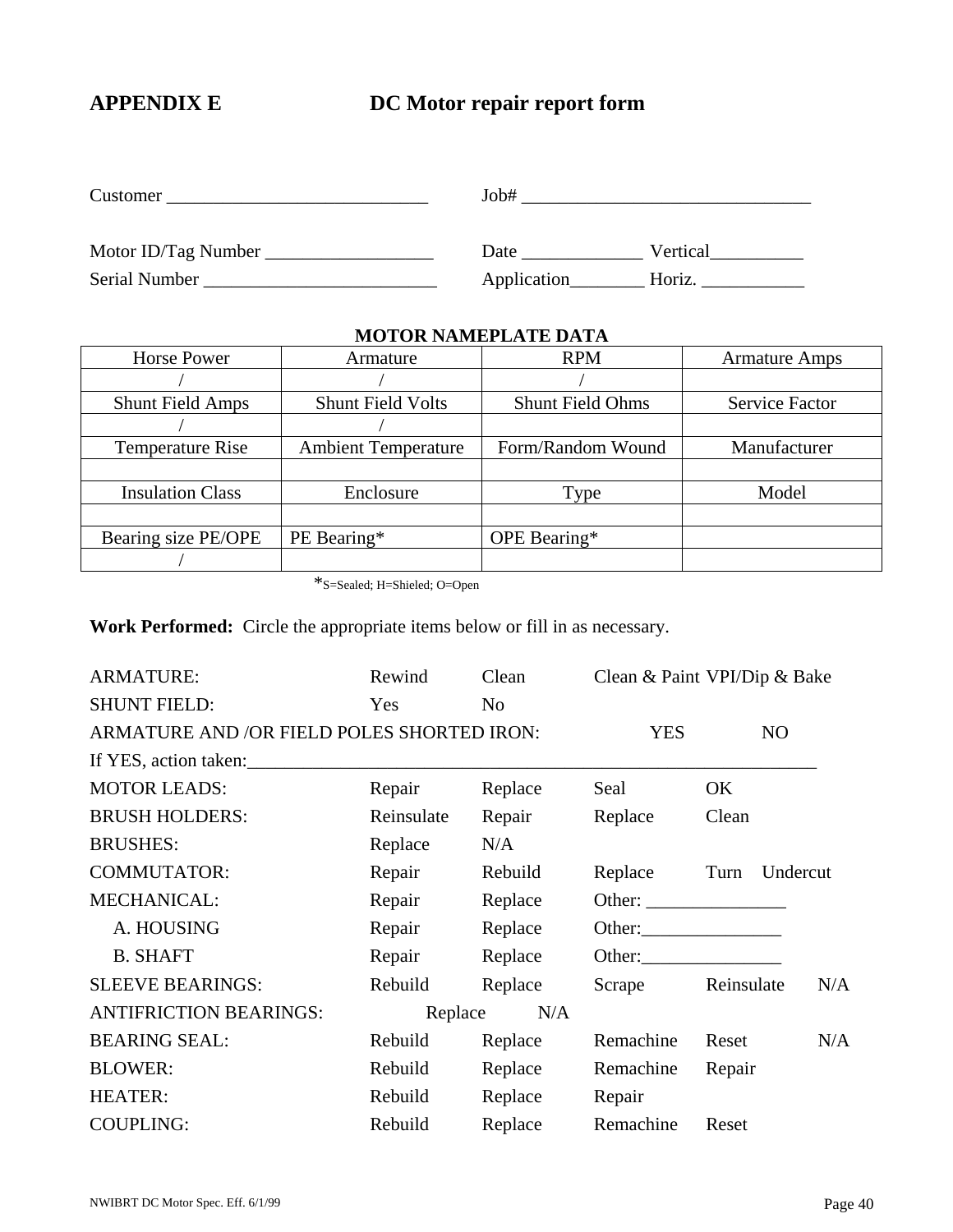#### **APPENDIX F**

Page 1 of 2

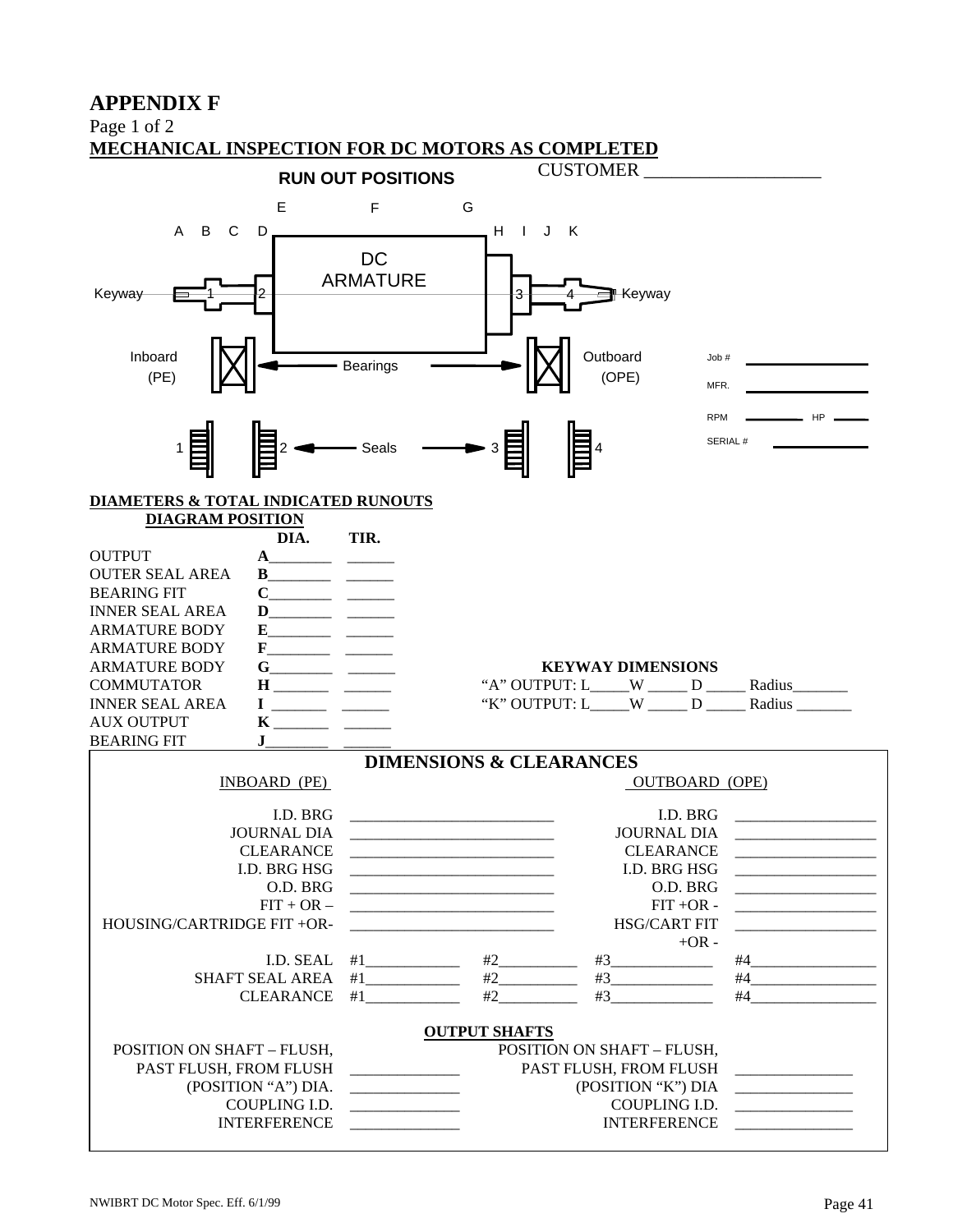### APPENDIX F (cont.)

#### OTHER OR SPECIAL ATTENTION ITEMS:

| T                   |             |  |
|---------------------|-------------|--|
|                     |             |  |
|                     |             |  |
|                     |             |  |
| <b>NSPECTED BY:</b> | <b>DATE</b> |  |

#### **APPENDIX F**

Page 2 of 2

#### **SLEEVE BEARING DIMENSIONS**

![](_page_41_Figure_6.jpeg)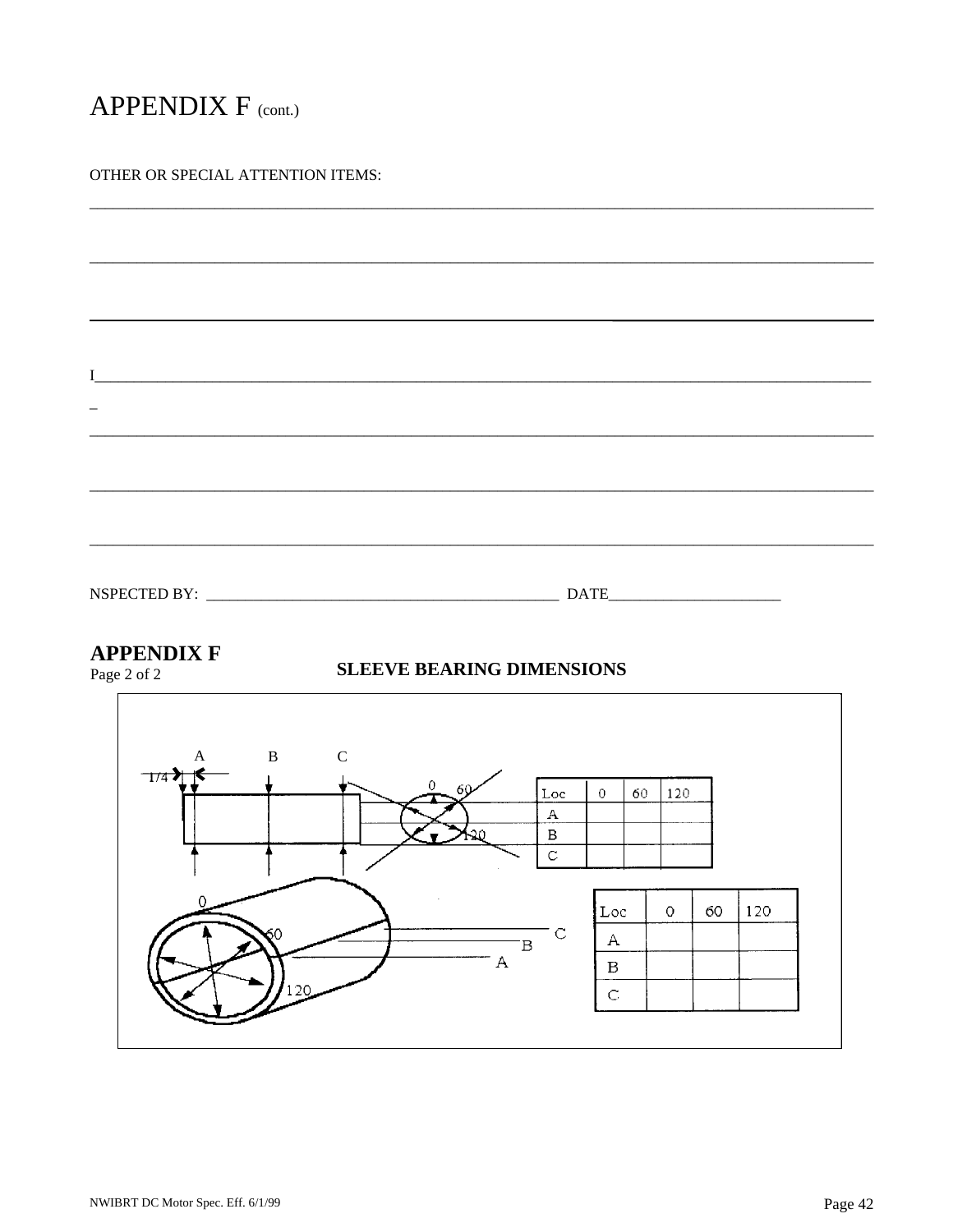![](_page_42_Figure_0.jpeg)